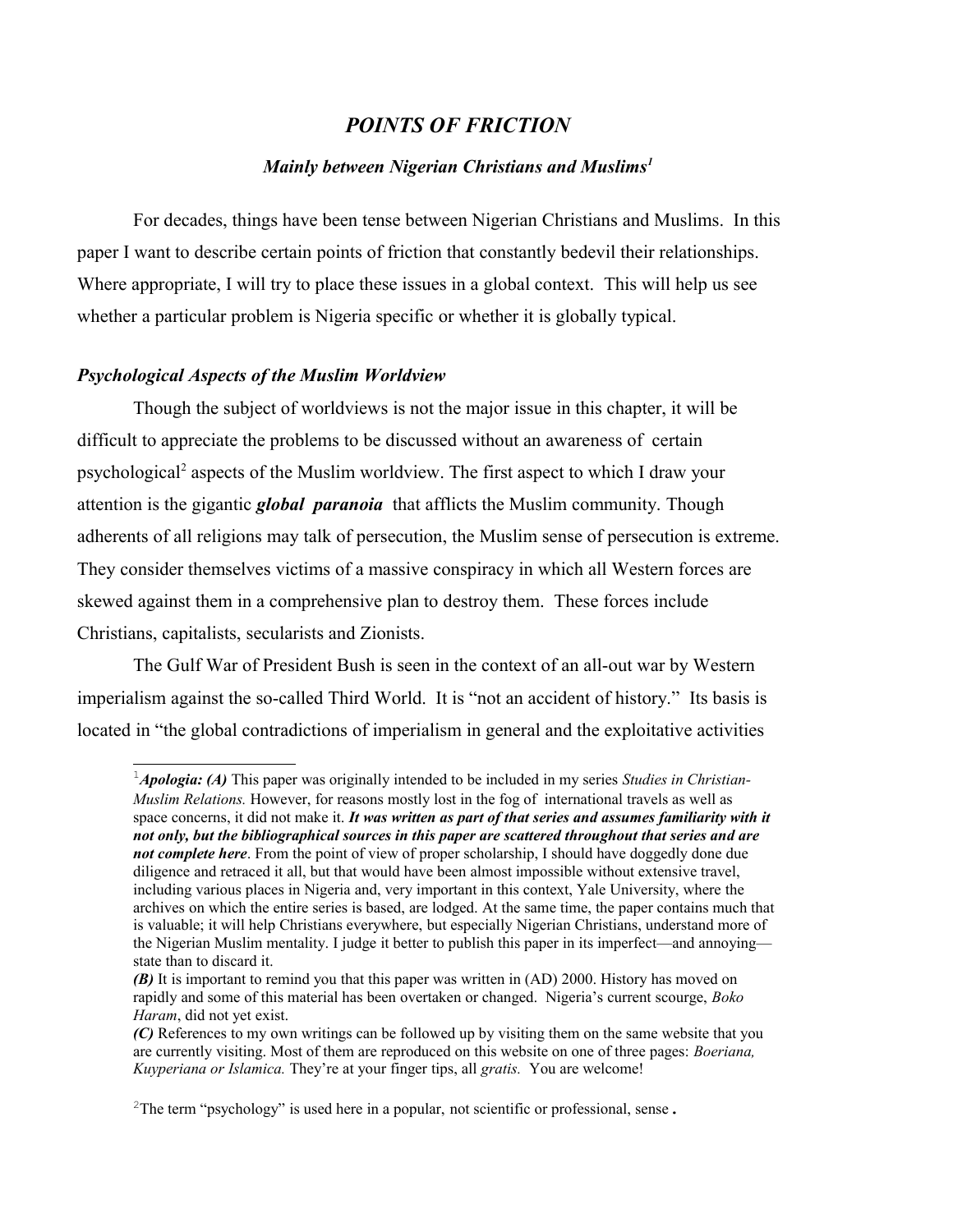of U.S. oil companies…since the end of the second imperialist war of 1938-1945 in particular." It is placed in the context of the U.S.' many violent interventions in other countries under its self-imposed duty of global policeman. A whole raft of evil interventions are adduced as examples:

…the US committed genocide against the Vietnamese, engineered the assassinations of President Allende of Chile in 1973, Patrick Lumumba of Zaire in 1964, Maurice, Bishop of Grenada in 1982, Murtala Muhammed of Nigeria in 1976, Amilcar Cabral of Guinea, etc. Similarly, assassination attempts have been made on the lives of patriotic leaders like Fidel Castro of Cuba, Muammar Ghaddafi of Libya and many others who refused to sell their countries to Western Powers.

The writers continue to expand their violent global view of the matter:

…the international community is confronted with a situation where the wealth generated by Third World countries are siphoned to enrich the western countries, while millions of people of the Third World… languished in abject poverty. The U.S.A. and members of the European Economic Community are today richer and enjoying better standards of living not because they work harder than us, but because they exploit us. The wealth that is generated in the Third World is siphoned and invested in the West for the expanded reproduction of their economies. The same wealth that was generated by the Third World… is later given to them as loans via the IMF, World Bank and other multilateral agencies. Thus the Third World is permanently indebted to the West.

The war in the Gulf is not therefore that of Iraq vs the U.S.A. and its allies. Rather, it is a war between the oppressed, exploited Third World… and imperialism. This is the first time in recent years (that) a systematic attempt is being made by a Third World country to destroy the economic tap-root of imperialism. Consequently, this war is making the best offer to the Third World… to free themselves from the shackles of imperialist domination and exploitation. The war must therefore be fought at all fronts. Thus, all symbols of U. S. imperialism, both personal and institutional, must be held responsible for what is happening in the Gulf.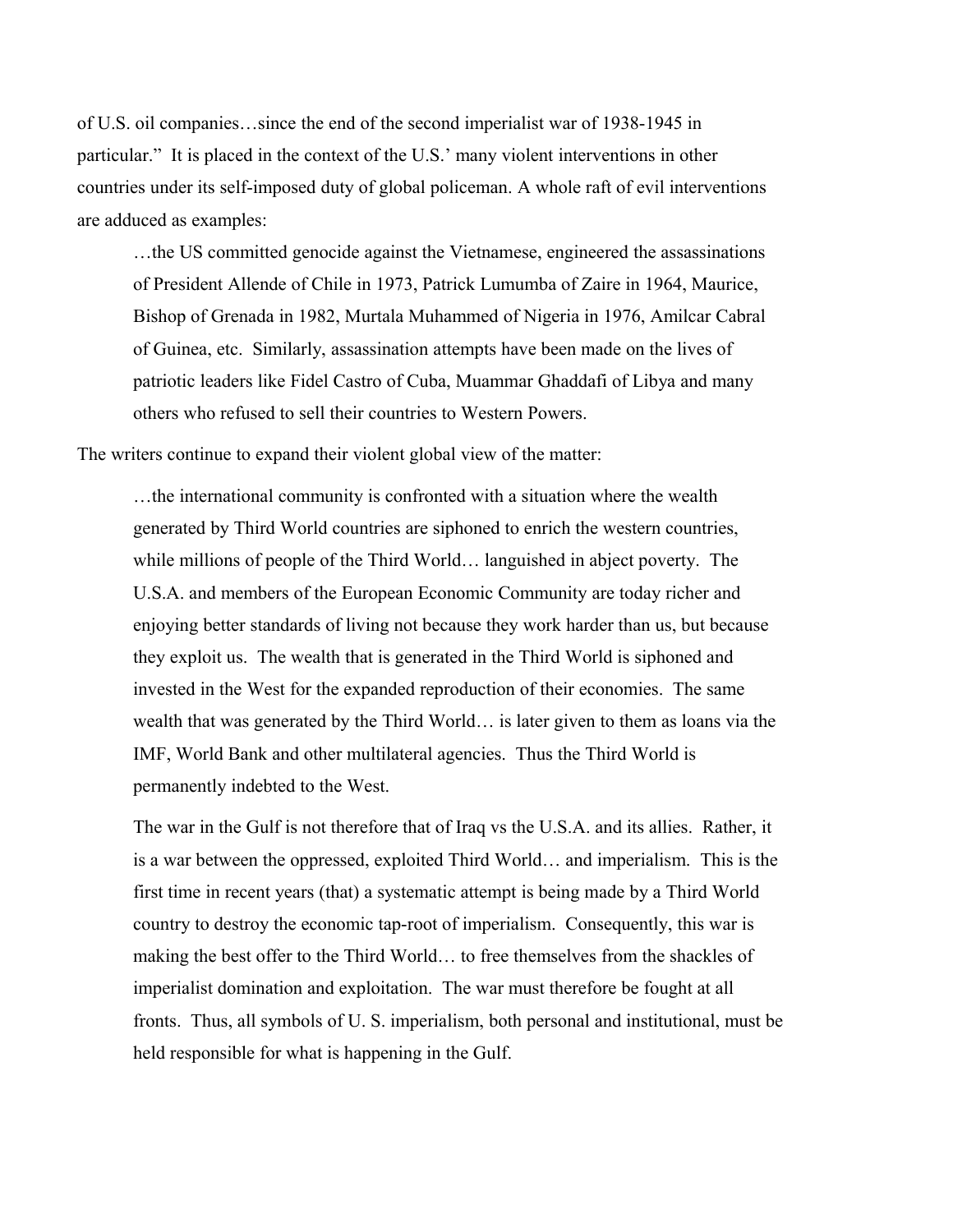We call on all patriots to come out and support the protest against Western imperialism. Our slogan should be now or never, down with imperialism—the Third World must be free.<sup>[3](#page-2-0)</sup>

The above view with its emphasis on imperialism as the source of many of the world's troubles is widely representative of Muslim intellectuals. For the benefit of millions of naïve Americans who consider such an attitude towards the USA unlikely if not impossible, I attach Appendix 1 as a further demonstration. It leaves no doubt as to the picture America conjures up in the minds of these Nigerian Muslims. It is, of course, a variety of a theme shared by a broad range of other writers, including many Christian Nigerian scholars, the World Council of Churches, a considerable number of Christian scholars in the Reformed tradition, including yours truly, $4$  and Marxists.

 There is thus nothing unique in this perspective, except that this Muslim version is extreme. It is blind to nuances among the different schools of socio-political thought in the West, blind to the fact that the West is struggling with strongly opposing views on these matters and that the struggle between these opposing views plays a dominant role in Western societies. This common Muslim perspective is blind also to the considerable opposition of many Western churches, including the World Council of Churches and the Roman Catholic Church, to the policies of their governments towards Islam and the South in general. The entire West is characterized as one grand cultural, philosophical and spiritual entity that is in its entirety consciously poised to strike the deathblow to Islam. It turns every Westerner into a determined partner in a sinister international plot to enslave the entire world, especially Islam. The partners to this sinister imperial plot include under-dressed women in the media and on the world's beaches, missionaries and their churches and, of course the traveling hunting dogs of Western corporations.

<span id="page-2-0"></span><sup>&</sup>lt;sup>3</sup>Abubukar Hassan Fulata and Mu'azu Maiwada on behalf of 10 lecturers at Ahmadu Bello University, Zaria, Nigeria, "The Gulf War and the Liberation of the 3rd World." *The Pen,* 15 Feb/93. 4

<span id="page-2-1"></span>See my *Caught in the Middle*, pp. 56-58. There I summarize a long history of American invasions into a host of smaller countries. One could almost call it an American tradition, but one so well hidden that many American high school graduates have never heard of this aspect of their history. We are talking about an amazing, not to say shocking, list of invasions. This Muslim reaction is not as farfetched as some might like to think.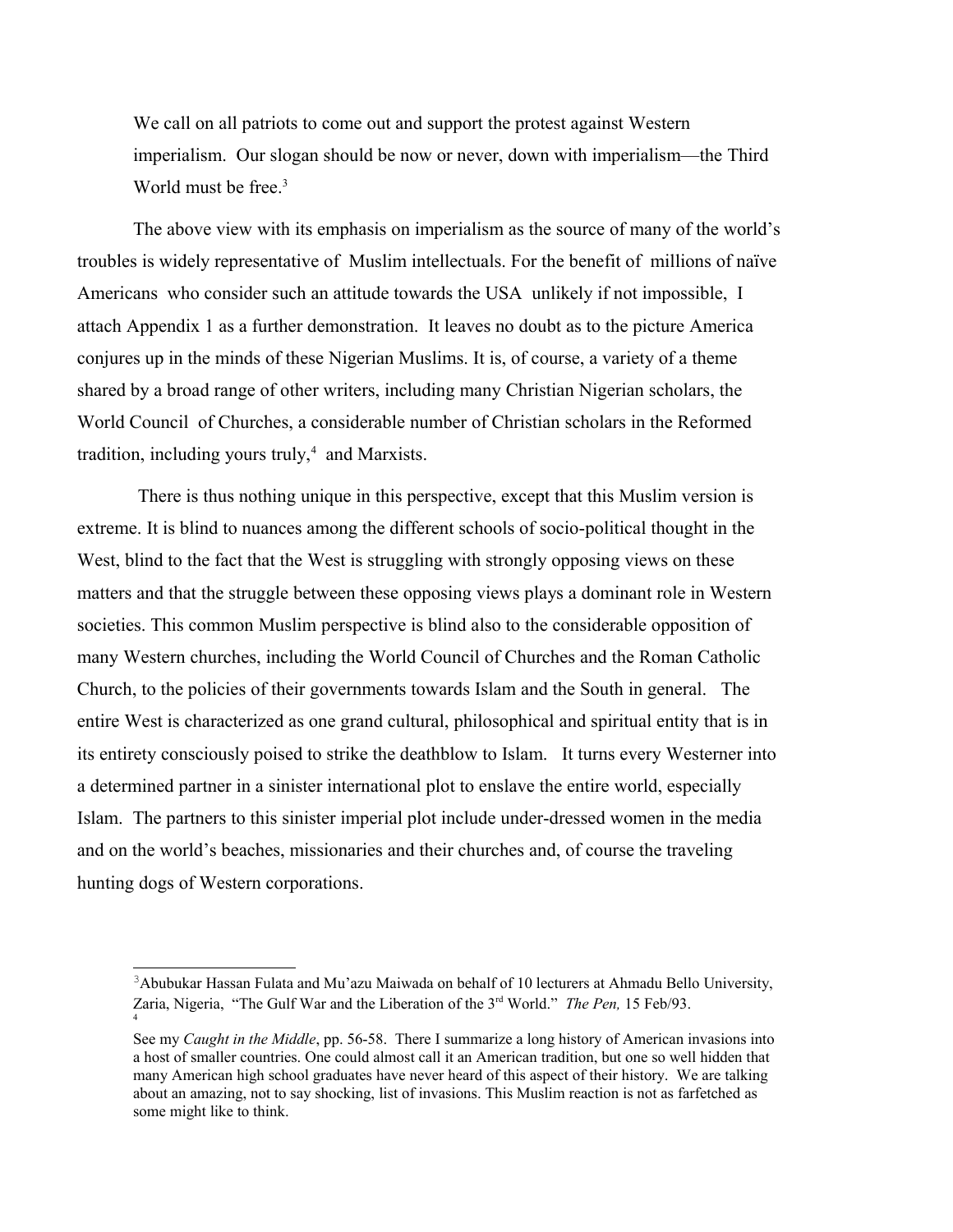This perspective can rightly be described as paranoid, because it is such an extreme version of a widely accepted imperialist theory and because of its blindness or even refusal to recognize the above differences in the West. It is totally unreal and such an oversimplification that semi-sympathizers like myself are seriously over stretched in accepting any aspect of this scheme at all. In spite of the scheme's obvious falsification, I sympathize with the legitimate Muslim cries for recognition of their worth and for their liberation from Western imperialism and secularism. But, because these cries are embedded in such false simplifications and expressed with such intense anger and heated hateful emotions, it becomes difficult for people like myself to defend their aspirations in non-Muslim environments. The fact that the defenders of this Muslim scheme pour a great deal of personal and spiritual emotion into this theory makes calm, rational dialogue or even defence of its legitimate components very difficult. And, of course, the radicality to which this perspective leads only increases the difficulty.

Because of the disqualifying limitations of their secular perspective, Western governments and most of their citizens simply do not have the intellectual and spiritual and, therefore, political, tools to deal with this Muslim viewpoint. All they see is a bunch of primitive, irrational, hateful Muslim terrorists who do not have a single legitimate reason for their terrible outbursts of violence, without realizing that they themselves are also regarded as terrorists.

This paranoiac perspective underlies the video "The Last Crusade" as well as the pages of *The Pen* and *Alkali*, two Nigerian Muslim weeklies. Bosnia, Palestine, Nigeria are all pawns in this global crusade. The West is seen as having pulled out all the stops by harnessing all aspects of its culture in this campaign. Coca Cola's advertising campaigns in Nigeria are not merely capitalistic attempts to increase their market share and profits; their main aim is the destruction of Islam. Even though most of the crude Western women in bikinis in the media and on the beaches of the world give little thought to religion, they are all regarded as components of this conscious and deliberate conspiracy. It is all part of an international design to tempt Muslims with the hedonistic pleasures of imperialism and Christianity and to lure them from their high and impeccable moral perch. All the world is consciously ganged up against Islam.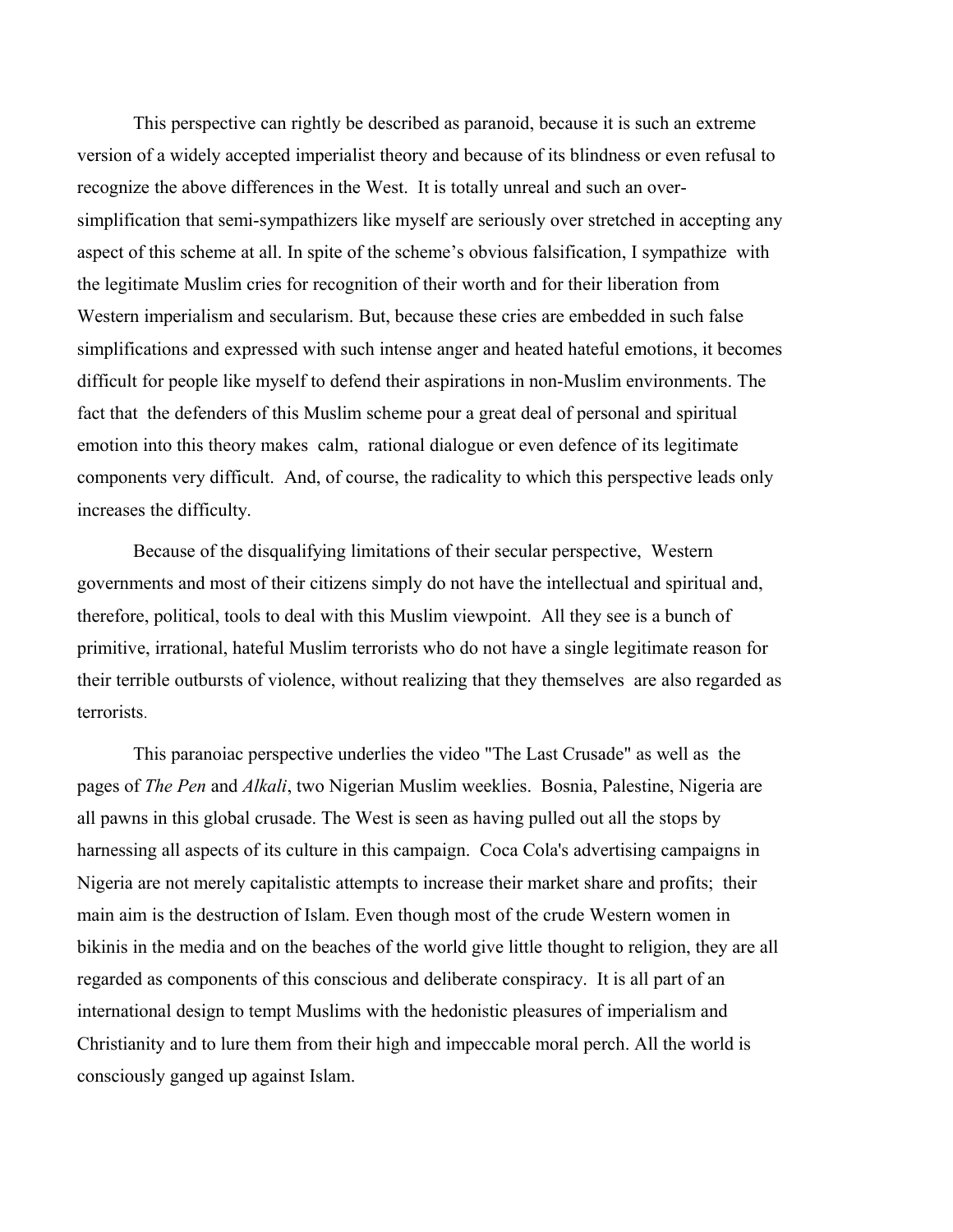This Muslim attitude is not only a gigantic case of global paranoia but an *equally gigantic attempt at politicizing the entire world*. In this scheme, missions are seen as nothing but an arm of Western imperialistic politics. This present conspiracy is merely a modern variety and, indeed, extension of earlier movements like the crusades and colonialism. The Nigerian church is regarded as a colonial tool to destroy Islam in Nigeria. Nigeria itself is sometimes regarded as a colonial creation dedicated to the same purpose. Muslims who share this paranoia are characterized by fierce unmitigated anger, unrelenting hate and are easily ignited to violence.

This perspective rears its ugly head in many unexpected places. Muslim writers are so full of it that no matter what the subject under discussion, very little is needed to trigger emotional outbursts against the West, especially the U.S. The Nigerian Muslim weeklies, *The Pen* and *Alkalami*,thrive by propagating this perspective. It is, I assure you, a typical mentality found through much of the Muslim world. An Evangelical Press report quotes Hassan Turabi, described as "Sudan's Islamic leader," as saying "America incarnates the devil for Muslims. When I say 'Muslims,' I mean all the Muslims in the world"—and that by one who obtained his doctorate from a cradle of Western sophistication, the Sorbonne.<sup>[5](#page-4-0)</sup> In the same report, a spokesman for Bin Ladin's organization is to have said, "We, with God's help, call on every Muslim who… wishes to be rewarded to comply with God's order to kill the Americans and plunder their money wherever and whenever they find it."[6](#page-4-1)

Another aspect of the Muslim worldview is an *incredible superiority complex*. Muslims are so infatuated with their religion that they simply cannot fathom that anyone would voluntarily refuse to become a Muslim. They are so proud of their religion. This attitude is openly displayed on the back of lorries and on bumper stickers: "I am proud to be a Muslim." The TEKAN Memorandum to the government quotes Sheikh Abdullah Ghoshah, a supreme judge in Jordan, who allegedly claimed that "Allah… loves the Muslim to be

> <span id="page-4-1"></span><span id="page-4-0"></span><sup>5</sup>Davis, J., p. 3. <sup>6</sup>*CC*, 4 Sept/1998.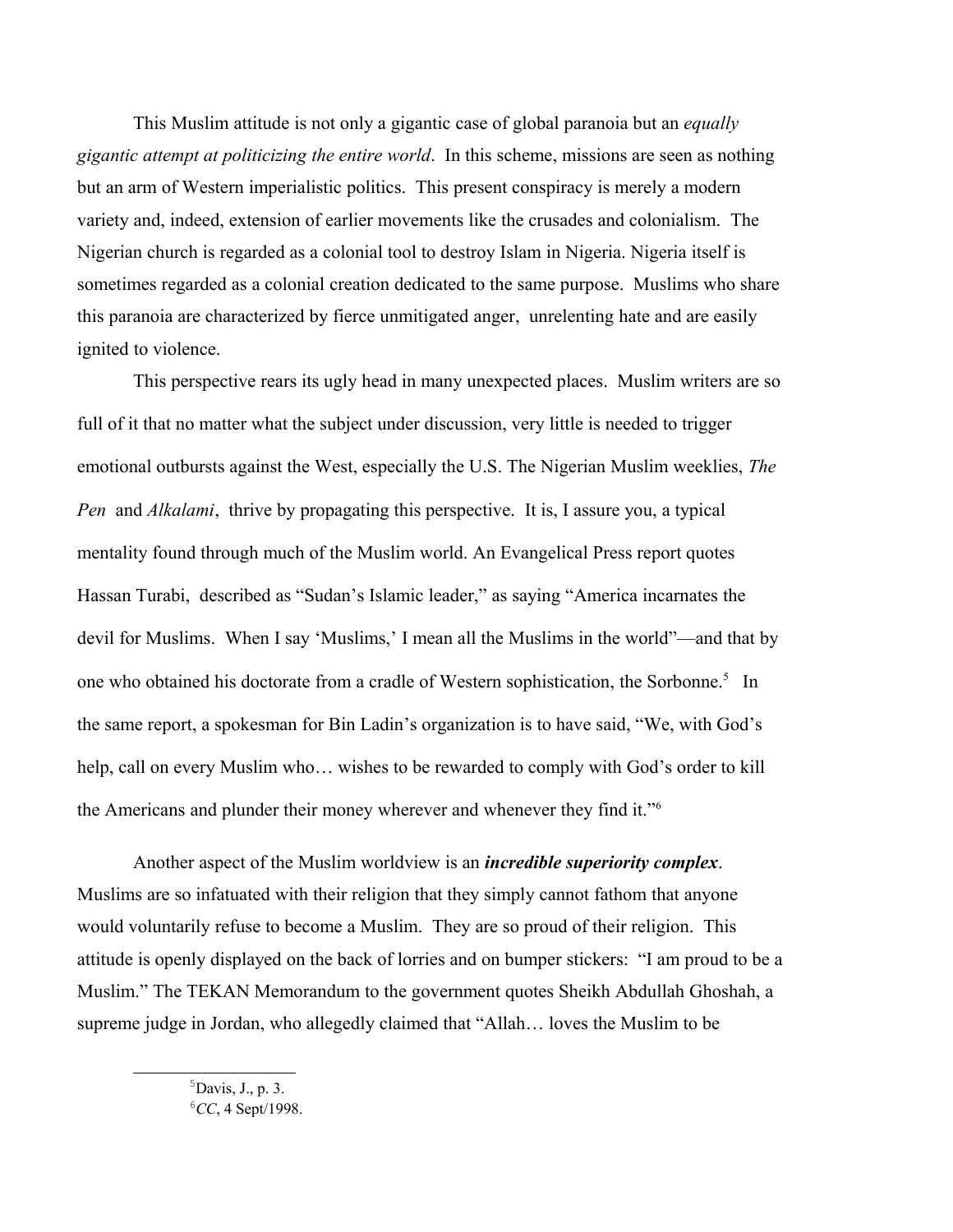arrogant when he is fighting as it manifests that he is indifferent to his enemy and that he determines to vanquish him."[7](#page-5-0)

In a review of a book by Ali Kettani about Muslim minorities in various countries, the anonymous reviewer twice refers to the superiority complex of Muslims. The first is an affirmation. A Muslim community may be "inferior in numbers," "but it could still be superior in political and social terms. Such a group is not a minority." The second is a question about this issue so important to the Muslim self-image. "Can the [minority] community affirm its difference, separateness and superiority while at the same time demanding that it be treated equally…?"[8](#page-5-1)

Self-assurance is part of the same package. A Nigerian Muslim woman, member of what outsiders generally regard as an oppressed species, boasts, "We have a perfect system." They regard their book, their prophet, their theology, their moral system and their total worldview with an admiration so deep and profound that it is hard to fathom for a non-Muslim. So sure that others are wrong, Muslims are largely incapable of listening to others, incapable of understanding even for a moment the questions, fears and resentments Christians entertain. These are simply dismissed as mere hogwash. When Muslims hear Christian complaints, they rub their eyes in unbelief and amazement. How can you say such a thing about us, the people of peace and truth? Byang hits the nail on the head of Muslim pride--and I hope my Muslim readers do make an attempt to listen this time: "Once a man is afflicted with the psychological neurosis of superiority or inferiority complex, it is almost impossible to get him out of that mental fix. This is because he sees everything from the mask he is wearing."<sup>[9](#page-5-2)</sup>

This attitude is not peculiar to Nigerian Islam. In fact, it appears to characterize the Muslim community everywhere. In 1921, Theodore Lunt wrote that Muslims are "still the same stalwart, virile enthusiasts for the faith" as they always have been. "How is it? Whence comes this spirit? Can it ever be explained?" He finds the secret in their passionate belief that the "one Almighty God had revealed Himself through His Prophet. To believe that... is enough to make men fanatics. Every Moslem warrior felt himself to be the 'Sword of God'."

<span id="page-5-0"></span><sup>7</sup>TEKAN, 1987, p. 54.

<span id="page-5-2"></span><span id="page-5-1"></span><sup>8</sup>Anonymous, "Status of Muslims in Christian Dominated Countries," *The Pen*, 24 Feb/89, p. 11. <sup>9</sup>Shari'a, p. 21. This explanation is not based, of course, on any psychological theory. Instead, it is the result of long-time observation and experience in the Nigerian context and echoes my own conclusions rather closely.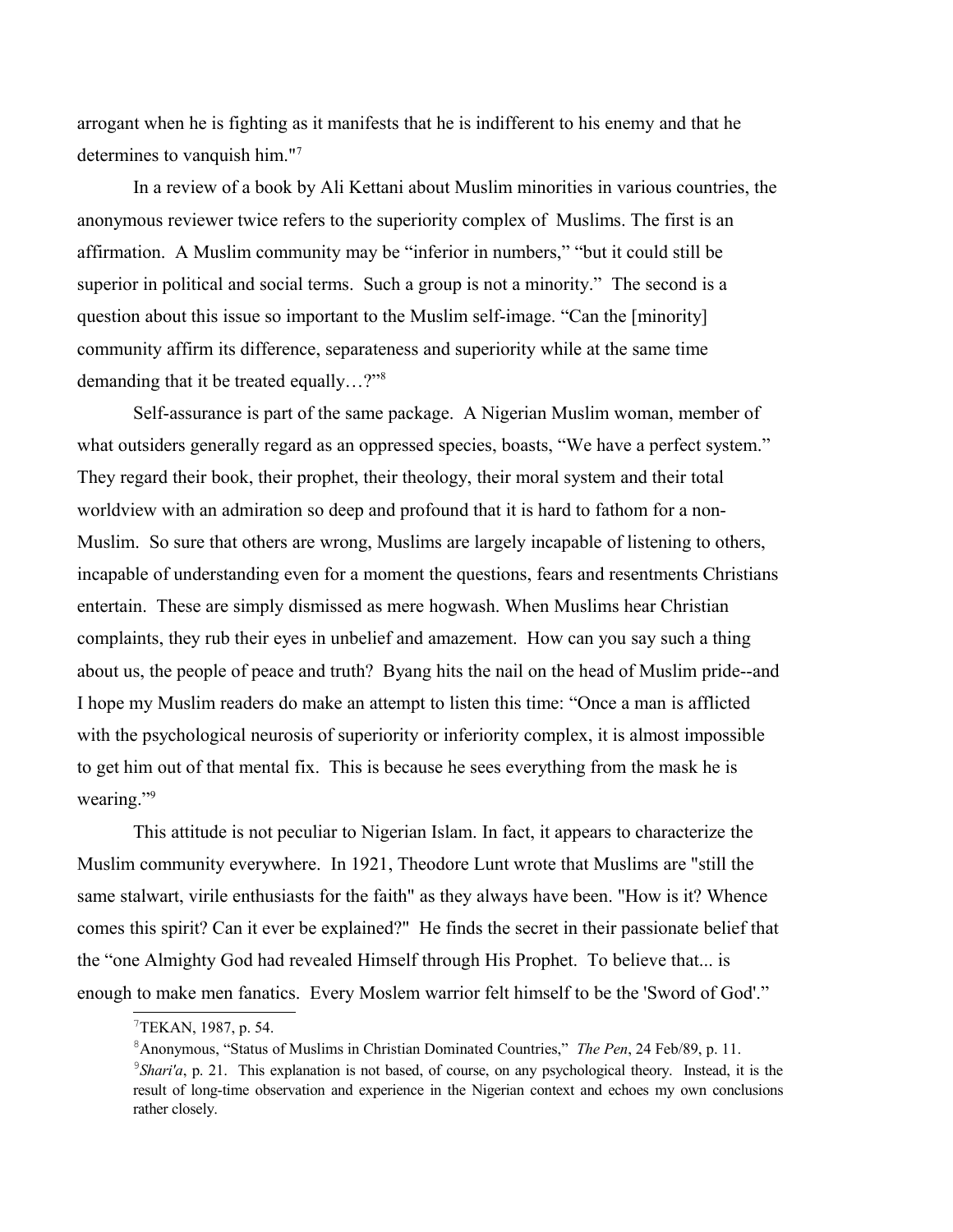"The thunder of their cavalry was not more terrible to the enemy than the clamour of their short, sharp battle-cry and creed, 'There is no God but God: Mohammed is the Apostle of God'."<sup>[10](#page-6-0)</sup> To which one might add the other battle cry to which many a Nigerian Muslim has responded, "*Allahu Akbar*!"--"God is great!"

Atterbury, admittedly no admirer of Islam, years ago, in a day when the spirit of secularism was not yet dominant enough to proscribe such blunt honesty with respect to non-Christian religions, described "that terrible intolerance of zeal" as "an essential element" of the religion. Islam, he wrote, has no concept of love for the enemy. He reproduces a prayer that was said to be prayed daily in "the great university at Cairo:"

O Lord of all creatures, O Allah! Destroy the infidels and polytheists, Thine enemies, the enemies of the religion. O Allah! Make their children orphans and defile their abodes; cause their feet to slip; give them and their families… their possession and their race, their wealth and their lands, as booty to the Moslems. O Lord of all creatures! Fight Thou against them, till strife be at an end, and the religion be all of it God's. Fight Thou against them until they pay tribute by right of subjection, and they be reduced low.<sup>[11](#page-6-1)</sup>

Admittedly, there are similar sounds in the Old Testament, but these are abrogated in the New, which tells us to love our enemy. It is the kind of prayer that would be acceptable to no Christian today.<sup>[12](#page-6-2)</sup> I have not found any such abrogation in Islam.

Some years ago, Hendrik Kraemer wrote that Islam "excels all other religions in creating in its adherents a feeling of absolute superiority." It is from this "superiority-feeling and from this fantastic self-consciousness" that Islam derives its "stubborn refusal to open the mind towards another spiritual world." That is both a major reality in Nigeria and a serious problem.

If Nigerian Christians and Muslims are going to find a way of living together before they blow up the country together, both parties must listen sympathetically to each other and

<span id="page-6-0"></span> $10T$ . Lunt, pp. 100-101.

<span id="page-6-1"></span> $11$ Atterbury, pp. 90-91.

<span id="page-6-2"></span><sup>12</sup>

Of course, I realize that such a report is hardly acceptable to secularist with its selective bias, but then, I am not a secularist.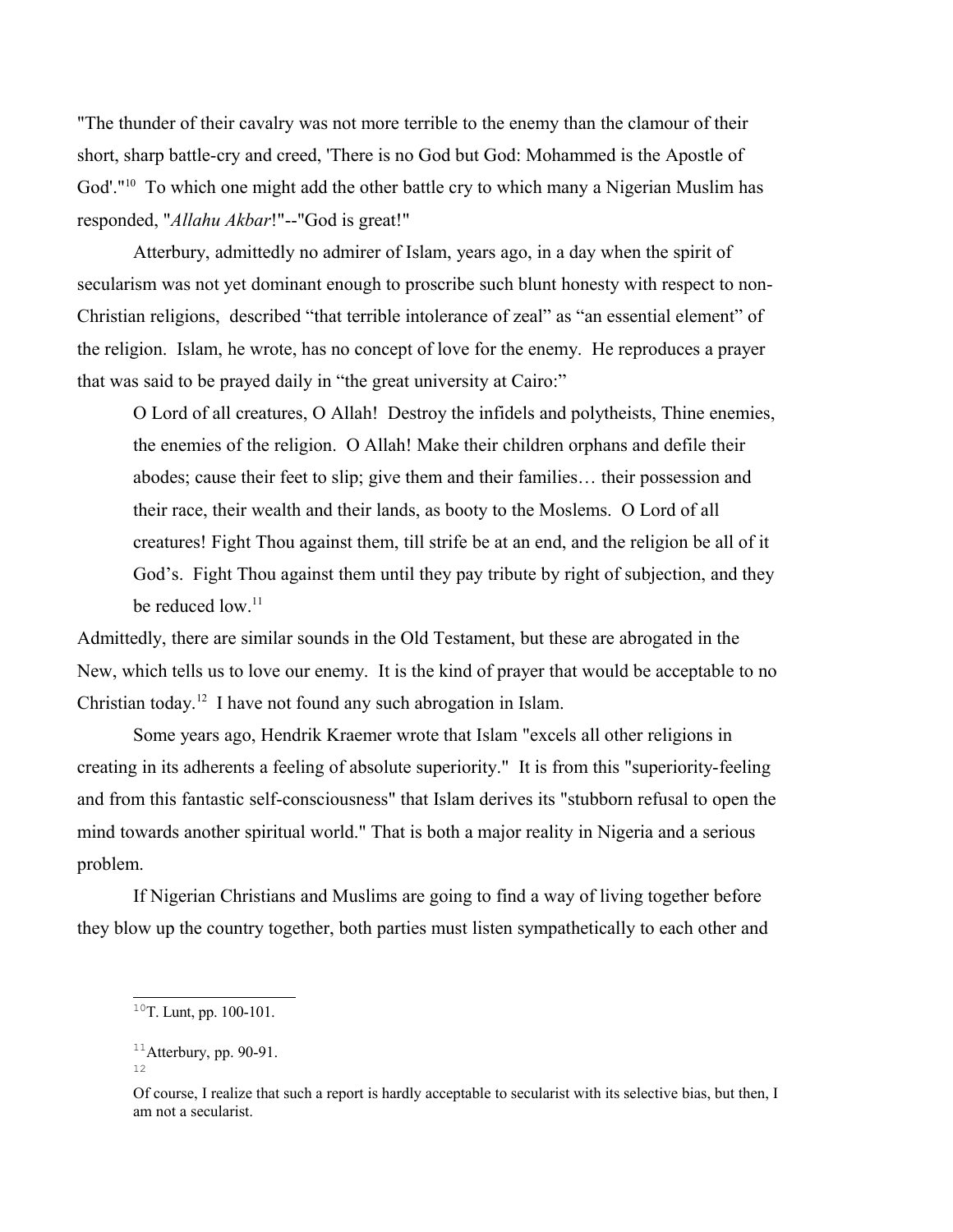take each other seriously. They must understand the other's point of view and fears. They must learn some empathy, stepping in the other's shoe.

Another part of this same complex is an *overwhelming sense of self-righteousness*. It is, I believe, the result of an inadequate sense of sin. Muslims are always right. They will hardly ever admit to being wrong in their treatment of adherents of other religions. There is a certain blindness that prevents them from recognizing in themselves what others experience as an astounding sense of intolerance. Muslims will absolutely and vigorously reject such a charge with genuine amazement. This attitude makes it difficult for them to recognize the rights of non-Muslims. Muslims in Nigeria are often totally and sincerely puzzled by Christian complaints of oppression and by the latter's demands for greater equality and more equal access to the national cake. While Muslims proudly boast of their great tolerance, Christians complain of intolerance.

The observant reader may have noticed that not all my assertions in this section are backed up by footnotes. What are my sources? My source is my own experience of living amongst Muslims, of listening to them carefully and observing them closely for a full 30 years. Though I am quite aware that these observations will be regarded as scandalous by the average contemporary secular "enlightened" student of Islam or of religions in general, one will be hard put to account for Muslim behaviour if he refuses to acknowledge these realities. They underlie many of the problems dealt with in my eight-volume series for which this essay was written but never made. An awareness of them will greatly ease understanding the materials before us. Refusal to acknowledge them can only lead to a distortion of the facts. The secular tunnel vision of contemporary scholarship makes it almost impossible for its practitioners to acknowledge this distortion or take it seriously.[13](#page-7-0)

<span id="page-7-0"></span><sup>&</sup>lt;sup>13</sup> An acquaintance of mine at one of America's Ivy League universities has told me several stories demonstrating the intolerance of secular scholars when it comes to Christianity. Somehow other religions are more deserving of secular tolerance than is Christianity. Already decades ago, Hendrik Kraemer identified this secular trend. It can only be described as intentional blind bias based on the same psychology as the Muslim mentality described in these pages and informed by the same hatred.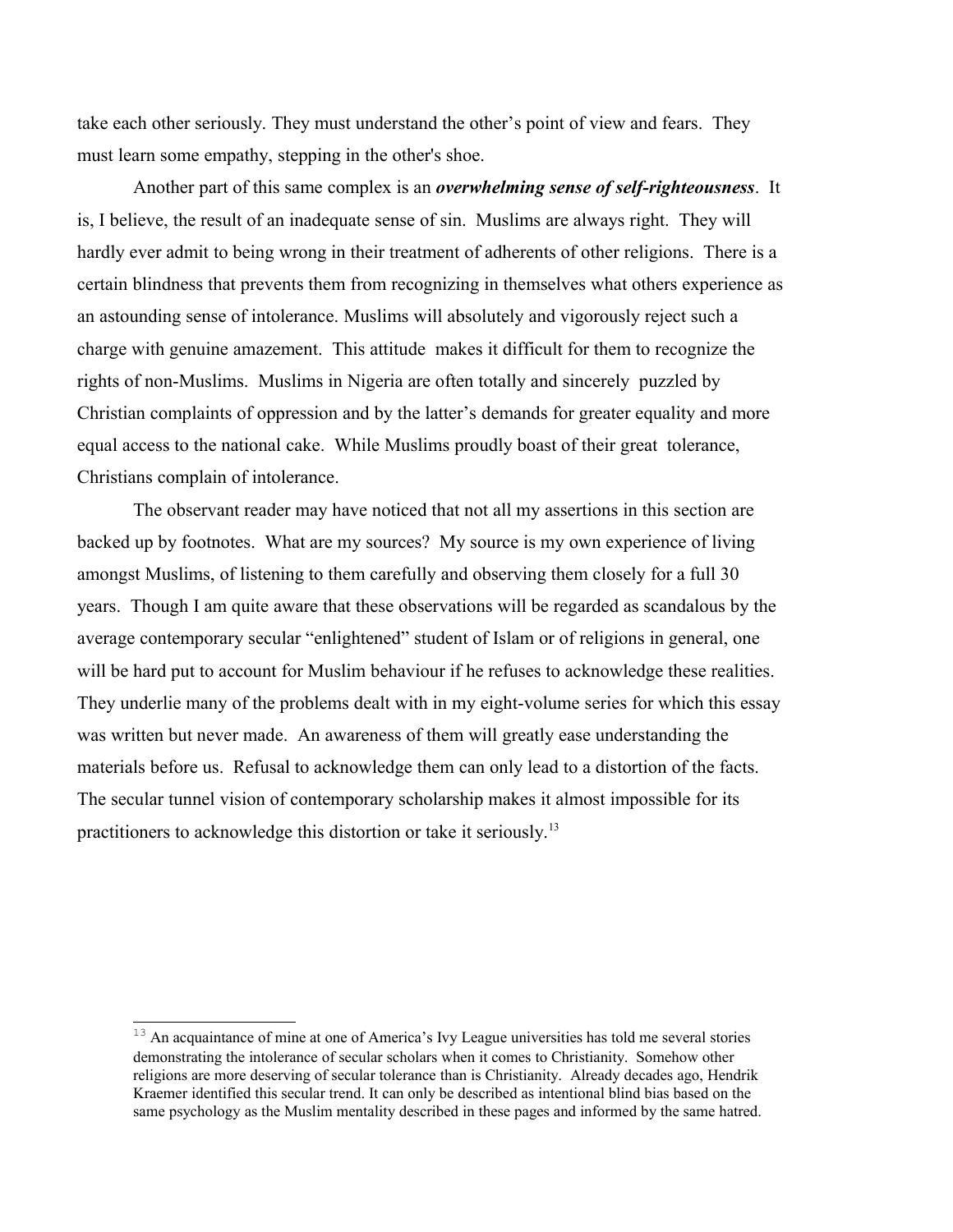#### *Gender Relations: Female Fashions*

Gender relations are among the prominent irritants between Christians and Muslims in Nigeria. A major issue is female fashion. In Nigeria this issue has two major aspects to it, namely, morality and freedom. The Christian Hannatu Monday refers to the "raging controversy" in some northern states in Nigeria about school uniforms. Christian children, she charges, are forced to wear uniforms based on Islamic dress code. In a lengthy complaint about Muslims reaping where Christians have sown, Salifu bitterly states the case as Nigerian Christians generally see it. "The Christian builds his school. They (Muslims) take it over and say the Christian children must wear Islamic dress."*[14](#page-8-0)* It is a standard complaint amongst Christians and they try to resist it. *[15](#page-8-1)*

The issue is really part of the larger issue that Muslims seek to impose their Muslim way on non-Muslims in general. It is *this* imposition that Christians object to and resist. The uniform issue is only one example of such imposition.

 While to Christians it is a matter of imposing Muslim practices on them, Muslims see the issue in terms of general fashions and morality. Women's fashions are of major concern to Muslims, especially to Muslim men. The matter of school girls' uniforms is only part of it. The Pakistani writer Maulana Muhammad 'Ali states the general Muslim principle of appropriate feminine dress when the two genders intermingle, something that should be avoided as much as possible. On such occasions, "the Holy Qur'an requires the women to appear in their simplest dress, or to wear an over-garment which should cover their ornaments, at the same time requiring both sexes to lower their gaze."[16](#page-8-2)

Sex seems to be feared in Islam. Women have to do everything they can not to constitute a temptation to the men. Hence, female fashions are carefully prescribed. The inspiration for this perspective is said to be derived from the Qur'an itself, which reads,

<span id="page-8-2"></span>16 P. 661.

<span id="page-8-0"></span><sup>14</sup> *TD*, no. 5, 1987, pp. 23, 20.

<span id="page-8-1"></span> $15$ It is not that Christians resent Muslim fashion. Christian men, including yours truly, will often wear Muslim/Hausa dress at public occasions, even on the pulpit.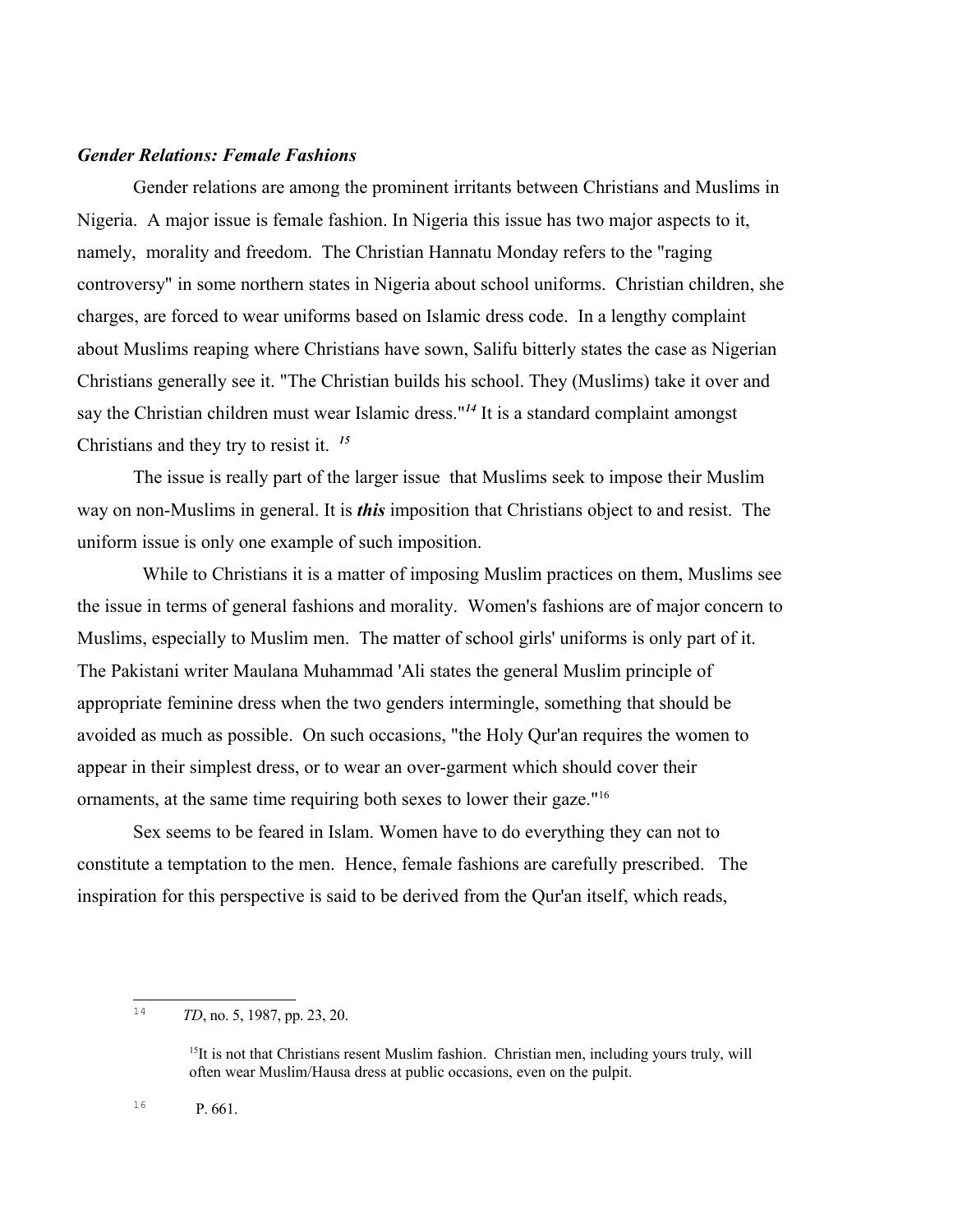Say to the believing women to turn their eyes away (from temptation) and to preserve their chastity: to cover their adornments except such as are normally displayed; to draw their veils over their bosom and not to reveal their finery except to their husbands, their fathers....<sup>[17](#page-9-0)</sup> The basic idea is to avoid what Islam regards as "that satanic flood of female liberty and license which threatens to destroy human civilization in the West...."[18](#page-9-1) Though the Muslim response may be extreme, too suppressive and based too much on male superiority, who dares deny the extreme negative fashion model of today's West, including Christianity?

Turning to the Nigerian situation, we overhear our famous Sheikh Gumi arguing that, "women have no business mixing with men and doing men's jobs." It is prohibited. In Mecca, for example, markets are run by men only.<sup>[19](#page-9-2)</sup> "You only find women in places suitable for them." Women should go out only if it is necessary. When they do, "they have to cover all their body."[20](#page-9-3) . According to Nnanna, the late Gumi spent most of his time exhorting Muslim women to wear the *hijab* and the men to dress according to Islamic law."<sup>[21](#page-9-4)</sup> Mecca markets are not the only inspiration for such views. The Taliban regime in Kabul, Afghanistan, provides another example so radical that an Associated Press report on the situation deserves inclusion as an Appendix 4 to this paper.

A very prominent southern Muslim, Lateef Adegbite, affirms that whenever women appear in public, "they must cover the excitable parts of their body, an injunction which aims at discouraging indecency, but which some have interpreted so strictly that they compel their women to be heavily covered from head to toe..., clad in dreary and somber dark apparel."<sup>[22](#page-9-5)</sup>

Ibrahim Sulaiman of the Centre for Islamic Studies at ABU, discusses the whole issue of Muslim morality in the context of a bid to Islamize Nigerian society as a whole. Such morality would involve "the safeguarding of public morals and the suppression of indecent

<span id="page-9-3"></span>20 *Quality*, Oct/87, pp. 34. 36.

<span id="page-9-4"></span>21 *TSM*, 27 Sept/92, p. 10. I suspect this statement to be somewhat of an exaggeration.

<span id="page-9-5"></span>22 Adegbite, 1976, p. 10.

<span id="page-9-0"></span><sup>17</sup> Qur'an 24:30.

<span id="page-9-1"></span><sup>18</sup> Donohue, 1982, p. 255.

<span id="page-9-2"></span><sup>&</sup>lt;sup>19</sup>Even the scholarly Gumi can slip up. He did not know, apparently, that Caliph Omar appointed a female superintendent for the Medina market, according to Ijaz Qamar. Or did he suppress this information as inconvenient?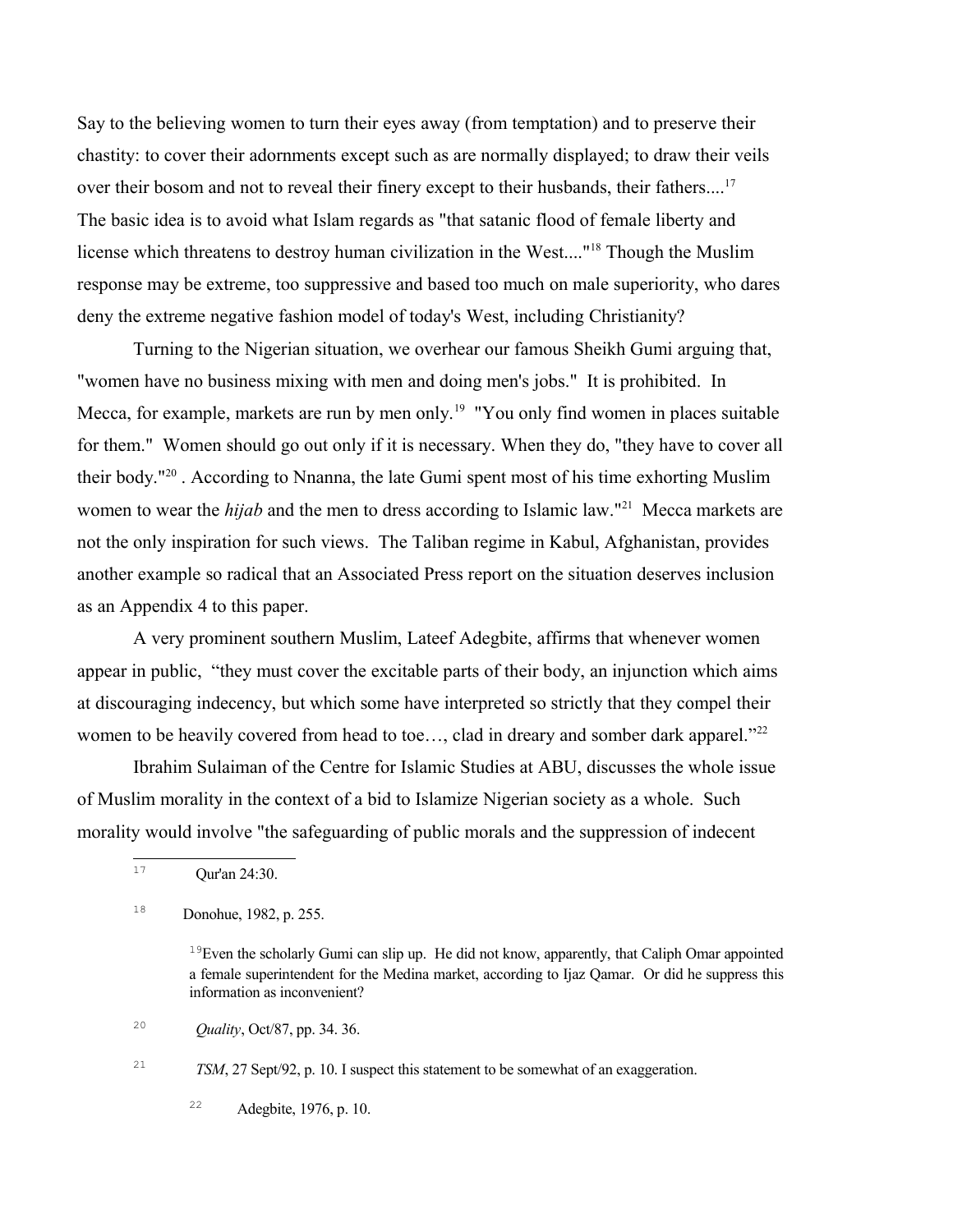behaviour, the protection of the honour of the womenfolk and the introduction of modesty in all facets of national life."[23](#page-10-0) The protection of that honour includes preventing the mixing of genders. Suleiman is serious, for these statements are a repetition of what he wrote earlier to the government. "It is utterly unacceptable to Islam that the honour of women should be abused...." Abuse here includes the exposure of their bodies or the "public display of immodesty" as well as the "unrestrained intermingling of male and female" as practiced by and imposed on the country by Europeans.<sup>[24](#page-10-1)</sup>

Muhammad Basheer Shomotun describes *hijab* as "a simple dress designed by Islam to cover and protect the beauty of a woman regarding her figure and hair. It is a modest mode of dressing which helps to preserve the dignity and personality of women..., so that they are not mainly looked upon as objects of beauty and sex." They are to be covered entirely, he explains, "with the exception of the hands from the wrist downwards and the face." Many Muslim women, he laments, have been taken in by so-called modern fashions and ape Western women who see "nothing wrong in... moving naked in the streets." Womanhood is reduced "to the level of animalism" and civilization is being destroyed. The *hijab* is a tool "towards purifying... society from corruption and all other vices."

He then goes on to complain that Muslim women are *forced* to disobey Allah by wearing indecent Western dress in certain jobs, such as nurses and secretaries . If religious freedom is guaranteed in the country, why should Muslim nurses be prevented from dressing appropriately? After all, Christian nurses are allowed to wear uniforms that conform to their religion. This is a pure case of "victimization" of Muslims and of "deprivation."[25](#page-10-2)

One Alhaji B. T. Ogunseye expresses the disgust and wonder Muslims experience when they behold the sexual mores of the West. He describes the situation in strong terms: Sexual orgies, debauchery, promiscuity, pornographic, licentiousness. It is incredible and regrettable that modern man... in the so-called developed countries" can

engage in all such horrors. This is another wonderful "feat" of the civilised countries, which are not unmindful of the fact that they are inviting Allah's wrath by leading humanity through

<span id="page-10-2"></span>M. B. Shomotun, "Hijab: A Must for Muslim Women."*The Pen*, 10-24 Mar/89, p. 10.

25

<span id="page-10-0"></span><sup>23</sup> I. Sulaiman, pp. 12-13.

<span id="page-10-1"></span><sup>24</sup> I. Suleiman, 1986, p. 17.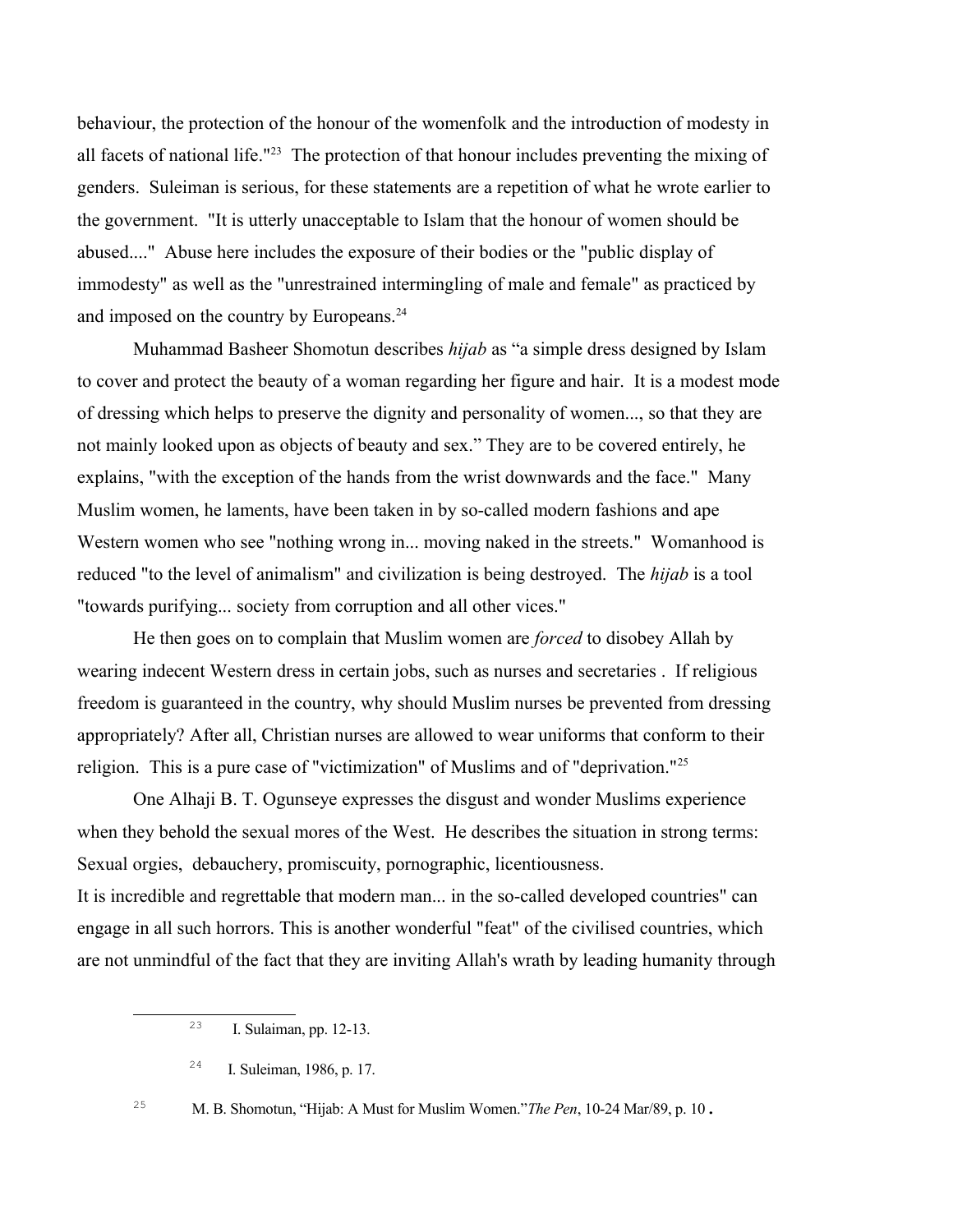the blind alley of destruction to annihilation. These "refined people" are conversant with the Bible and the Holy Qur'an.... May Allah have mercy on us. Amen.

This, the Alhaji rightly declares, "is misuse of freedom" and Islam is "vehemently opposed" to it.[26](#page-11-0)

An article by Alifa Daniel in the Guardian of July 27, 2000, brings us most of the issues. Abuja university set up committee on mode of dressing. Worried by the mode of dress by female students at the University of Abuja, the Vice Chancellor, Dr. Gambo Laraba Abdulahi, has set up a committee to look into the issue. ... the 11-member committee, headed by Dr. A.U. Okwodishu, was set up to stem what has been described as "unsavoury criticism" from parents and other members of the public. A statement from the university noted that the duty of the committee will be to find ways of ensuring decent dressing "for the integrity of womanhood." But the approach will be through pep talks and persuasions.

 However in a furious reaction, some female students who spoke with The Guardian frowned at the development, maintaining that the idea was an infringement on their rights. A female student who simply identified

#### herself as Joke said:

What rights have they (university authorities) to tell us how to dress? We hope they are not planning to introduce the Sharia in the university campus. We are not unaware that the Vice-Chancellor is a Moslem, while about four of the committee members are also Moslems. At least, two of them are known to be fundamentalists in their approach.

But the head of the committee, Dr. Okwodishu, is optimistic that the moral campaign will be successful because, according to her, some students have already taken the initiative to reward those who dress well. She cited the example of the Education Students Association which, she said, gave awards to students that dressed well.

 Asked if the committee would recommend any punitive action against recalcitrant students, she said she was optimistic of the success of the crusade, "because some female students had expressed concern over the same mode of dressing." She also disclosed that a female student was recently slapped by her mother in front of the university library because of her mode of dress. The mother, who visited the university, unannounced, according to her, was shocked when she saw the clothes her daughter wore.

<span id="page-11-0"></span>26 ...., p. 177.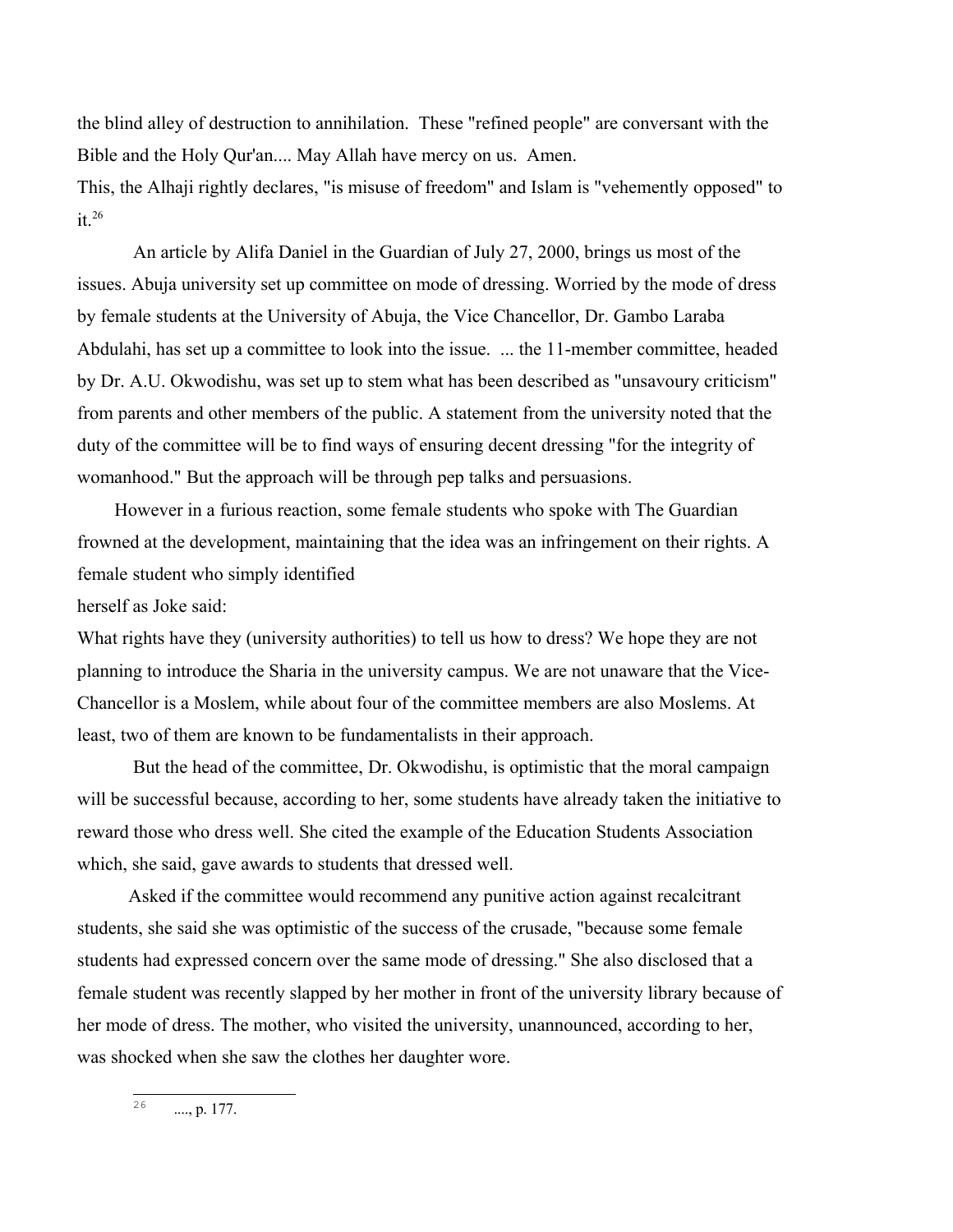Other members of the committee are: Hajiya Nara Quadri, Hajiya Binto Mofio, Hajiya Halima Idris, Mrs. C. Kato, Mrs. Affiong Ekefre, Mrs. Agbonika, Mrs. Bose Ikhanoba, Mrs. U. Sylvester and Mrs. Laraba Habi. Remember: Names in Nigeria often reveal the religion of the bearers. By that standard, three are Muslim; six, Christian or, at least, not Muslim. It is also telling that the names of the Muslim minority come first.

In my estimation, it was a good thing that the issue was dealt with, but the good thing was perverted into a Muslim vs Christian issue, into another alleged shari'a trap. This time it was not merely Muslim men, but also Christians and women. The question of unbridled freedom came up and of the right to ignore all norms of modesty, a right neither sincere Christians nor Muslims espouse.

Muslims are thus not the only ones to object to this state of affairs. Many are the articles in Nigeria's dailies that criticize current female fashions. Often these articles are written by Christians. So, Muslims should not think they have a monopoly on aversion to such fashions.<sup>[27](#page-12-0)</sup>

However, it is also undeniably true that many "Christian" young women, both in the West and in Nigeria, dress provocatively, even in church and at Christian schools. Too many simply follow the trend. In the West, the issue of dress is considered one of personal choice, even in the church. Popular fashion in the West includes forms of dress no less extreme than what these Muslims advocate, though the opposite, as if fashion has no effect on sex or virtue. In my opinion, Western attitudes at this front are totally unrealistic. One hardly dares bring up the issue for fear of being considered an extreme conservative, a "fuddy duddy." How often have I been embarrassed in Nigeria about the dress of Christian women, even including missionaries. It is high time the church gathers the courage to condemn the trend and teach the basic virtue of modesty for all. Here might be a front where adherents of both religions could co-operate

The Nigerian Muslim community recognizes the dangers of playing fast and loose with sexuality in fashions and wants nothing to do with such "Christian liberties."<sup>[28](#page-12-1)</sup> It largely

<span id="page-12-0"></span><sup>27</sup>You may wish to read my meditations on the seventh commandment, no. 177-205, in my *The Prophet Moses for Today.*

<span id="page-12-1"></span> $^{28}$ The easy mixing of genders in Canada, for example, is listed as one of the foremost problems facing Muslims living there. It challenges the Muslim struggle there to retain appropriate moral standards (Mallon, p. 102). Yes, I can appreciate such a struggle in what has become a hedonistic society.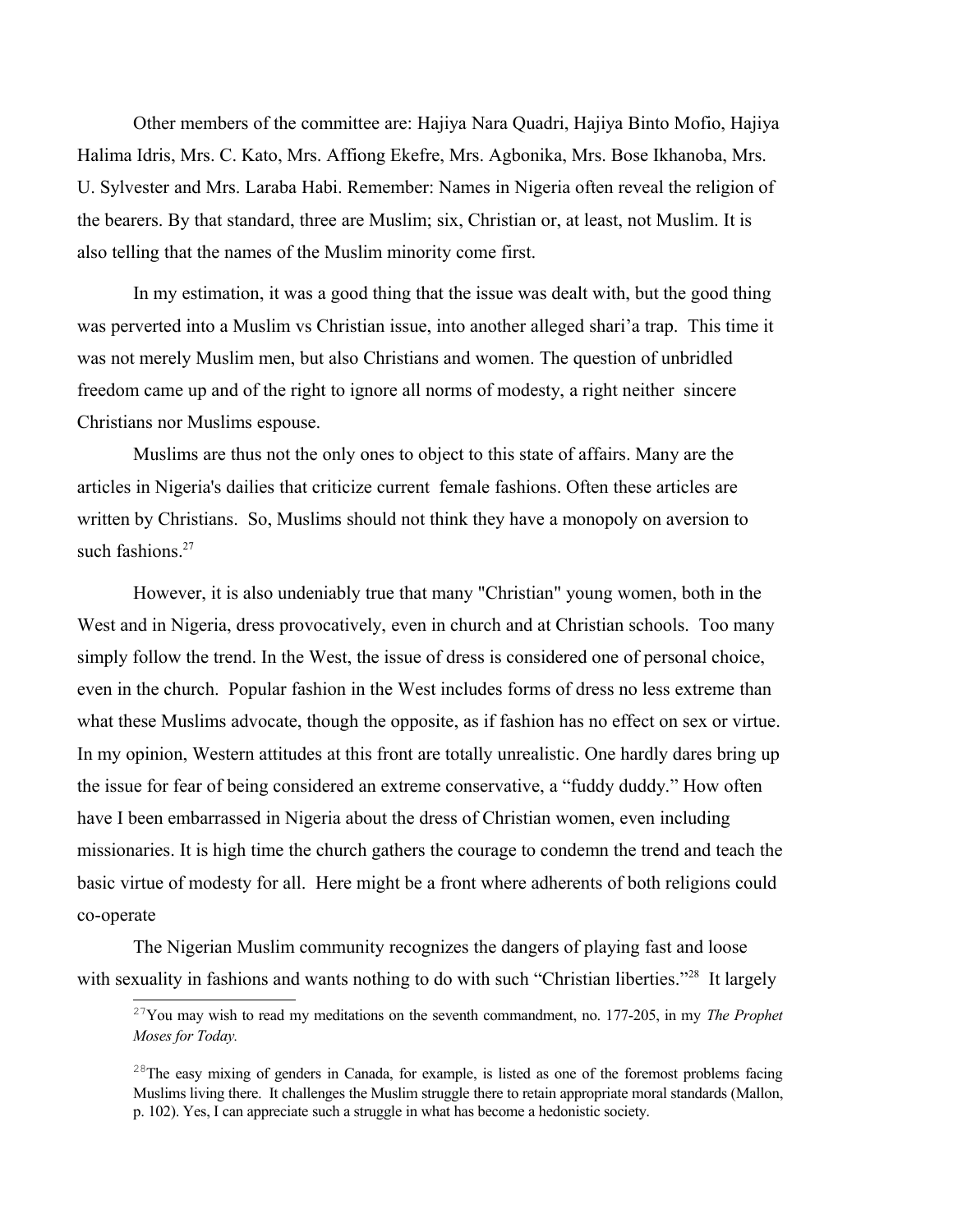wants a return to Qur'anic morality. It is even turned into a political issue. Suleiman's discussion is part of a submission to the government.

It is no wonder that Muslims with their Qur'an and their strong legalistic morality would especially protest against such trends. And given their stand on the close relationship between religion and government, it is no surprise either that one Alhaji Zubair, an imam in Katsina State, and other Muslims call on the government to ban "indecent dress" among females throughout the country. Sheikh Abubukar Tureta warns Muslims to be on their guard against underground moves to sabotage the Kaduna State Government's intention to stop coeducation with its abhorrent gender intermingling. He also advised that the change to the Muslim dress code in schools be sped up.<sup>[29](#page-13-0)</sup>

It does appear that the process of change was slow, for already four years earlier the Kaduna branch of the Muslim Student Society condemned a group called "Joint Action Committee of Kaduna State Women" for attacking the Muslim dress code approved by the State Government for Muslim female students. The Committee apparently argued that such a move would "dichotomize the students along religious lines."<sup>[30](#page-13-1)</sup>

For our purposes it is especially important to note that Nigerian Christians and Muslims accuse each other of imposing their views and practices. Christians react to the imposition of Muslim fashions on their school children and see it as one of the many components of a Muslim programme to Islamize Nigeria. Muslims react to the imposition by western colonialism of the gross immorality of co-education and fashion without shame. In their view, colonialism and Christianity are the same. This imposition, according to Muslims, continues today in schools, banks, in the NYSC programme and in nursing. That's another way of saying that both experience restrictions on their freedom to be themselves, on freedom of religion. Both feel threatened by the other. If nothing else, that at least they have in common. Christians would do well not only to object to the imposition of bleak Muslim female fashion but also to insist on modest dress among themselves. They should distantiate themselves clearly from the loose fashions of secularism as well as from the opposite Muslim extreme and present a clear Christian case. Can one really blame Muslims for their objections?

<span id="page-13-0"></span><sup>29</sup> *NS*, 7 Sep/93, pp. 10, 16.

<span id="page-13-1"></span><sup>30</sup> *The Pen*, 21 Apr/89, p. 16.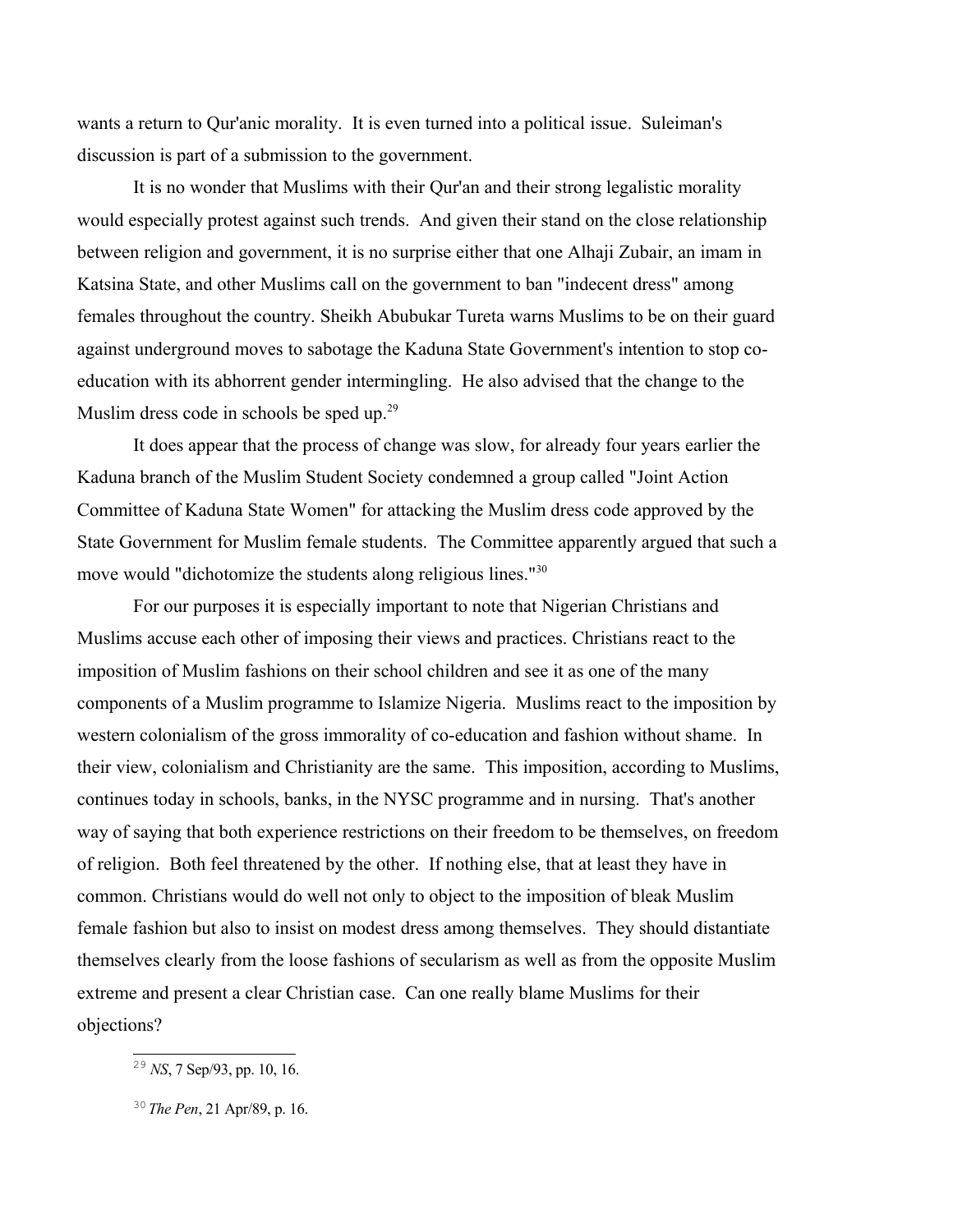I reproduce a poem by Jawayriyya Badamasuly, a passionate plea for a return to the simple fashions and life style prescribed by the Qur'an and traditionally associated with the piety and simplicity required by Islam.<sup>[31](#page-14-0)</sup> It says it all so well.

#### *Awake: Muslim Women*

Oh, you Muslim women!

Arise from your deep slumber,

Islam has come to liberate you and has prescribed your mode of life.

It is out to enhance your dignity It has given you your priority. Why do you need to Europeanise yourselves all that you have?

Why have you neglected your Islamic culture and uphold to the useless and shameful fashion of the West?

Why do you need to bleach yourselves white because the colonial masters are white in colour? Why do you need to Europeanize your head, while Allah has created the one that best fits you? Why do you need to westernize your mode of speech, eating, walking, when Islam has prescribed the way?

Why do you decide to strip yourselves naked on the street when Islam has enjoined you to be modest in your dressing? Why do you shout the slogan "Women Liberation" when Islam has liberated you? Why have you reduced yourselves to objects of entertainment from men, when you are not articles of exhibition?

Is it that you are not proud of your culture and colour? Is it that you deem yourselves inferior to the white people?

<span id="page-14-0"></span><sup>31</sup> Reproduced in *The Pen*, 15 Feb/91, p. 7. I confess that much of it resonates also in my Christian heart, especially in so far as it constitutes a revolt against the overthrow of major restraints of decency as practiced by so many unthinking slavish followers of fashion. I experience something of a similar dismay in the Christian churches and schools of the community in which I find myself in 1999.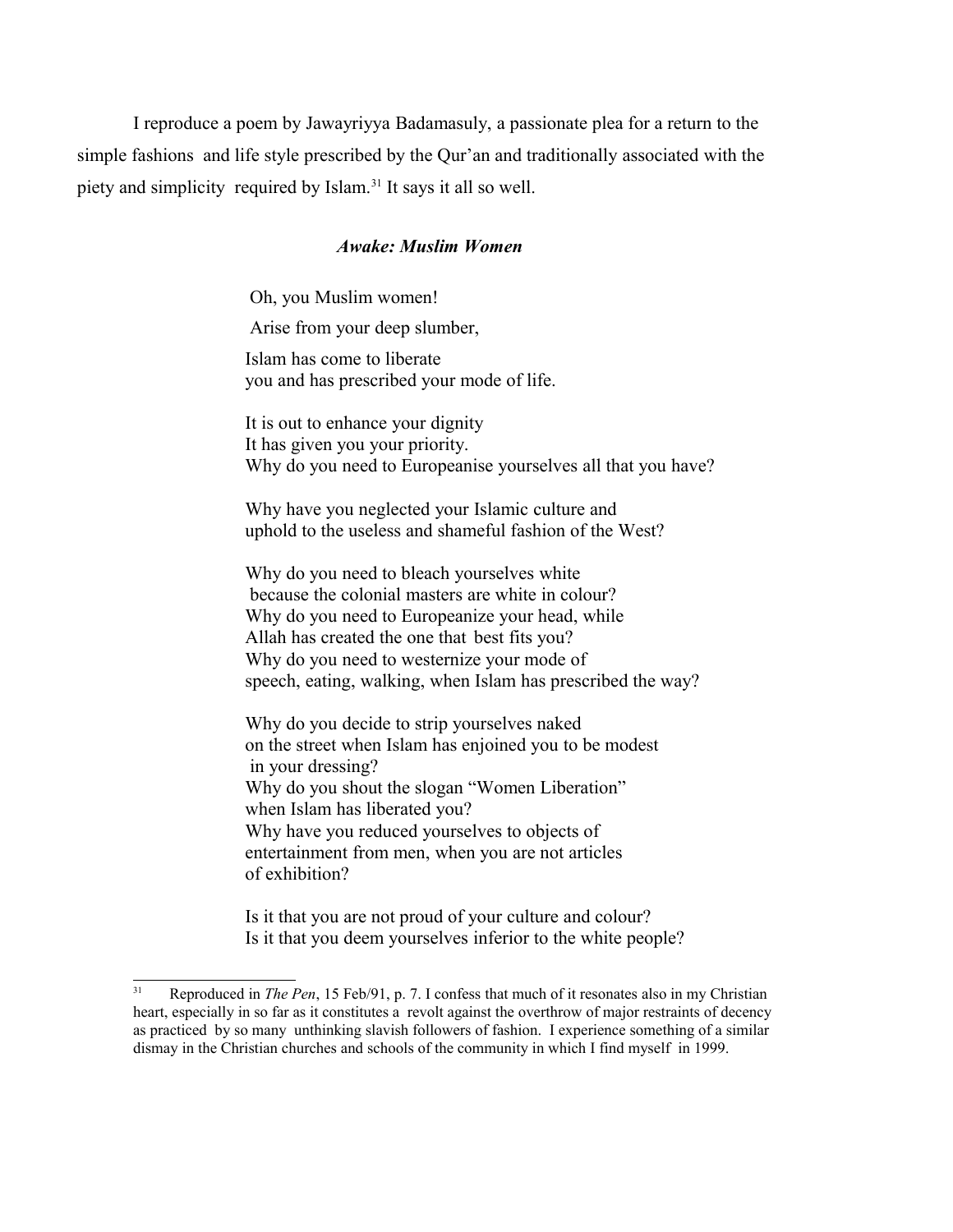Do you consider the white women superior to you and subsequently worthy of being blindly copied without question?

Is it that you are not grateful to Allah with the mode of your creation?

Is it because abortion pill was not supported that you shout "Women Liberation?" While you would not have come to this world if your mothers had aborted you?

Is it because maternity leave is not granted to unmarried women?

Oh, you westernized and westoxicated Muslim women, it is high time you awake your sleeping brain and make use of your senses.

These men bring and change fashion every now and then, while they remain in their coat, shirt and trouser.

Why do you accept the western fashion dogmatically, regardless of the price and inconvenience caused you and which render you naked in the street?

You must realize that Islam has come to relieve you from being buried alive.

It has liberate you from being sold as slaves, and has saved you from being made as property to your husband (i.e. property for inheritance).

You must realize that men are out to spoil girls, but none of them want spoilt girls. Observe carefully everything that comes from the West we start to join in their propagation.

Try to ask yourselves the following questions before you start in the propagation of the organisation brought by them:

What are its aims? Who are its members? What is the origin and what are the reasons: Of what use and benefit is it to you?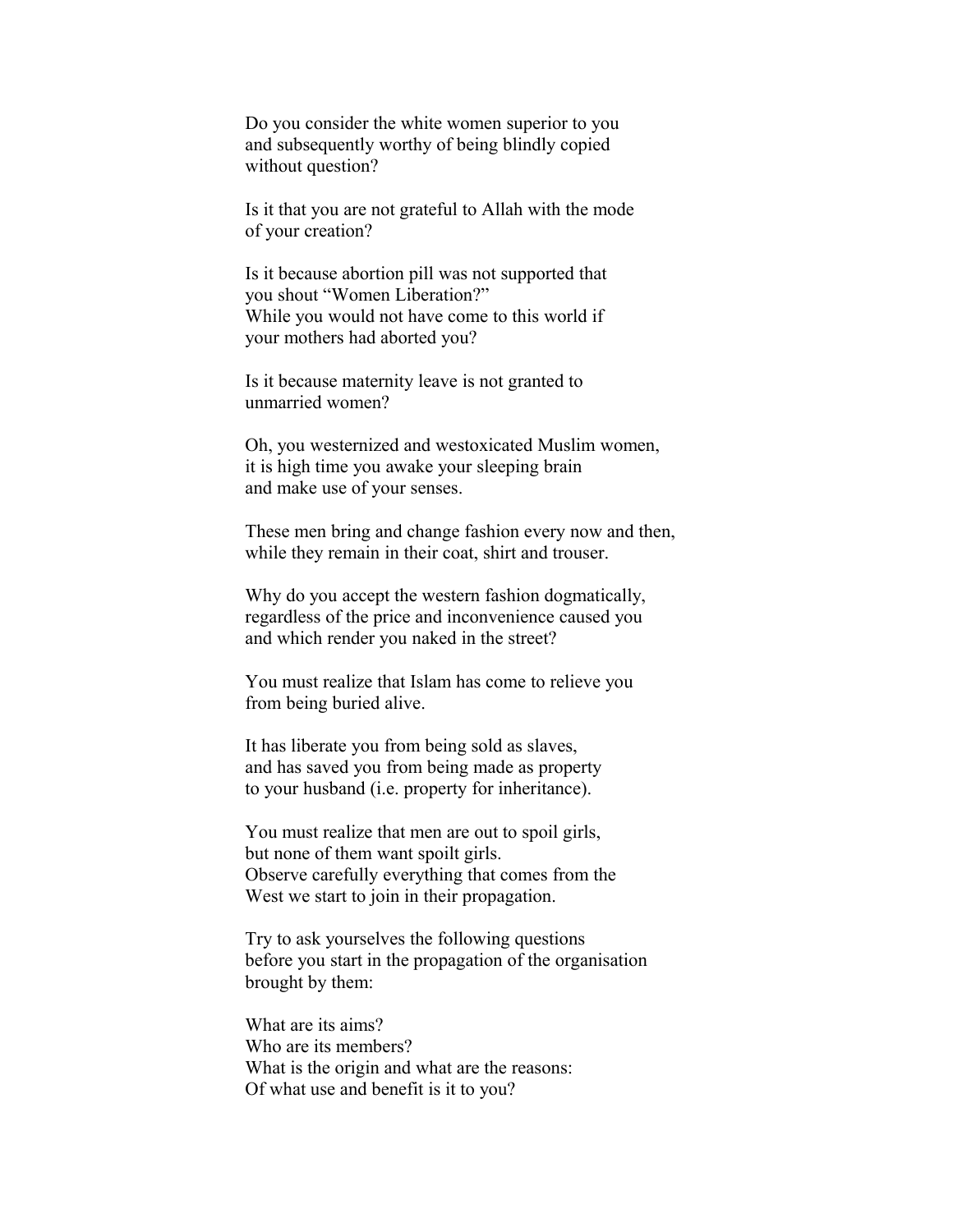Is this movement actually out to liberate women or they are after her strangulation the more? Are there actual causes for women liberation under Islam?

You must realise that in Islam, men and women are equal in religion but different in status. Naturally, men cannot bring up a small child as well as women cannot head a family effectively.

Honourable women of Islam, it is your duty to make Nigeria an honest, sane and morally upright society.

Prove to all the men that you are dignified creatures of Allah. Sit to your work and produce a sane society. Nigeria's destiny is in the hand of Allah and Allah has entrusted it to you women. If you decide to direct her properly today, you are in control, because you build the builders of the society.

Oh! Muslim women, appreciate the favour of Allah on you. And lose not your honour. Retain your dignity. Guide strictly your respect and modesty.

And remember the Holy Qur'an, sura 11, verse 138 says: "Ours is the colour of God; who can be better than God in colouring? And it is He alone we worship.

If you are a Muslim and believe in the Holy Qur'an And you believe the above verse of the Qur'an, then I see no reason why you will not hold strictly your culture, colour, chastity and honour, instead of holding another culture other than Islam.

May Allah guide us to the right path and cause us not to deviate after and disgrace us not on the Day of Resurrection. (Ameen)

This poem is included because it so well represents the spirit and emotion of much of Islam all over the world.

#### *Gender Relationships: Inter-religious Marriage*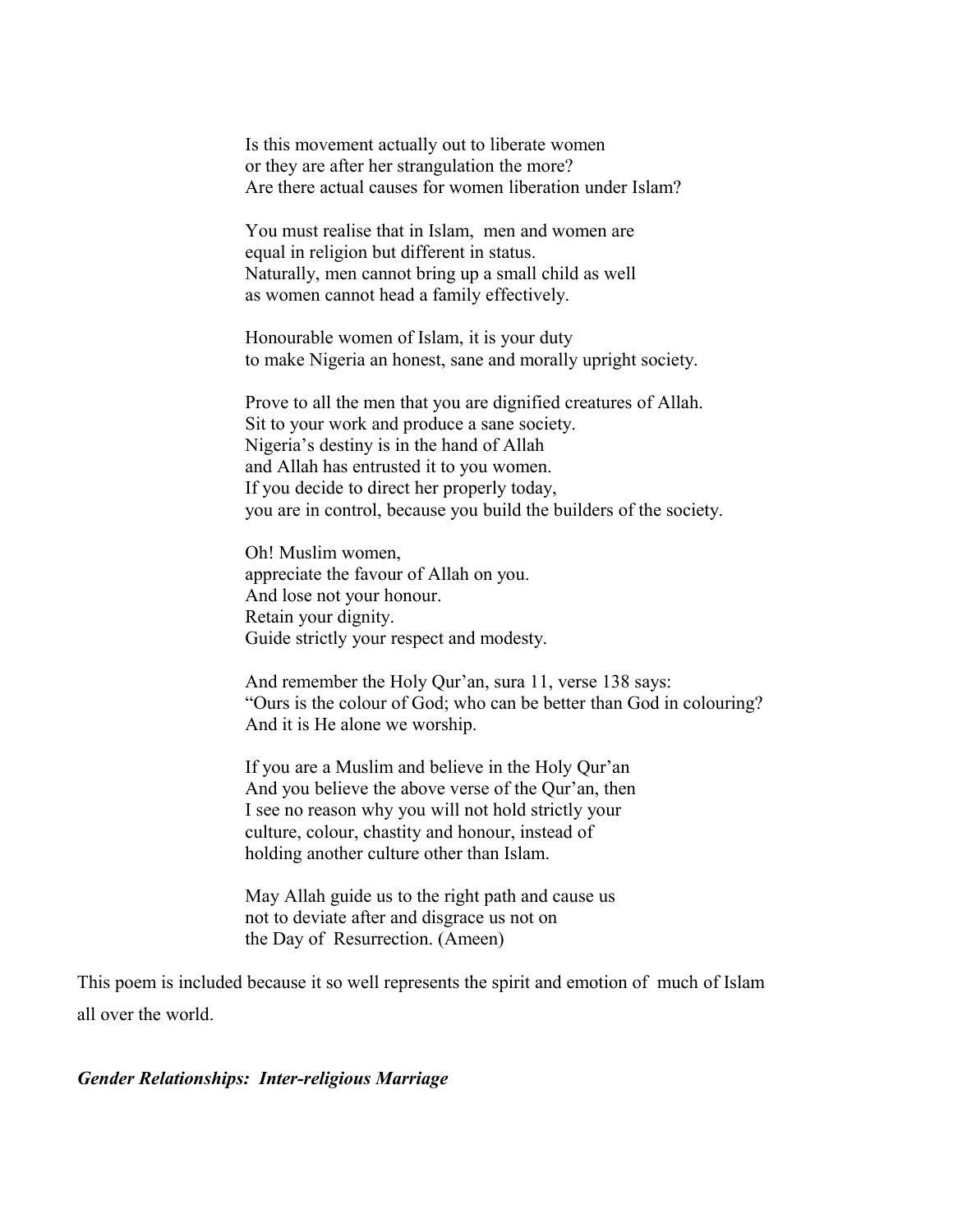Another contentious issue is that Islam allows Muslim men to marry non-Muslim women, but not vice versa. In fact, Islam often encourages such marriages. Throughout history it has been an effective way of spreading Islam. Arnold recounts various cases of this type. Tartars living among Lithuanian and Polish Christians married the latters' daughters, but the reverse was not allowed. Their children were always brought up as Muslims. The same thing happened among the Cheremiss, a Russian people, among the Hindus of India, among Tibetans in India. Also in China, where in some parts Islam multiplied rapidly by this means. It took place also in the Malay Archipelago.<sup>[32](#page-17-0)</sup> However, the story in Iran of a Christian convert from Islam who married a Muslim girl, aroused the ire of the Muslim community who had his father jailed briefly.<sup>[33](#page-17-1)</sup> Nehemia Levtzion reports how in West Africa Muslims from Hausaland and Bornu intermarried with the Ghanian people of Dagomba.<sup>[34](#page-17-2)</sup>

Such stories are not merely from distant history. More recent incidents of this nature are happening regularly. It has been reported that "especially in rural Pakistan, Christian girls are seized by force. A few hours later the family is informed that she has "embraced Islam." She is then forced to marry a Muslim, and all further contact with her family is forbidden."<sup>[35](#page-17-3)</sup> There is the story about Pakistani Muslims who kidnapped "the daughters of two Christian families and tried to force their conversion to Islam. When the parents sought the help of authorities for their return, a public outcry prevented the court from giving the girls back." A judge in Rawalpindi "ordered three girls to be jailed rather than returning them to their family. He said it would have been too dangerous for them" to be released. But let the report speak for itself:

In January, the landlords of a poor Christian family forcibly took three daughters from Khushi Masih and his wife. When Masih tried to recover then, he was told the girls (ages 15, 13 and 11) had converted.

They sent the girls to protective custody, where only the family was supposed to visit. However, four Muslim visitors a day have been visiting. At the hearing, 50 Muslim

<span id="page-17-0"></span><sup>32</sup> Arnold, pp. 245, 250, 290, 293, 306-307, 365, 397.

<span id="page-17-1"></span><sup>33</sup> Miller, 1969, pp. 28-29.

<span id="page-17-2"></span><sup>&</sup>lt;sup>34</sup> Kritzeck, p. 305.

<span id="page-17-3"></span><sup>35</sup> REC NE, Jan/92, p. 6.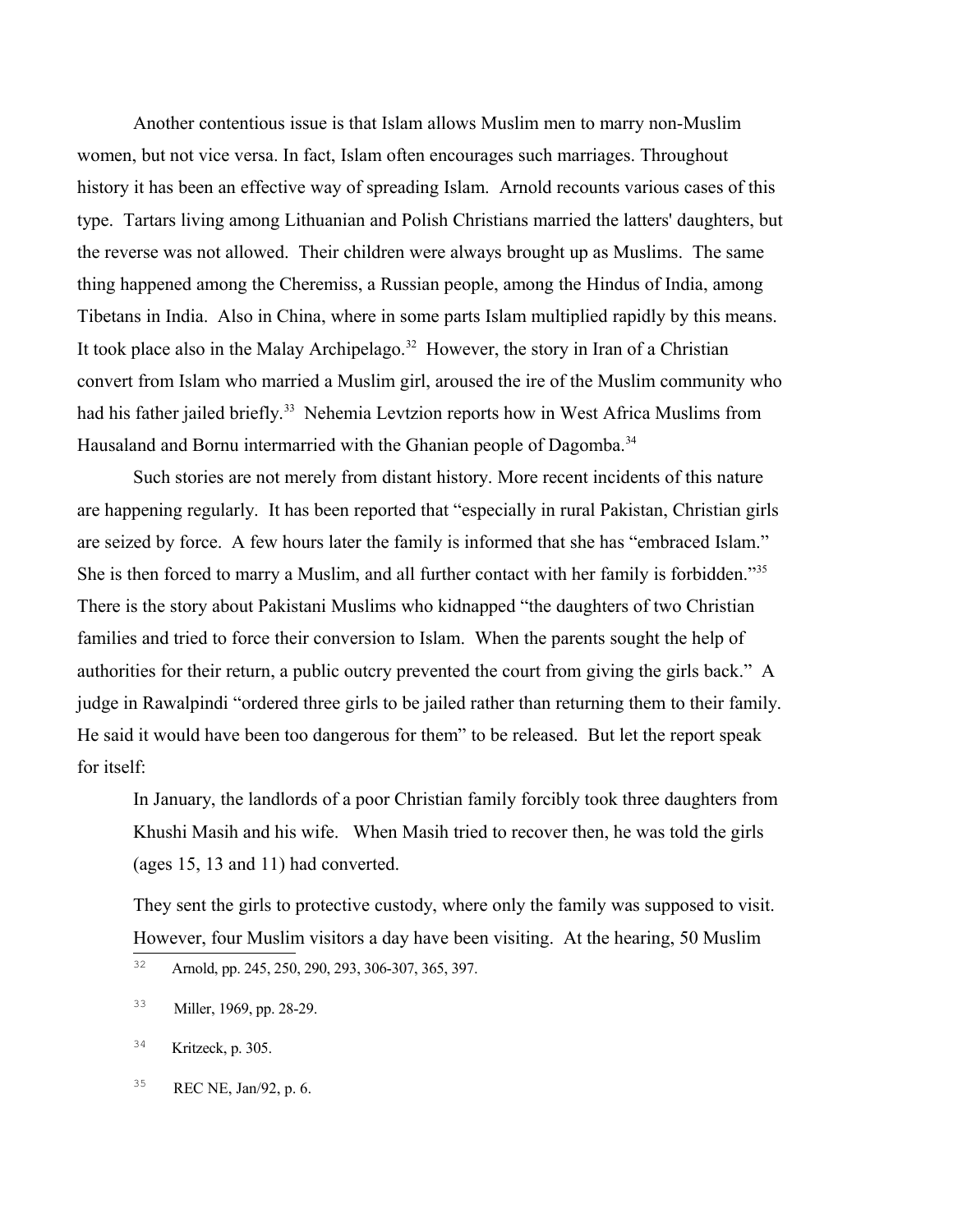lawyers showed up to protest the release of the girls, and an armed man threatened to kill them if they returned to Christianity. Someone even offered money to Masih to give up his claims. The judge still claims they will return the girls to their families, though the families may have to move.

Another man, Daniel Neno, has nearly given up hope of getting his daughter back after 20 months. She was first taken at the age of 14…. Her Muslim captor is a wellknown local landowner. Instead of returning the girl to her parents, a judged accused her of immorality and put her in jail for safekeeping. There her jailors abused her.

After ten weeks, they allowed the daughter to return home. When Neno filed charges against the police officer who raped her, the officer threatened the family. In September, 1977, they took the girl again. After six weeks the landlord who took her the first time brought her to court, where she testified she had converted to Islam. Neno, a poor and illiterate peasant, now believes he cannot win.<sup>[36](#page-18-0)</sup>

The aim and result are always the same: expansion of Islam.

In Nigeria we hear of some cases where Muslim girls marry Christian men who subsequently join Islam. However, there, too, it is more often the other way around. In fact, it happens often enough that it has become a serious concern amongst Christians. It was one of the complaints of the Kataf who provided the investigating Cudjoe panel with "lots of examples of the unequal exchange." The response of the Hausa was classic: Our religion so teaches.[37](#page-18-1) In many cases, these are secondary school girls without deep convictions who are attracted to the wealth they usually cannot expect from Christians.<sup>[38](#page-18-2)</sup>

There are various reports floating about in Nigeria that indicate marrying and impregnating Christian young girls is part of several Muslim plots in Nigeria. Dan-Bauchi tells how during the course of his work with JNI, plans were made to "put all the daughters in Christianity in the family way." Prizes were even promised for proven successes! Dan-Bauchi, it should be remembered, prior to his conversion to Christ, was assigned by JNI to

<span id="page-18-0"></span><sup>36</sup>REC NE, May/98.

<span id="page-18-1"></span><sup>37</sup>*Citizen*, 15 Jun/92, p. 12.

<span id="page-18-2"></span><sup>&</sup>lt;sup>38</sup> Gilliland, pp. 95, 206.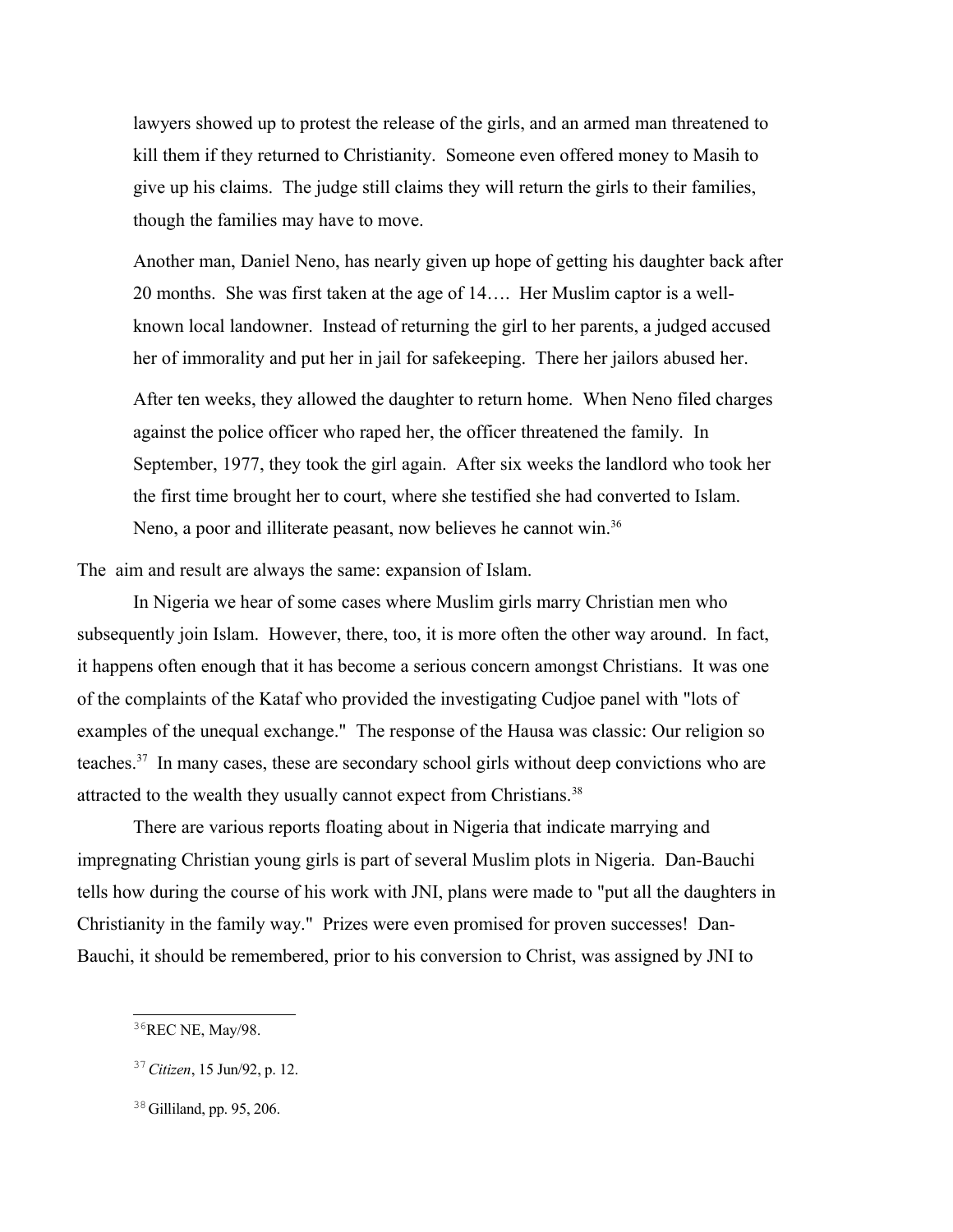persecute Christiany in any way he and his cohorts could devise. But let us hear the story as he tells it.

We arranged... that we shall put all the daughters in Christianity in the family way. There were prizes for any one that succeeded in putting Christian girls into the family way. Prizes varied from girl to girl, depending on how strong she is in the Lord. What we thought of was when the Christian girls were taken, then the youth who were not married then we shall have a way to Islamise them. But… there were only a few claims, which we were not sure whether they really had what they claimed.<sup>[39](#page-19-0)</sup>

Sociologist Danjuma Byang documents a number of cases. One Muslim traditional ruler in Kaduna State gave a Christian girl in marriage to a Muslim without parental consent and without fulfilling the obligations of local tribal traditions. When the parents took the matter to court, the latter ruled that this was a matter for a Shari'a court, since it touched upon Muslim personal law! This was pure Muslim power play over Christians. Byang presents three other cases of mixed marriages where the Muslim community had clear, unmitigated disregard for Christian rights and felt totally free to impose their way unilaterally on Christians. These make very convoluted and, sometimes, exceedingly complex, stories that defy simple summary treatment and that would have great illustrative value for the international readership of this paper.

Byang also refers to a "leaked classified document" of a group of northern Muslims who are actively pursuing such marriages as a method of Muslim evangelism. Young men are instructed to give the girls money and clothes, visit them on Sundays before church and impregnate them. Byang comments, "So then, the ultimate aim of the Muslims is to utilize every legitimate and illegitimate means to islamize Nigeria."[40](#page-19-1)

I have a Muslim document at hand that reads, "No Muslim daughters must marry a Kaferi (Christian), but Muslims should use their wealth to draw Kaferi daughters to themselves and Islamise them." This sentence is only a small part of a comprehensive Muslim campaign that includes a plan to enlist the aid of Muslim countries to "Make war by all means and islamise Nigeria" and "to do away with

<span id="page-19-0"></span><sup>39</sup> CAN, *Leadership, p*. 50.

<span id="page-19-1"></span><sup>40</sup> Pp. 33-34.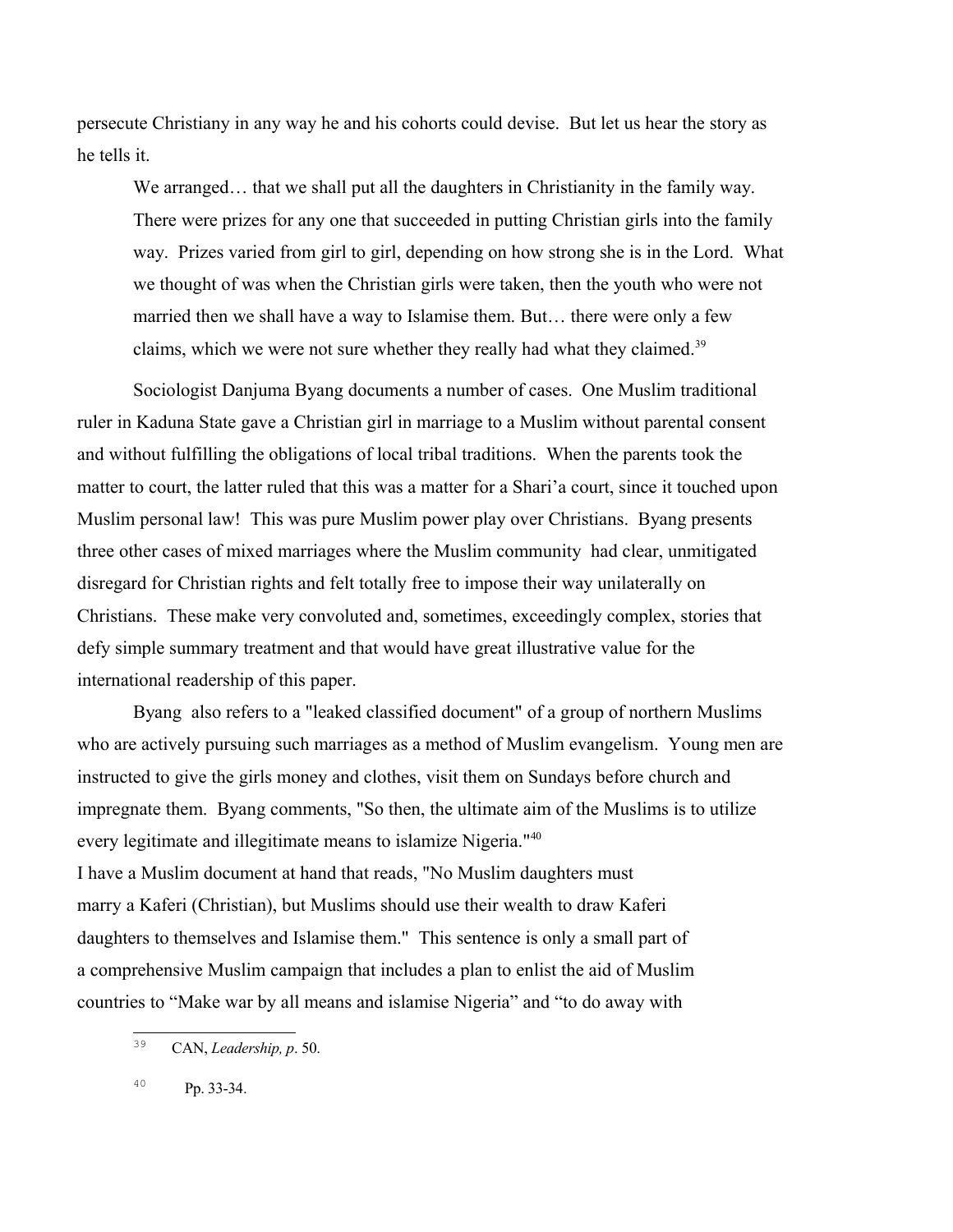Kaferis, i.e. Christians." It also refers to Muslim determination that "no Kaferi should ever be allowed to rule this country again or hold any important position. It is dangerous for me to identify the organization that allegedly produced this document or its very prominent signatories, at least one of which has since died.

The point of bringing this document into the present discussion is to demonstrate once again the radical difference between Muslim and Western thinking. It looks as if I moved from sociological gender concerns like marriage and dress to a full-scale all-encompassing islamising campaign. It is a move only in compartmentalized Western thinking. In Muslim thought I did not move anywhere, for that's where it's at. You simply cannot look at one segment of life and ignore or separate the rest if you want to understand Islam. All of life is subsumed under Islam. Religion is wholistic, total, comprehensive, covering all fronts. Such a worldview easily harnesses sociological, religious and political concerns into one grand design, crusade or *jihad.* It is this wholistic worldview that underlies their interpretation of the grand Western design upon them. The suspicion of this comprehensive, but imaginary, Western crusade is the natural result of their worldview. One who knows Islam will not be surprised at such a perception. It is the way Muslims themselves approach the world.

Some years ago, I would have dismissed such a document and disbelieved that anyone could think or act that way. However, my 30 years in Nigeria have forced facts of life on me that I can no longer deny even if it sounds redneck to Westerners. The Nigerian Muslim campaign is typical of the way Islam has spread, though it may be more vicious than in some other countries. A small foreign minority group of Muslims will show one face out of necessity; a larger entrenched group will show quite another-- *the real one*.

But we must pick up on the girl issue again. CAN organized a peaceful demonstration in 1989 in Kaduna in response to Sheikh Gumi's alleged practice of collecting young Christian girls, some under 18, for the purpose of giving them to Muslims in marriage. The demonstration went to the Commissioner of Police to indicate the annoyance of Christians and request that the practice be stopped.<sup>[41](#page-20-0)</sup>

The most infamous case is that of the marriage of Christopher Abashiya's daughter, Hindatu, to one Khaleed Yusuf. The case was of special interest due to Abashiya' unusual

<span id="page-20-0"></span><sup>&</sup>lt;sup>41</sup>Circular by J. P. Mambula of TEKAN to members of the CAN National Executive Committee, dated 1 Jun/89.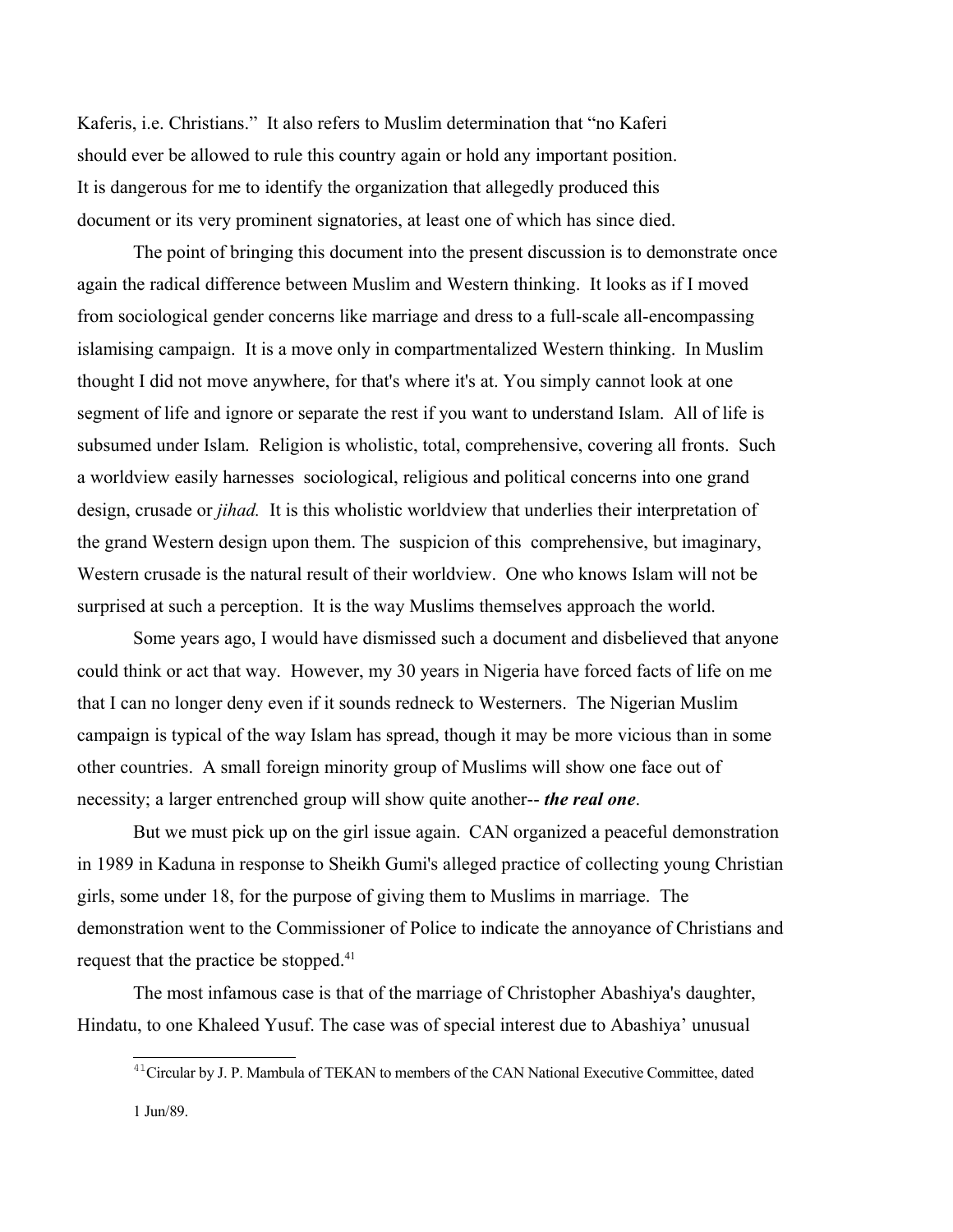identity. He is a Christian of Fulani extraction, who has held various high government posts, a very rare bird The affair was therefore completely publicized in both *The Pen* and *Alkalami.* It took place in the home of Gumi. She converted to Islam and publicly invited her father to do the same. Abashiya apparently was planning to take legal action, but a writer in *The Pen* claimed that the former had no further right over her because the teaching of the Qur'an supercedes the law of nations.<sup>[42](#page-21-0)</sup>

There is another twist to these stories about gender relations. It appears that Muslims at the Constituent Assembly, an assembly assigned to draft a new national constitution, sought to entice Christian members with girls in a bid to neutralize Christian influence.<sup>[43](#page-21-1)</sup> Though prostitution is constantly described with abhorrence in Muslim writings, if you can use it in evangelism, why not in politics? After all, politics is a major form of *da'awa* (Muslim mission) or *jihad (Muslim holy war or crusade).* Somehow, this gives a hollow ring to Muslim indignation about sexy fashion or to their high view of women.

Here we have a one-sided issue in the sense that only Islam engages in this practice and thinks in such wholistic terms. I have not yet heard that Nigerian Christians include marriage to Muslim girls in their mission outreach. Christians, in fact, are discouraged from marrying Muslims and tend to see it as an "unequal yoke" in Pauline terms or as a sellout to the enemy.

#### *Public Utterances*

The next contentious issue I want to pick up is the way both Christians and Muslims express themselves publicly to or about each other, whether orally or in writing. This includes their public use of their respective scriptures. If you remember that the Kafanchan series of riots was sparked off by Muslims interrupting a Christian meeting in a public college where a Christian preacher quoted from the Qur'an, you will realize that we have here another hot potato.

The spirit in which Muslims express and conduct themselves is that the Qur'an is "the literally inspired Word of God and that Christianity is perverted and false. It would be absurd

<span id="page-21-0"></span><sup>42</sup>*The Pen*, 11 Feb/89, 10 Mar/89. A lengthy report about Hindatu's conversion in *Alakalami,* 17 Feb/89*,* does not refer to any marriage but paints her conversion as the result of an alleged long-time interest in Islam that was suppressed only because of her fear for her father, a prominent national Christian leader.

<span id="page-21-1"></span><sup>43</sup> Mambula and Datok.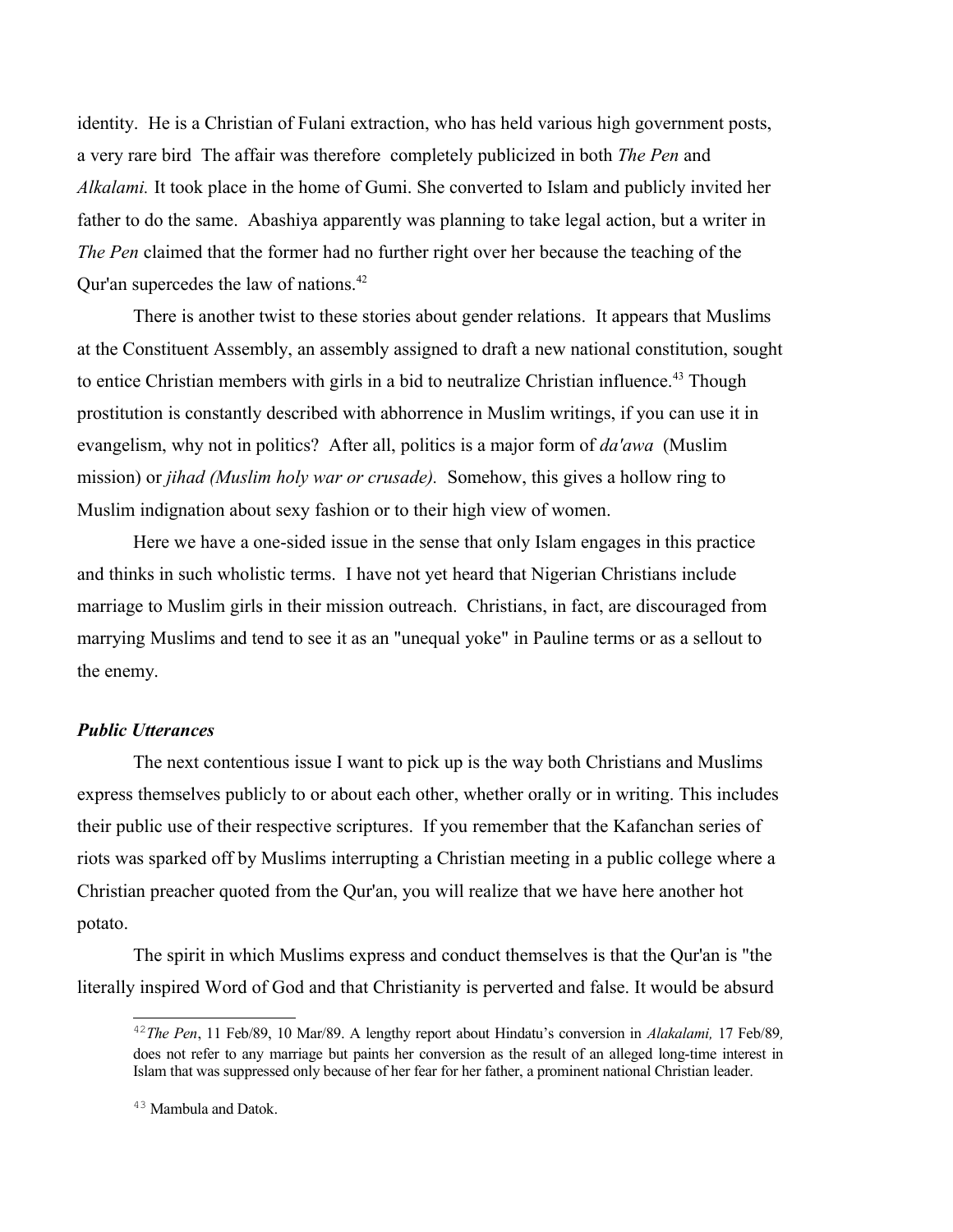to expect him to doubt either of these propositions."<sup>[44](#page-22-0)</sup> It is the same strong sense of being absolutely right that comes to expression in this area of concern as well.

Usually, when a person quotes from the other religion, she does so in terms of her own religion. Without fail, when Muslims quote from the Bible or explain a Christian teaching, I do not recognize the meaning which they attribute to the issue. Often their interpretation is a standard classic one that Islam has tenaciously adhered to in conscious disregard of all standard Christian explanation. Such classic interpretations are rendered about subjects like Jesus' status as Son of God, the reliability of the Bible, and the identity of the Comforter. Those interpretations, though irksome because of Muslim's continuous disregard through the centuries of Christian clarification, I understand. At other times I wonder how they arrive at the meaning they do. And I suspect Muslims react similarly to Christian interpretations of their religion. They usually re-interpret each other not to seek truth so much as to show how wrong the other is or how blasphemous—or how unfaithful to their own scriptures.

Mukhtar Abubukar is a case in point. In an article in which he properly lambasts Christians, he quotes extensively from various Psalms and turns them against the Christian clergy whom he accuses of working contrary to those Psalms. Of course, there is nothing new about that, for even the Old Testament prophets and Jesus Himself used to inveigh against the political and religious leaders of Israel for disobeying the Scriptures. Since Psalm 41 pronounces a blessing on those who help the weak, how then, asks Abubukar, can the Christian clergy "stretch its hand against Islam?" The Psalms affirm monotheism as in Psalms 61 and 59, he writes. But Christian clergy are "slow to quote" them. On basis of such Psalms "there should be no room for argument between any Muslim or Christian about the oneness of Allah…."

In the volatile setting of Nigeria, the late Gumi's provocative statements about Christianity are a case in point. "Christianity," he said, "is nothing. Yes, I think it is nothing." Amongst the reasons he gives is that "there are no rules, no regulations, no anything." Islam has laws covering all of life, but "Christianity, it doesn't mean anything. On Sundays, you only go to listen to songs." When the interviewer, a Muslim himself, asked Gumi how much he knew about Christianity, Gumi responded, "I read the Bible. I read the Qur'an. Just the way I understand the Bible that is how I understand the Qur'an. So the advice to them is to

<span id="page-22-0"></span><sup>44</sup> Gibb, p. 68.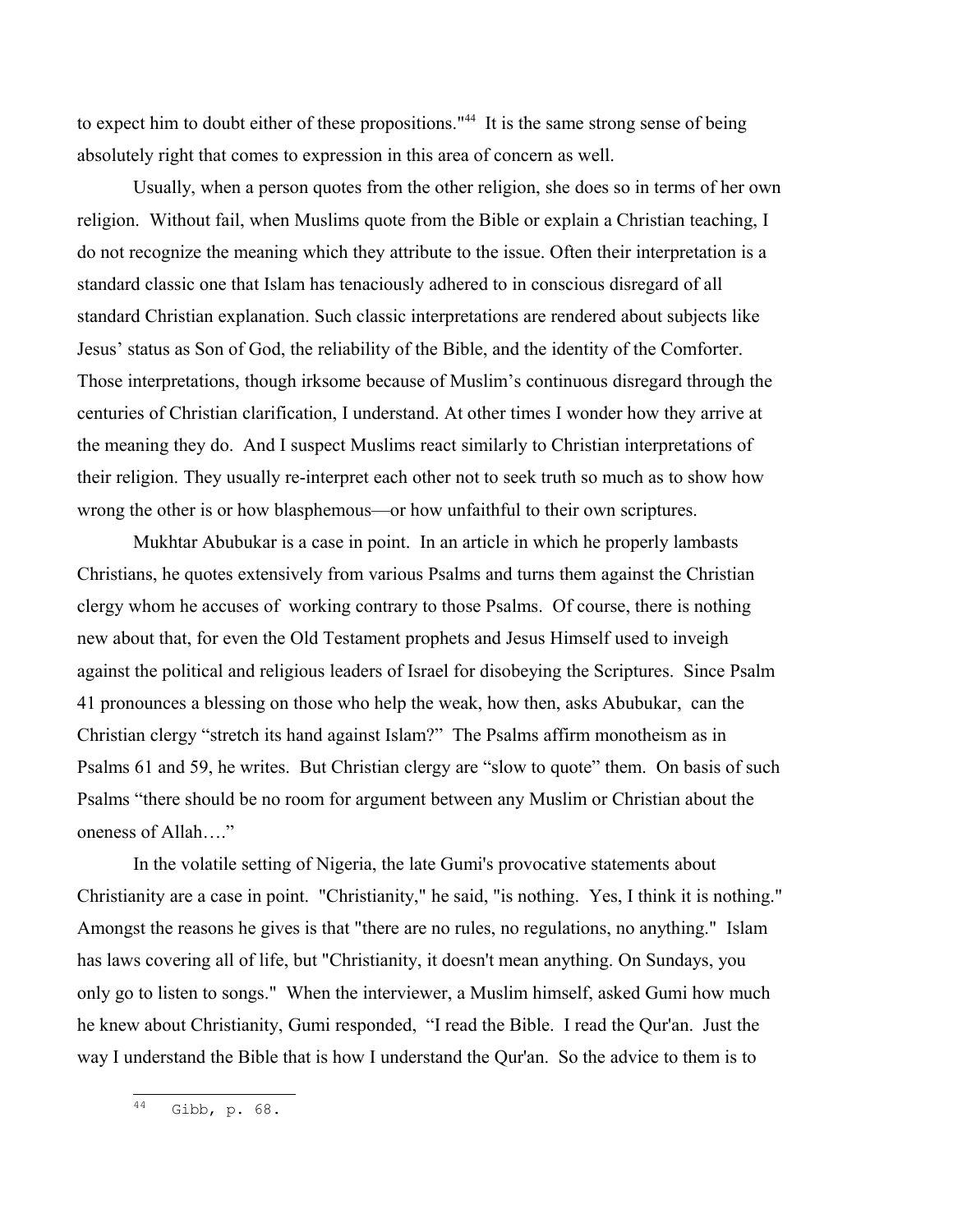come and learn about Islam. What I believe is that any good Christian should embrace Islam." He sees religion as "the rules and regulations of the public written by your religion."[45](#page-23-0)

I trust you get the point. Gumi interprets all religion, including Christianity, in terms of Muslim legalism. A religion that does not have a legalistic structure like that of Islam cannot be a serious religion. Furthermore, he is sure that any Christian who begins to learn about Islam will of course turn Muslim. What else could he possibly do? There you have it again, the Muslim infatuation with their religion and their closed eye and mind towards any other. They simply cannot or will not imagine anything else.

A Westerner may be surprised that such an interview appears in a popular national newsmagazine. What is so interesting or vital about such statements? So someone says negative things about your religion. So what? That attitude, of course, can partially be traced to Western trivialization of religion. Actually, these statements have been at the centre of much Nigerian national debate, including other national magazines. Various Christians have felt the need to respond.<sup>[46](#page-23-1)</sup>

It must be remembered that Gumi was the idol and hero of many Muslims and that religion is one of the major national concerns in Nigeria. His statements of contempt will be internalized by millions of Muslims and be reflected in their attitude towards Christians. Next time a political issue comes up between the two religions or some other disagreement, many Muslims will remember Gumi's statement that Christianity is nothing. It will absolve them from any responsibility to listen to the Christian side. They can legitimately ignore the Christians and simply insist on their own advantage with a clear conscience. After all, Christianity is nothing. So, why bother with fairness? It is a very small step away from denying Christians any human rights.

Muslims feel free to say anything they please about Christianity, its conception of God, its Saviour, its Scripture, its doctrines and practices. They seem to experience absolutely none of the restraints they expect from Christians in their verbal abuse Christianity. *The Pen* is full of Muslim references to and diatribes about Christianity, always from a Muslim point of view and--you guessed it--always negative and usually very derogatory and

<span id="page-23-0"></span><sup>45</sup>*Quality*, Oct/87, pp. 34-39.

<span id="page-23-1"></span><sup>&</sup>lt;sup>46</sup>E.g. Peter B. Tanko, a Roman Catholic priest, wrote a privately circulated paper entitled "Gumi: A Shadow of His Faith."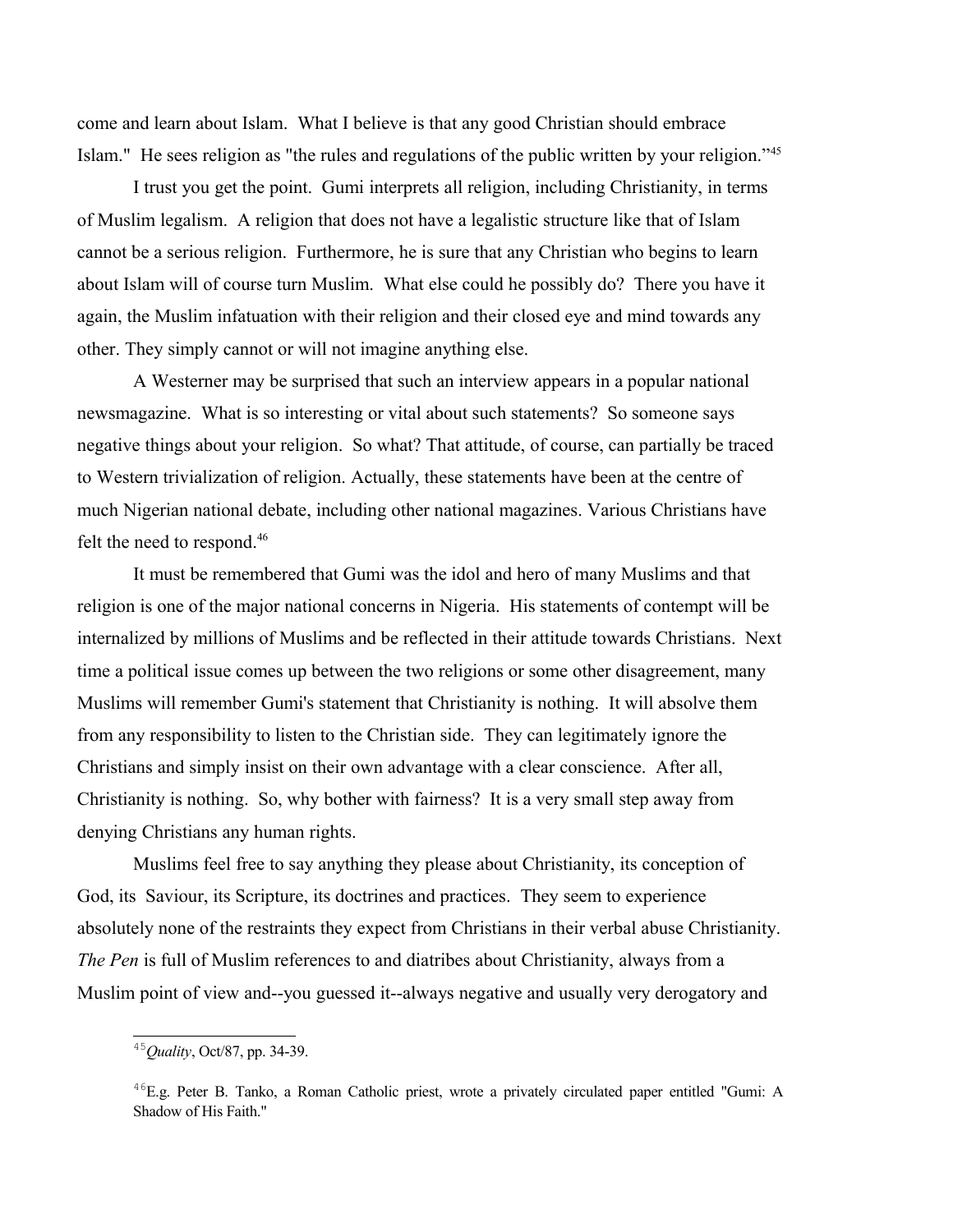insulting."[47](#page-24-0) The Bible is berated as corrupt. The Trinity is nonsense. It is dismissed by a person who obviously understands little of Christianity as "a complicated freakish-looking three-headed God."[48](#page-24-1) The Christian view of Christ is debunked in ways Muslims would not allow if their doctrine about Muhammed were similarly attacked.. One Muhammad Rabi'u Tafida of Zaria wrote about a book that denied the Christian story about Jesus. "Christ did not perish on the cross, Christ's body (was) buried alive." The book "proved scientifically that Jesus did not perish on the cross, which signifies that… the background of the Christian dogmas is destroyed."[49](#page-24-2) Christ's resurrection is deceit. To declare Islam a false religion publicly, rejected by the Creator, would provoke great Muslim anger. Yet Muslims feel perfectly free to declare publicly that Islam is the "only true religion and that all other religions… will be rejected by the Creator. Believing that all religions are equally valid is said to be the first sign of religious assimilation."<sup>[50](#page-24-3)</sup> Christians are described as "the falsifiers" of history," a sentiment that is echoed repeatedly. This particular case relates to the Biblical story about Adam and Eve. God is said to have lied to Adam about the trees of knowledge of good and evil. That story "is palpably wrong. It came from the speculative insinuation of the falsifiers of history (the Christians)."<sup>[51](#page-24-4)</sup>

Mukhtar Abubukar writes about "the unleashed dogs of CAN" who "spit foaming saliva in our [Muslim] faces." He asks the (rhetorical) questions, "Is there then no sensible man among the Christian ranks who can deliberate with… calm and constructiveness? Are all the Christians in this country, wild, greedy, malicious and ungodly?" In all of this he is referring to the alleged Nigerian Christian participation in Western imperialism that aims to destroy Islam.

Not infrequently such attacks appear in published form, whether book or tract, cassette or video, for the specific purpose of creating tension that will make it easy to spark off violence, as we have already seen in earlier chapters. Dan-Bauchi reveals how, during his time with JNI, he and his colleagues disseminated publications attacking Christians just for

<span id="page-24-0"></span> $4710$  March/89, p. 3.

<span id="page-24-1"></span> $48$  M. E. Rwechunguar, "My Choice." 24 Feb/89, p. 11.0

<span id="page-24-2"></span> $4910$  March/89, p. 3.

<span id="page-24-3"></span><sup>50</sup>Anonymous, "Status of Muslims in Christian Dominated Countries." A book review. 24 Feb/89, p. 11.

<span id="page-24-4"></span><sup>51</sup>Muhammad Ibrahim, "Adam Versus Iblis." *The Pen*, 15 Feb/91, p. 10.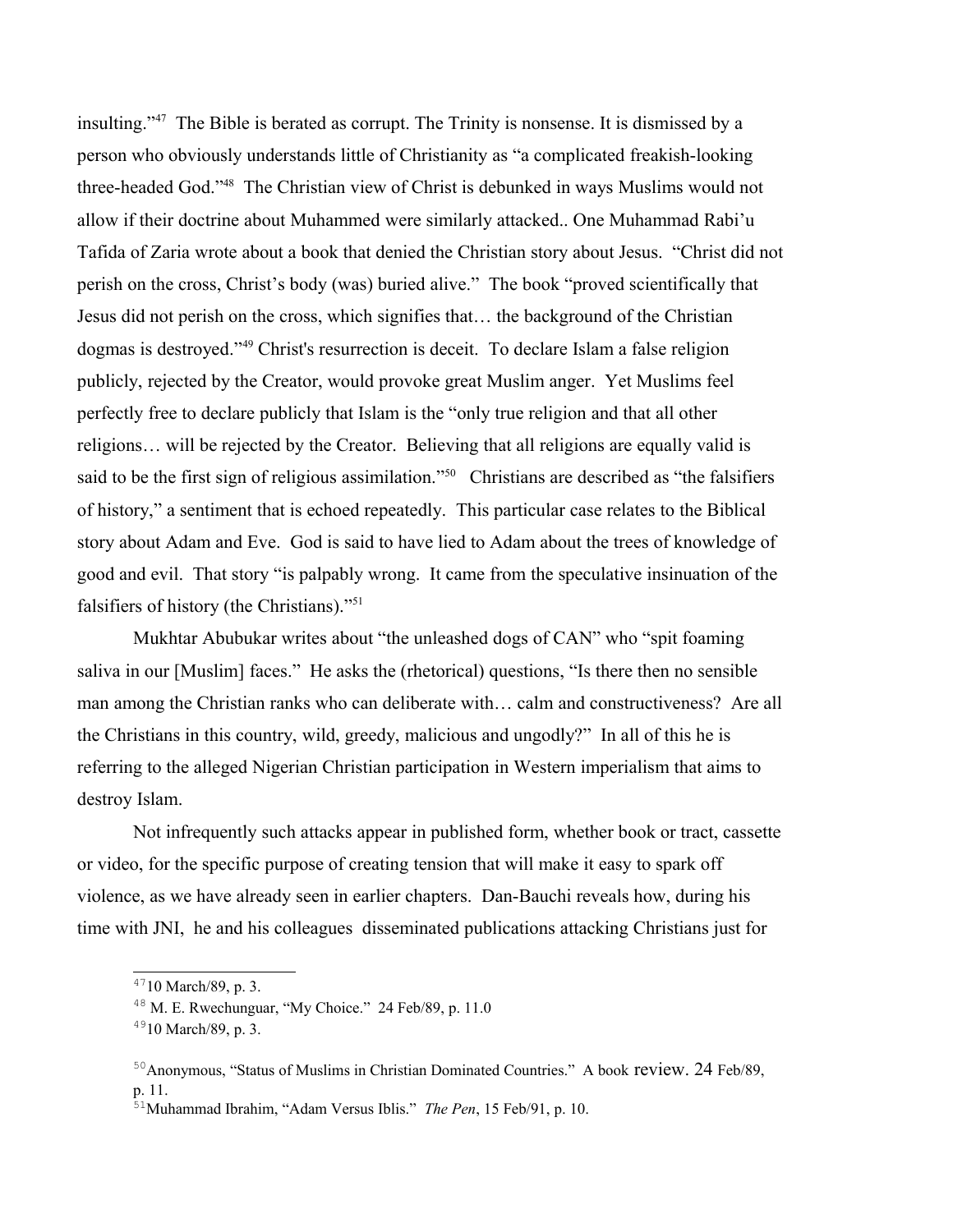that very reason: "to provoke Christians to anger so as to find a cause of a Jihad." In addition, his group used verses from both Bible and Qur'an "to create confusion" amongst Christians.<sup>[52](#page-25-0)</sup>

Even government-owned media were/are allegedly used for this purpose. Radio Kaduna, according to Kantiok, devotes two-thirds of its air time to Muslim programmes, while Christians have only two hours a week. It gives live coverage to the annual pilgrimage to Mecca. The late Gumi used his daily radio programme to make "derogatory and inciting speeches against Christians." Similarly, he used his weekly programme on Kaduna Television to "denounce Christ. A favourite ploy of his was the use of Christian converts to Islam for this purpose. $53$ 

However, Muslims do not grant the same liberties to Christians or other non-Muslims. As soon as others quote from the Qur'an or present their interpretation of any important Islamic tenet, Muslims everywhere easily turn to anger, persecution and violence. As to using government vehicles for the furtherance of their religion, Muslims do not grant that right to others either, though they have appropriated it for themselves. A Muslim evangelist, Sheikh Abubukar Muhammad Tureta, publicly criticized Jerry Gana, the Christian Director of the former MAMSER, a government agency, for using that agency for Christian purposes. Gana was reported to have said he would use his agency "to make sure that politics and religion were not mixed come next republic."<sup>[54](#page-25-2)</sup>

We have here a reference to a highly complicated situation. For one, Gana's alleged intention not only conformed to the Christian agenda, but it also represented the official government line. As Director of a government agency, he was carrying out government policy. But Gana was also member of the Executive Committee of CAN, for whom the highest political goal was the separation of politics and religion, an attempt that itself is highly political. To add to the confusion, CAN *is* a highly politicized organization. No wonder that Tureta described this exercise as "playing with the people's intelligence." Adding insult to injury, CAN was accused by Tureta of 'making clandestine moves through MAMSER to present gubernatorial candidates in all Northern States." For purposes of this study, the main point here is not the confusing stand of Gana and CAN, but that the Muslim Tureta criticizes

<span id="page-25-0"></span><sup>52</sup>Pp. 51, 53-54.

<span id="page-25-1"></span><sup>53</sup>Kantiok, pp. 266-267.

<span id="page-25-2"></span><sup>54</sup>*The Pen*, 24 Feb/89, p. 16.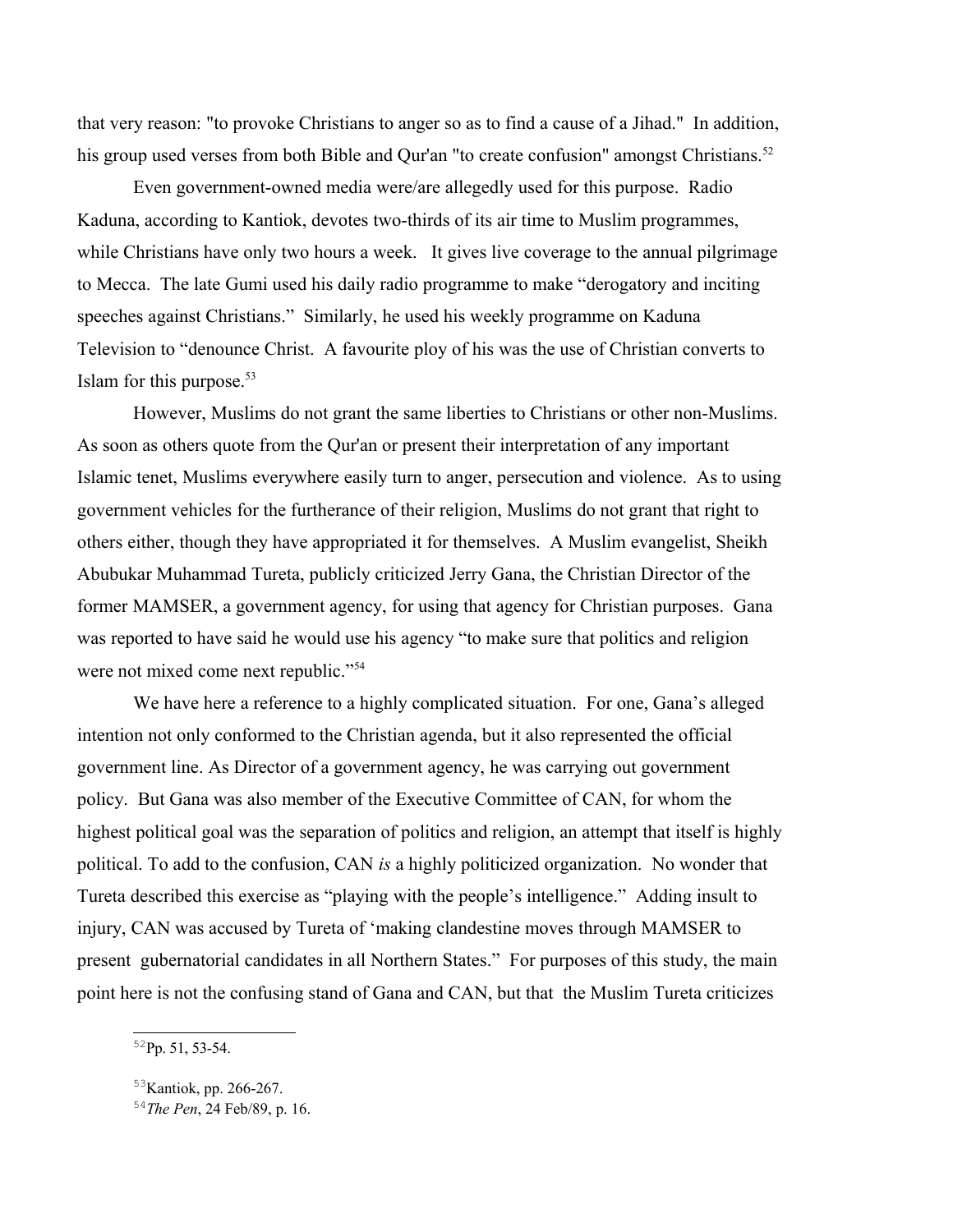the use of a government agency for Christian purposes. Muslims may use the government for their purposes, but Christians are denied that privilege.

There is no need to repeat the stories found in the series.<sup>[55](#page-26-0)</sup> We remind you of the incident surrounding the Jos ECWA Theological Seminary. We recall the provocative publications Muslims distributed prior to the Kafanchan riot, but when the Christian preacher quoted from the Qur'an, Muslims responded with violence. And then there was the Katsina incident, when *Fun Times* allegedly insulted both Muhammed and Jesus<sup>[56](#page-26-1)</sup>, Yakubu Yahaya hauled thousands of people into Katsina with violence as the result, whether planned or not. Even when Christian students merely advertise their programme without mentioning Islam, as they did with their banner at Kafanchan, Muslims took offence.

Not only do Muslims feel free to berate the basic tenets of the Christian religion but also Christians themselves. Again, it is a one-way street, for Muslims do not tolerate anyone berating their own religion, its major actors or its adherents. Further along in this paper I will summarize the common Muslim reaction to Salmon Rushdie and his book *Satanic Verses.* In that context Christians and Westerners—Muslims usually fail to distinguish between them are accused of the worst deeds and more than once associated with satan. Please refer also to the appendices associated with this paper where the harshest terms are applied to Christians with the harshest of emotions. Expressing his joy about Hindatu Abasiya's conversion from Christianity to Islam, Iro M Gaga of Maiduguri ends with the prayer that God may bring all *kaffirs* to their heels or humiliate them, a prayer that reminds one of some Old Testament Psalms, but that have no place in the era of the new covenant, a kind of prayer, moreover, that one would hardly expect a Christian to pray.. The nickname *"kaffir*" is a derogatory term Muslims apply to Christians that, it may be remembered, was one of the terms that angered the Christians of Zangon-Kataf very much and was advanced as one of the reasons for the violence.

<span id="page-26-0"></span><sup>55</sup>See footnote 1 for explanation.

<span id="page-26-1"></span><sup>&</sup>lt;sup>56</sup>Those not familiar with Islam, may not realize that Jesus is also a revered prophet in that religion. Hence, an attack on or insult directed to Him as prophet is considered an attack on Islam. For that reason, when Jesus was satirized on British TV, British Muslims objected, calling it "degrading, mocking and insulting," while a spokesman of the Church of England, a "good" example of the lack of zealousness that characterizes so much of the Western church, described it merely as "innocuous." It has been suggested that Muslims used this incident to seek an expansion of British blasphemy laws to include Islam. They thus may have had political aims with their protest, but that would have been *religious* political aims*.* REC NE, Mar/93, p. 5.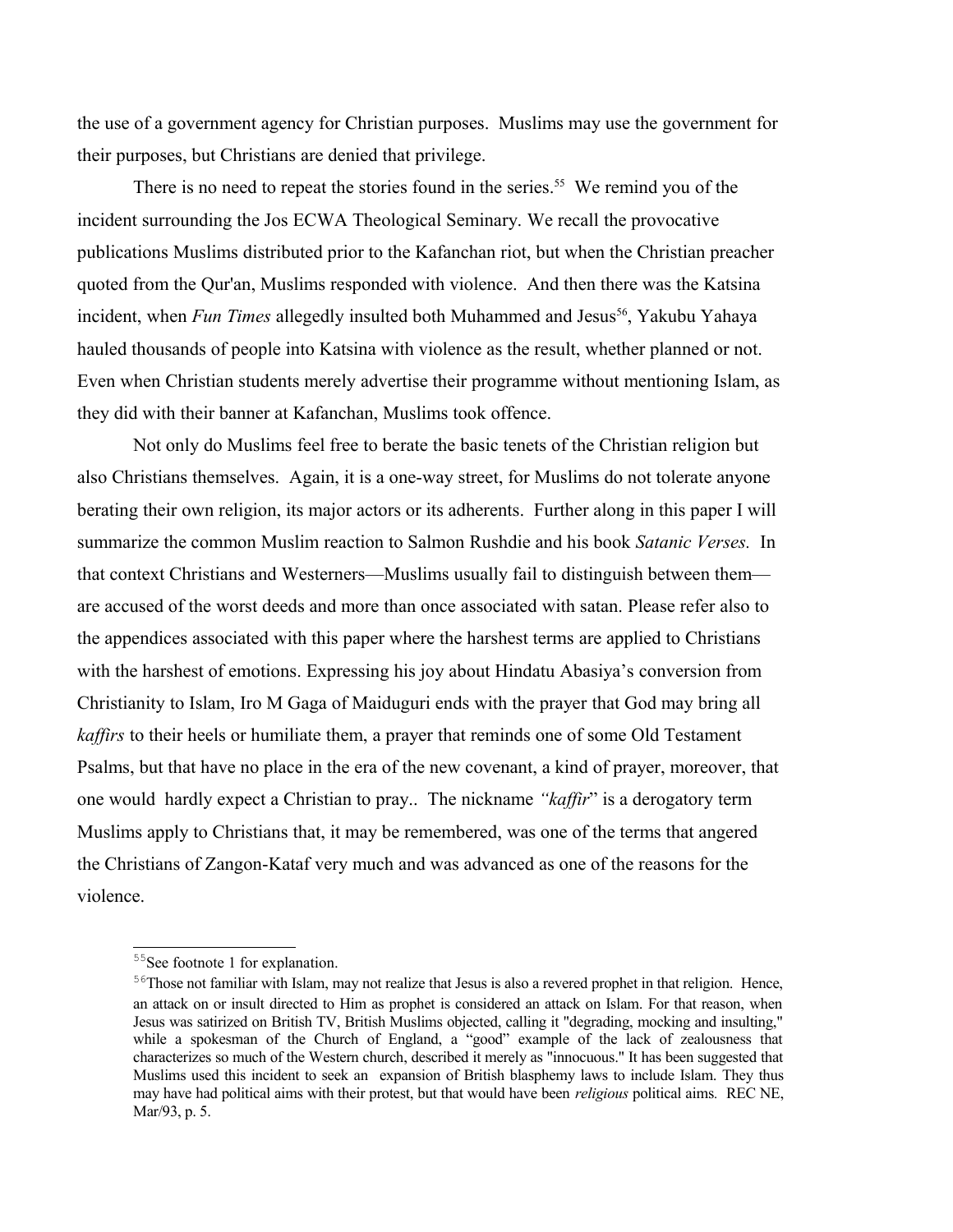It is not suggested that Christians never provoke Muslims in an unethical and unwise way. Sometimes Christians will go into the central strongholds of Islam in order to preach, for example, close to a mosque. Knowing the sensitivity of Muslims, they should hardly be surprised that they get attacked. Babs Mala, a well-known Nigerian Christian academic concerned with religious peace, tells the story of a group of Christians who gathered in front of a Muslim leader's house to hurl abusive language and condemning him to hell if he does not repent.<sup>[57](#page-27-0)</sup> Though I have long admired my late friend, evangelist Paul Gindiri, I have often had doubts about some of his aggressive and provocative evangelism in Muslim strongholds. I do not know whether he gained any converts, but I do know he has helped free Christians from their slumbers and fears—and that surely was a needed service in his day. Nevertheless, whether or not the constitution leaves room for it, is provocation in tense situations the best way to live together? Could those fears not have been alleviated in some other way?

Bishop Onaiyekan is unhappy about the "inconsiderate use" of powerful loudspeakers mounted on the outside of churches and mosques. Here both Christians and Muslims are guilty. It often seems, he complains, that the aim is to force everyone in the vicinity to hear. It is even worse when they are used to hurl "abuse and ridicule at each other."[58](#page-27-1)

But there is little doubt in my mind that this problem is heightened by excessive Muslim sensitivity and intolerance. Salifu has a point. If you don't like someone's preaching, just leave or turn off the television. Salifu has listened several times to Gumi's preaching on TV. When he does not like the preaching, he says, "I put it off. I don't take my knife and pursue Gumi to get rid of him." He does not know of any incident where Christians have started throwing stones at Muslim preachers simply because they disagree with them.<sup>[59](#page-27-2)</sup> From the Christian point of view, the real offence of Gumi's preaching was two-fold. First, it was on government-owned media that allegedly discriminate(d) strongly against equal Christian access. Thus, it constituted another alleged case of unilateral government support of Islam. Secondly, if Christians were to express themselves similarly, the entire Muslim community would be in uproar and probably start another riot. Muslims can say it; others can't. That's the bottom line.

<span id="page-27-0"></span><sup>57</sup>"Christian-Muslim Dialogue," p. 13.

<span id="page-27-1"></span><sup>58</sup>*Encounter*, p. 11.

<span id="page-27-2"></span><sup>59</sup>*TD*, no. 5/87, p. 20.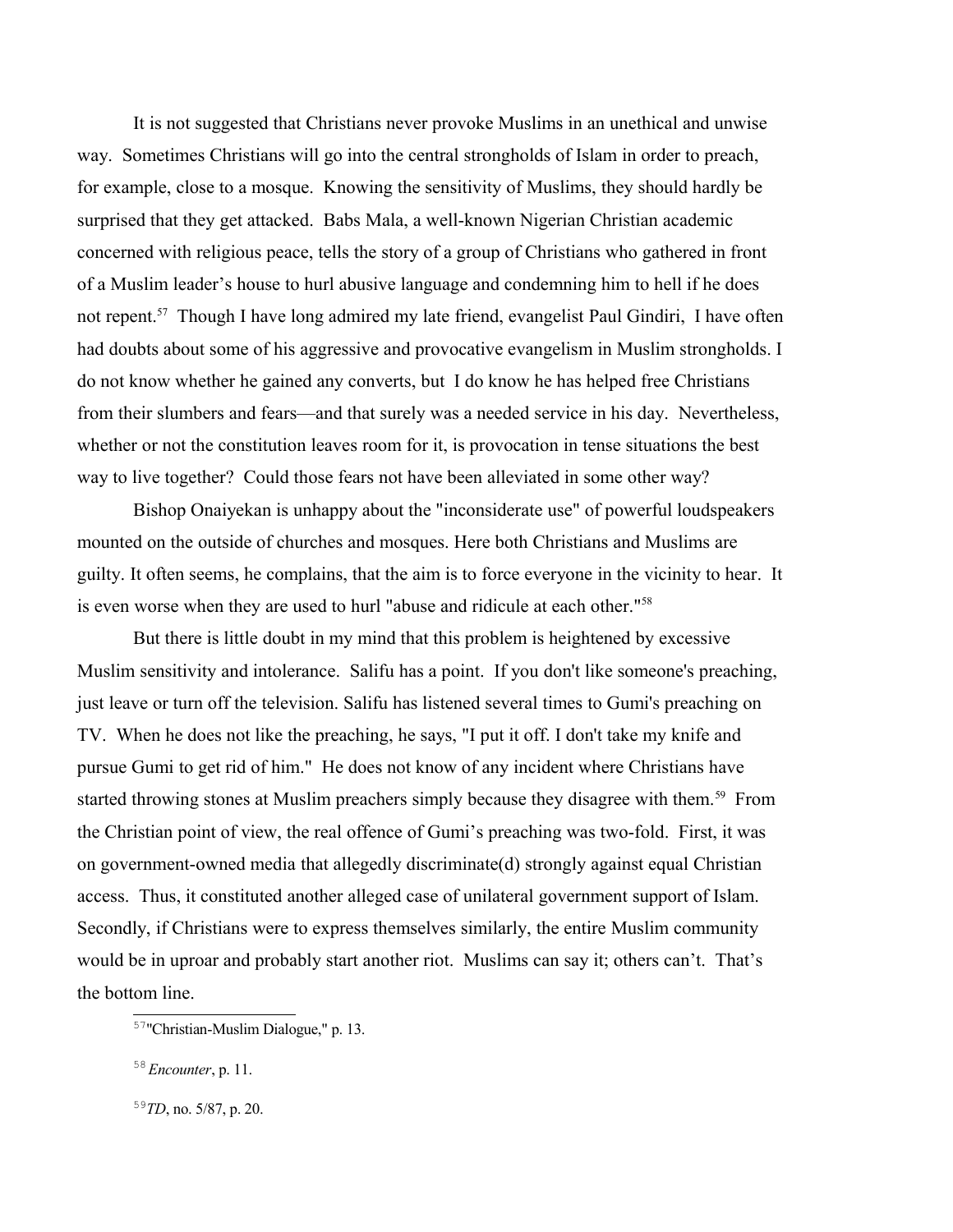Nigerian Muslims also decry what they consider "anti-Islamic propaganda" in Britain, the former colonial power in Nigeria. No matter how virulently and frequently Muslims berate others, when others critique Islam, the latter reacts with violent language where it lacks the power for violent action. The reference here is to an alleged "well co-ordinated propaganda… against Muslims in Britain." It is "malicious propaganda" that "may prevent the spread of Islam." "This tiny clique of anarchists…are wont to tag Muslims in Britain as 'terrorists,' 'militants,' racist' in order to discredit them and their faith." The event is referred to as "inhuman and barbaric propaganda" against a "well-known non-violent Islamic organization advocating intellectual change as a means of achieving better quality of life." "This intellectual terrorism has reached an extent in which textual references to Prophet Muhammad… were quoted out of context… to suit the anti-Islamic lobbyists…." This attack is decried especially since the group under discussion, Hizb-ul-Tahrir, "abides by Islam without any racial or religious prejudice against others...."<sup>[60](#page-28-0)</sup> I ask Muslims whether they do not sense the hollowness of their protest in view of their treatment of Christians in Saudi and many other Muslim countries, including Nigeria? If they do not, others do. I do not know whether their attitude is a case of plain hypocrisy or of naïveté arising from Muslim infatuation with their religion that simply disables them from paying any empathetic attention to the criticism from members of other religions who all over the world complain of victimization.

The most famous internationalized example is, of course, that of Salman Rushdie. Many Westerners thought his death sentence was a case of exceptional and extremist Fundamentalist reaction. Little did they realize that it was classical and well within Muslim norms. The Nigerian Muslim community stood fully behind his condemnation. I am giving this case extra coverage because of its international standing not only, but also because it exposes the issues so graphically.

*The Pen* and *Alkalmi* accorded the saga considerable coverage and with hot anger. An editorial (24 Feb/89) on the subject in *Pen* is appended to this paper so you can get a feel of the sharp insult experienced by the Muslim community not only, but also how they related the issue to their global political perspective. A preacher at the mosque at the University of Ibadan proclaimed, "We pronounce our condemnation of the Satanic attempt of Salman Rushdie, his

<span id="page-28-0"></span><sup>60</sup>*Al-Madinah*, Nov/95, p. 27.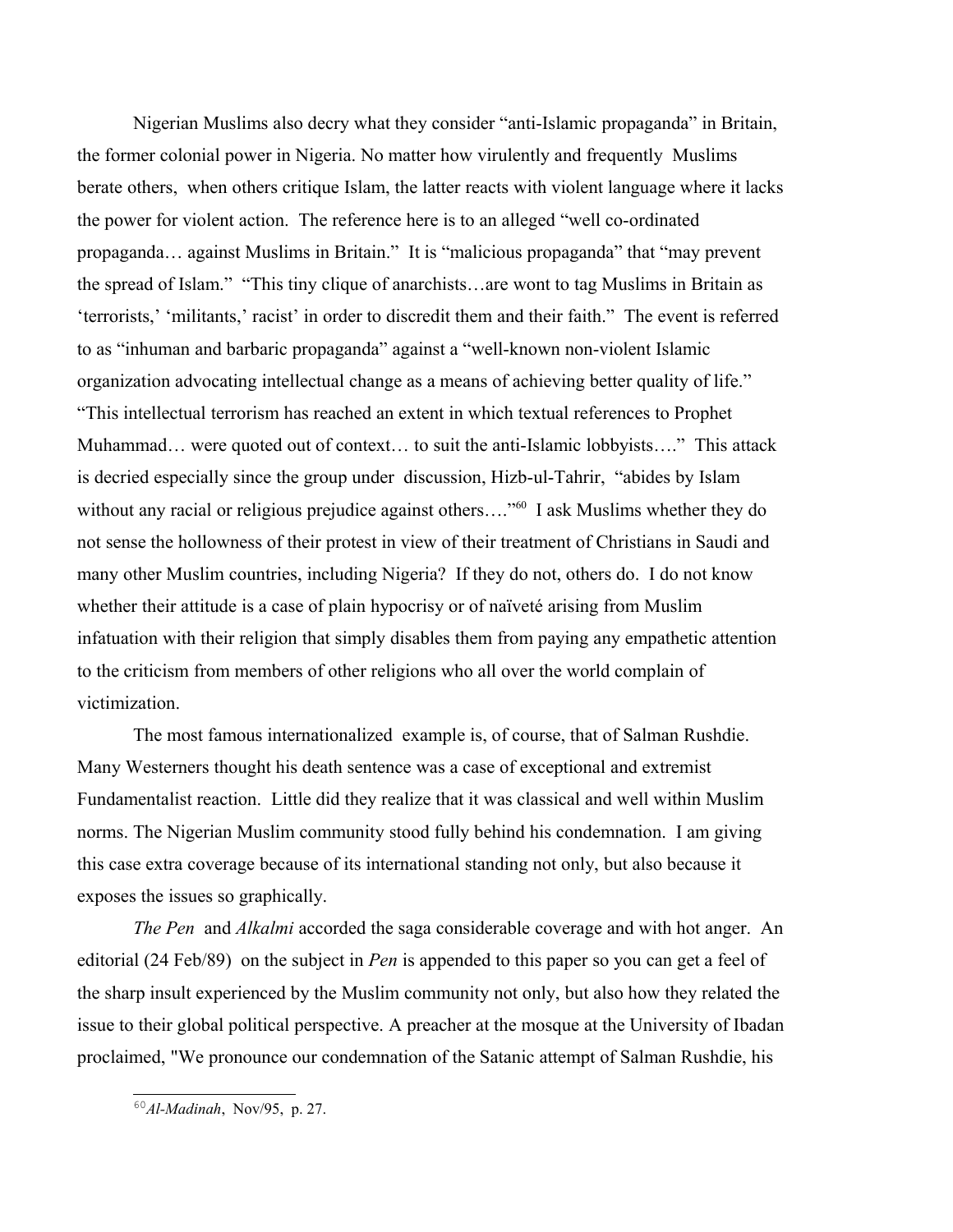mentors and collaborators to undermine the basis of our faith; he must be brought to book, for Allah's sovereignty knows no territorial boundaries."

Not to be outdone, *Alkalami* published similar materials. Aminudeen Abubukar wrote a two-page article interpreting the book and denouncing it in strong and eloquently emotional language. Abubukar's main problem is that Rushdie claims that some Qur'anic passages were inspired by satan.

*Ba shakka, wannan ita ce karya mafi girma da dan Adam ya taba yi ya kirata ga Manzon Allah… Wannan ita ce karya mafi girma da dan Adam ya taba yi, ya shirgata ga Allah Mahalicci. Wannan ita ce karya mafi girma da dan-Adam ya taba yi, ya shirgata ga al-Qur'ani mai girma. Wannan ita ce karya mafi girma da dan-Adam ya taba yi, ya jinginata ga Muslumi gaba daba*. [61](#page-29-0)

Abubukar goes into great details about the horrible punishments that await the perpetrator of such a sin. In summary: "1—*Shi kafiri ne*. 2—*Za a kashe shi*. 3—*Ko ya tuba, ba za a karbi tubarsa ba…. Ba wani zunubi wanda ko ka tuba za a fasa zartar ma da hukuncin kisa ba, sai zagin Manzon Allah*…."[62](#page-29-1) The Hausa-Arabic term "*kafiri*," is a strongly emotional term laden with hatred and contempt in Nigeria. When Christians hear it applied to them, they are deeply offended. It is experienced as such a deep insult that the issue comes up frequently in the various government commissions appointed to look into the riots of earlier chapters. Though the Old Testament has close parallels to such punishments, they have been abrogated, for they no longer fit the spirit of the dispensation of the New Testament. The closest New Testament parallel to Rushdie's offence as seen by Muslims is the sin against the Holy Spirit, for which, according to the Bible, there is no forgiveness (Mark  $3:29$ ).<sup>[63](#page-29-2)</sup>

<span id="page-29-0"></span><sup>61</sup>"Ayoyin Shaidan:" La'anannen Littafi," *Alkalami*, 17 Mar/89, pp. 6, 11. Translation: "Without a doubt, this is the greatest lie ever uttered by man against the Prophet of God. This is the greatest lie ever uttered by man, the heaviest ever against God the Creator. This is the greatest lie ever uttered by man against the holy Qur'an. This is the greatest lie ever uttered by man against the entire Muslim community." 62

<span id="page-29-1"></span>Translation: "1—He is pronounced a non-Muslim. 2—He will be killed. 3—Even if he repents, it will not be accepted…. There is no sin for which one will be killed if he repents, except that of insulting the Prophet of God."

<span id="page-29-2"></span> $63$  I do not know of any attempt on the part of the church to establish a practice reflecting this Biblical statement, except perhaps the practice of shunning in the Amish community. In other Christian communities even excommunication, seldom practised these days, does not lead to economic and political shunning and certainly not to capital punishment.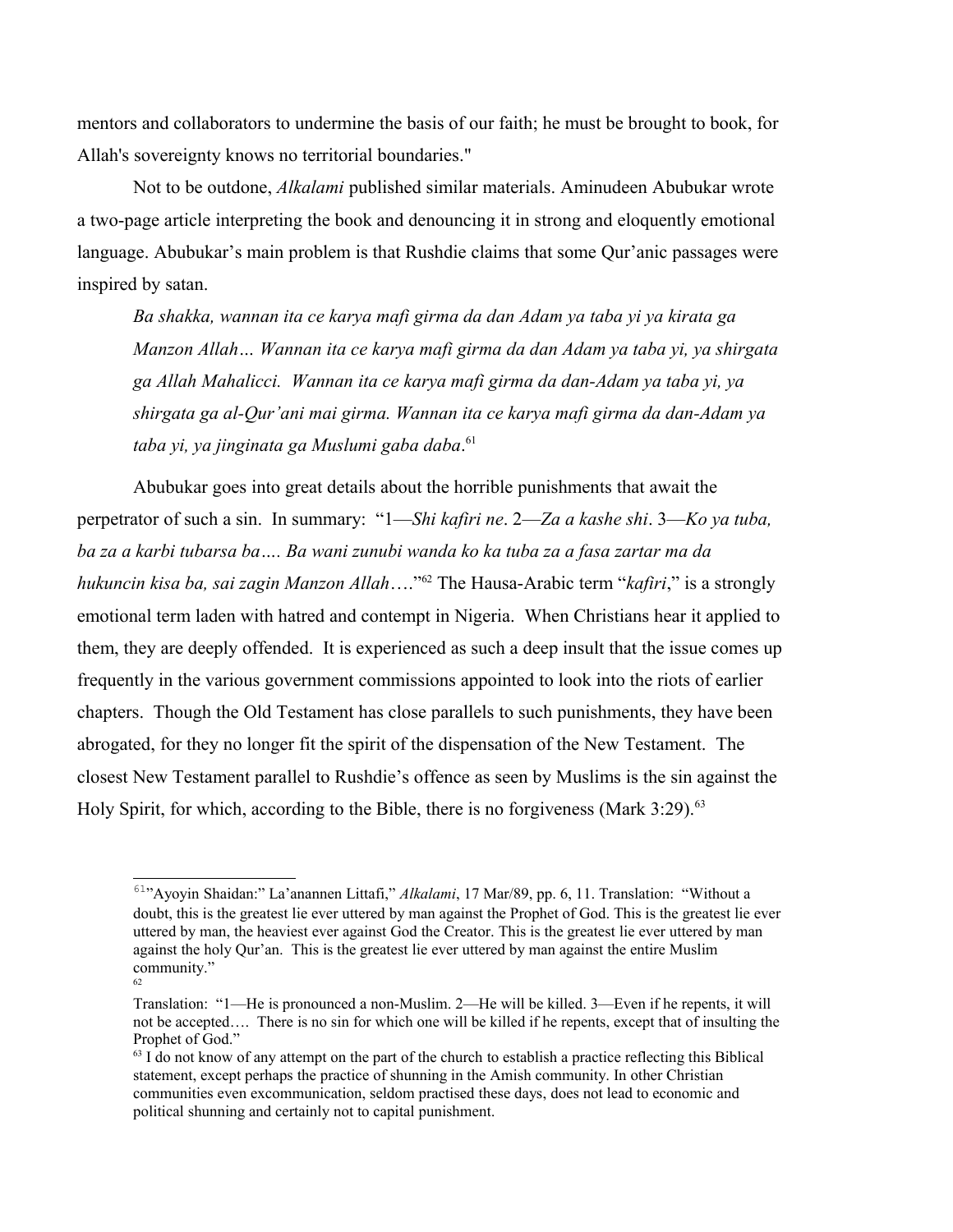A number of peaceful demonstrations were held to support Rushdie's death sentence, but also to reject the support Nigeria's one Nobel Price winner, Wole Soyinka, gave to Rushdie. The hatred and utter contempt which this support earned Soyinka can best be conveyed by reproducing an article by one Ahmad Sa'ad who expresses the common sentiment very well.<sup>[64](#page-30-0)</sup> One Ibrahim Lawal of Funtua reserves all kinds of insulting names for Nigeria's only Nobel winner: (a) "*dan barandan mulkin mallaka*," (b) "*dan amshin shatan turawa*," (c) "*karen farautarsu*." who *"ya nuna goyon bayansa ga… manyan kafiran duniya biyu Amerika da Ingila.*" And then the Muslim lion's heart in Lawal's bosom begins to roar: Soyinka is motivated by the fear of (e) "*ganin yadda guguwar Islama take kadawa tare da jijjiga duniya za ta rushe daular Turawan yamma ta Kiristoci*." Anyone who is heard insulting the Prophet and the Qur'an, "*to, jininsa ya tabbata ta halatta a garemu da kashe shi. Kuma ba wani tausayi ko sassautawa a kansa."[65](#page-30-1)* Aminudeen Abubukari ends his article in a similarly aggressive and harsh tone:

*…muna rokon Allah… ya ba mu karfin hali, ya daukaka Musulunci da Musulmi, kuma ya hallaka makiyanmu, da makiyan Addinin Musulunci, da makiyan Allah da na manzonsa…. Allah ya rugurguza kasar Yahudawa, da 'yan mishan, da zindikai, da wadanda suke makiya gaskiya. Allah… ya hallaka mawallafin wannan littafi da wanda ya buga shi, da masu goyon bayansa, kima Allah ya batar da littafin ga baki daya. Ameen![66](#page-30-2)*

Ibrahim Bello urges the Government to fire Soyinka from his government post as well as ban the book.<sup>[67](#page-30-3)</sup>

<span id="page-30-0"></span><sup>64</sup>See Appendix 2.

<span id="page-30-1"></span><sup>65</sup>"Tir da Wole Soyinka!" *Alkalami*, 17 Mar/89, p. 3. Translation: (a) agent or gatekeeper of the colonialists, (b) pleaser of European devil [I do not guarantee the accuracy of this particular translation. There are several possible alternatives. The meaning is further made difficult by the possibility of either alternative spellings or spelling mistakes, neither of which is uncommon in this paper.] (c) their hunting dog, (d) he provides support to the two big non-Muslim [or pagan] countries in the world, America and Great Britain, (e) of seeing how the Muslim whirlwind is beating and shaking the earth, ready to destroy the privileged position of the Christian West, (f) it is surely incumbent upon us to kill him. There is no chance for mercy or for diminishing the sentence.

<span id="page-30-2"></span> $66$ Translation: We pray God for courage, for lifting up both Islam and Muslims. May he destroy our enemies, the enemies of Islam, of God and of His prophet…. May God smash the land of the Jews, Christians, spiritual compromisers and all who hate the truth. May God destroy the author of the book together with those who published and support it. May God destroy the book itself. Amen!

<span id="page-30-3"></span><sup>67</sup>*Alkalami*, 3 Mar/89, p. 1.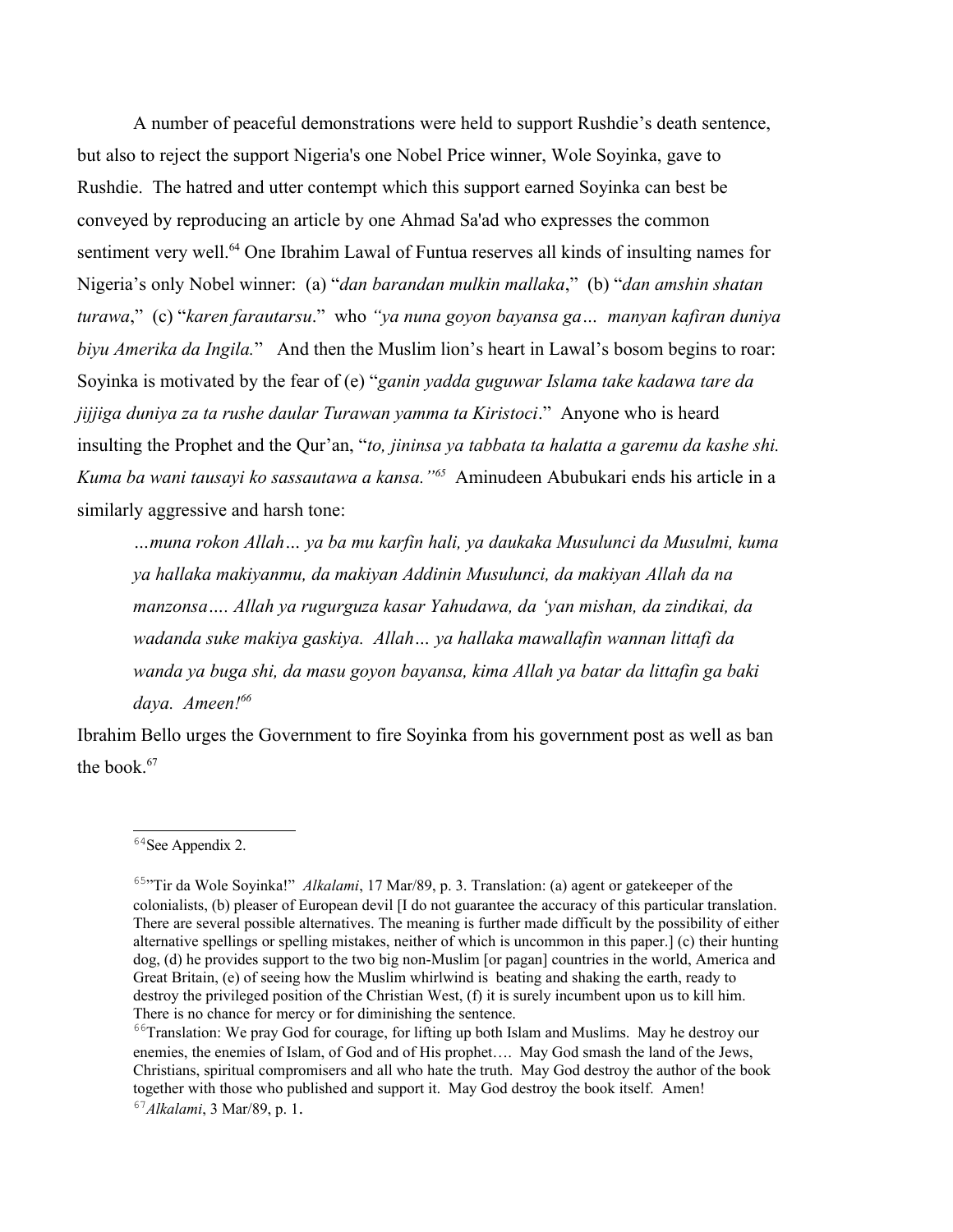There you have it. Naked hatred. Bare emotions. Nothing left to the imagination. And far removed from any sense of pity for one wo has wandered so far from the perceived truth of Allah. Equally far from any desire for reconciliation that would characterize a serious Christian approach to such a profound backslider. It is all there for the entire world to see and absorb. Not a pretty or reassuring picture. One is left with the impression of an unforgiving, harsh and non-compromising religion. It is only to be expected that the subsequent half-hearted apology of Rushdie, an obvious attempt at undoing the ban, was not considered acceptable. *This* ban is irrevocable.

In typical Nigerian Muslim fashion, the whole issue was not only blown up all out of proportion, but also heavily politicized. What many Westerners, mostly religiously blind secularists, could only see as a ridiculous religious squabble, Abu Dharr put in a much wider context that is typical of wholistic versus compartmentalized thinking. Why should the West insist on absolute freedom to destroy Islam, when various forces in the West control the media to ensure they support the West and its capitalist system? Those who own the media are not "ideologically neutral." Media owners and advertisers control the content of Western media.

Aminudeen Abubukar reports that in 1977, the British government heavily fined and imprisoned both the author of a book that allegedly affronted the Christian religion and the party who based a film on it, while both book and film were banned. The reason was to prevent violent demonstrations against the book. Why did this government not do the same with respect to Rushdie? Abubukar alleges hypocrisy. It does not seem to have occurred to him that just as Muslim countries did not fear violence because of that 1977 book and therefore did not need to ban it, so Britain did not fear violence because of Rushie. Overheated emotion and hatred do easily becloud one's thinking!

But the point is: Western media are not absolutely free. So, why should the West demand that Islam allow absolute freedom when Muslim interests are threatened?<sup>[68](#page-31-0)</sup> It cannot be denied that Dharr has a valid point, though overstated. Western media are more free than Dharr claims, but neither are they as absolutely free as is often pretended. I doubt that British law would allow a writer to say about their queen what Rushdie wrote about the wives of Muhammed. There are limits. Would that both Christians and Muslims recognize these limits

<span id="page-31-0"></span><sup>&</sup>lt;sup>68</sup>*The Pen*, 10 Mar/89, pp. 1, 5, 12, P. 12 features a review of the book. See also issue of 7 Apr/89, pp. 1, 8, 16. Samples of other anti Rushdie articles are also found in other newspapers such as *New Nigerian*, 27 Dec/90, 6, 12 Sep/93; *Nigeria Standard*, 12 Oct/93.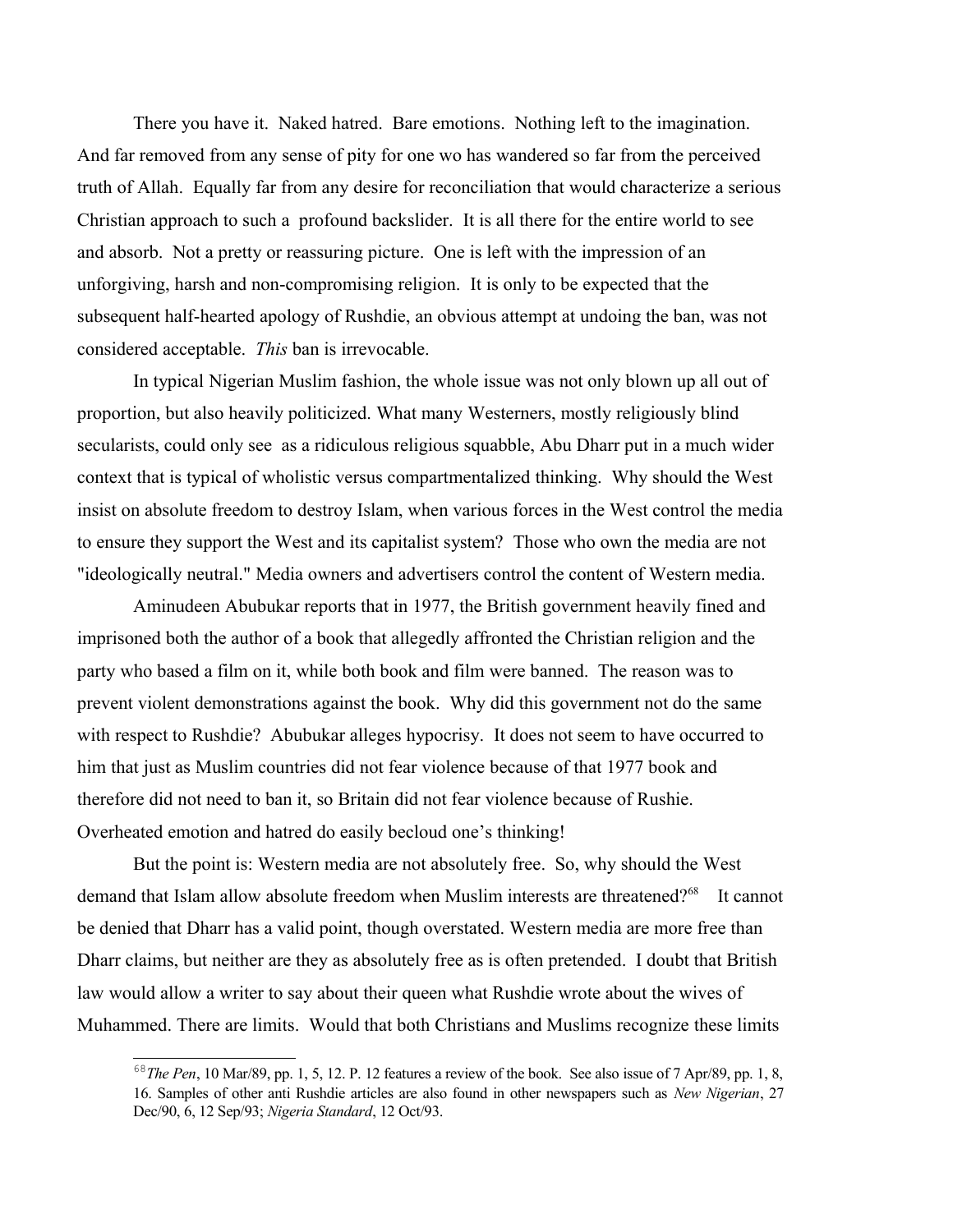when it comes to writing about each other. *These limits do not always have to be set by law. The peace of the community demands self-policing on the part of both religions.* 

The last Muslim argument is adduced against the call of *Vanguard*, a prominent Nigerian newspaper, to allow *Satanic Verses* free circulation in Nigeria. Free circulation "irrespective of whether the book is inflammatory or not"? According to Mohammed Danjuma in a letter to the editor, this call shows "clearly how devilish, selfish and mischievious" the publishers of *Vanguard* are. There were indeed signs of danger. A group of Muslim students at the Aminu Kano Law School held a demonstration demanding the banning of the book.[69](#page-32-0) "*Dasuki na son gwamnati ta haramta Ayoyin Shaidan,"[70](#page-32-1)* announces one headline.One Aminudeen Abubukar calls for the ban on basis of potential violence: "*Idan kuwa ta yarda ya shigo, to, wallahi! Zai tayar da tarzomar da ban san iyakacinta*   $ba...$ <sup>"[71](#page-32-2)</sup>

"What sort of freedom," Danjuma asks, "will prevent a responsible government from banning a book that could throw the whole nation into chaos?"<sup>[72](#page-32-3)</sup> There is a subtle and strange twist in this argument, of course, for which publisher had worked harder at creating a climate ripe for chaos? *Vanguard* or *The Pen*? Free circulation might have made for chaos, but what if *The Pen* had played down this matter instead of creating a near religious panic? Would free circulation have caused even a ripple? As is usually the case, the hot ravings about the book led many people to clandestinely obtain, distribute and read the book. *The Pen* may well have turned out to be the best friend of the publishers of *Satanic Verses* in Nigeria!

#### *Evidences Throughout the Culture*

In the above, I have concentrated on and dealt at length with two areas, namely gender relations and public utterances. One can almost go on indefinitely; there is hardly an aspect of life not touched by mutual irritation and rancour. There is the area of the teaching of religious knowledge in government schools.

This issue has been on the front burner in the north eastern state of Borno, one heavily dominated by the Muslim Kanuri, an ethnic group that, along with the Hausa and Fulani, dominate

<span id="page-32-0"></span><sup>69</sup> *Alkalami*, 17 Mar/89, p. 16.

<span id="page-32-1"></span><sup>70</sup> [Sultan] "Dasuki wants the Government to quickly ban *Satanic Verses"—Alkalami* 3 Mar/89.

<span id="page-32-2"></span> $71$  "If it [the Nigerian government] does allow this book into the country, no telling what will happen!

It will create a state of war the end of which I cannot foresee…"—*Alkalami*, 3 Mar/89.

<span id="page-32-3"></span><sup>72</sup> *The Pen,* 5 May/ 89, p. 3.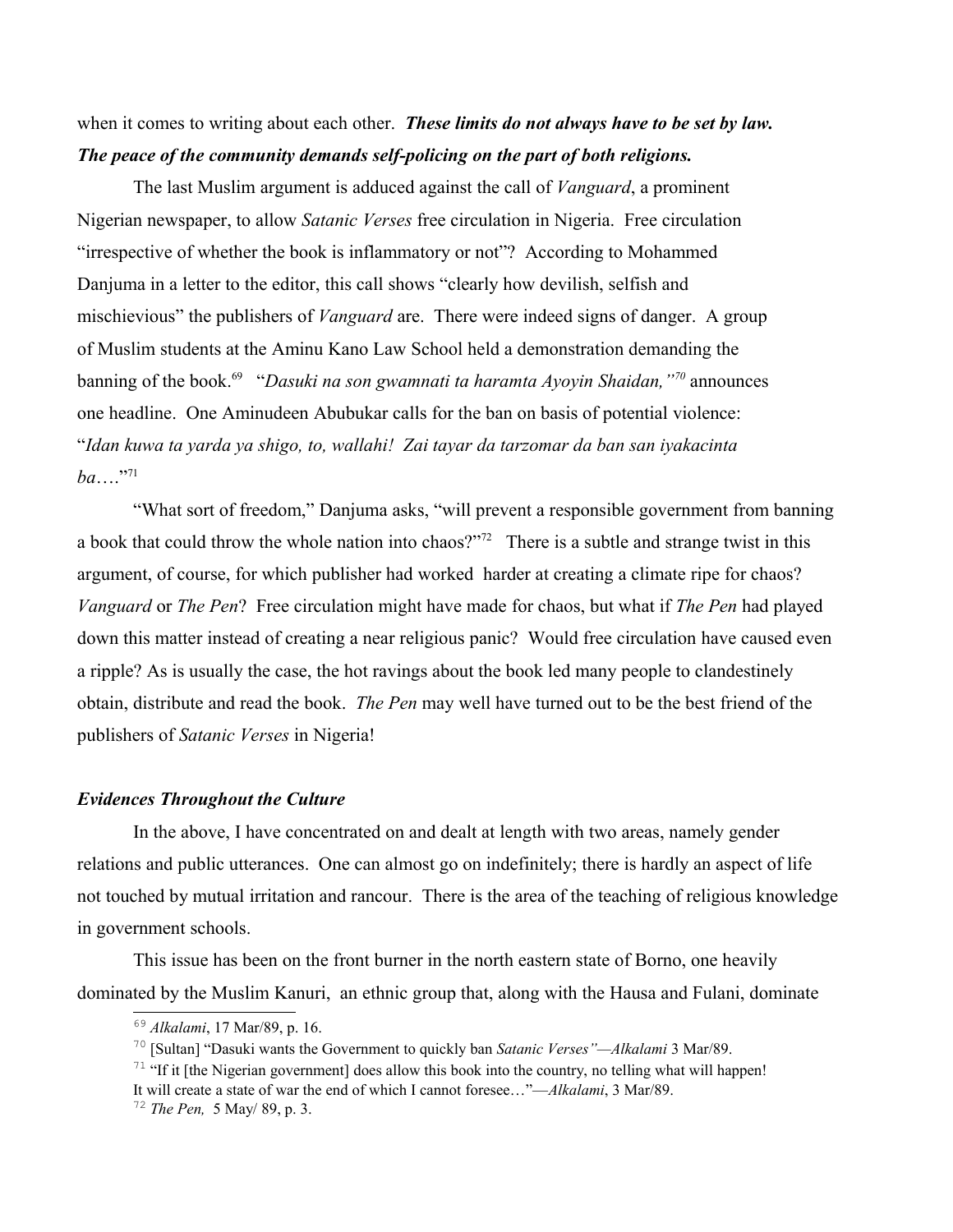the far north. The Kanuri have proudly out shone the other two in their resistance to the Gospel. There are only a handful of Christians among them.

While Islam is taught in government schools, Christian Religious Knowledge (CRK) teaching was resisted. The state's CAN chapter turned to legal channels, insisting that the constitution gives them the same right. Below follows the report of the Nigerian e-mail news service  $Du$  Jour<sup>[73](#page-33-0)</sup> Under the caption "Tensions between Christians and Muslims Increase in Borno State," the report reads:

Relations between Christians and Moslems in Borno state have hit an al time low following recent clashes that led to the death of over 20 persons. Moslem fanatics in the state are opposed to Christian institutions and have vowed to resist a growing trend of evangelical churches in the state, especially Maiduguri. The Association of Catholic Media Practitioners in Lagos yesterday appealed to Christians in Borno State to be calm in the face of alleged attacks, but such calls may be ignored as Christian leaders have told their congregation to defend themselves whenever attacked Moslim youths.

A government delegation has been sent to the state following last weekend's protest by a group of Islamic youths…. The delegation included the Inspector General of Police, Alhaji Ibrahim Coomassie and the Chief of Defence Staff, Air Vice Marshal, Al-Amin Daggash. The duo has held talks with traditional rulers, religious leaders and representatives of Igbo groups in the state. At the meeting were the Administrator, Wing Commander Lawal Ningi Haruna, the Shehu of Borno, Umar Mustapha El-Kanemi, two Islamic scholars, Sheik Ibrahim Saleh and Sheik Mohammed Abba Ayi. The chairman of Christian Association of Nigeria (CAN), Bishop of Maiduguri, Anglican Diocese, the Rt. Rev. Emmanuel Kana Mani, represented the association.

<span id="page-33-0"></span>For those familiar with Nigeria, it is clear that this was a powerful blue ribbon delegation conferring with local leaders of the same level. The issue was recognized as extremely important and potentially explosive. Nevertheless, judging from the names, it seems also that the two government delegates were both Muslims as well as all the others in the above list, except that of the bishop. It seems strangely and ominously one-sided in an issue that required careful evenhandedness. Lack of evenhandedness on the part of Muslim authorities in such disputes has been a frequent Christian complaint. The former are not known for evenhandedness and fair play.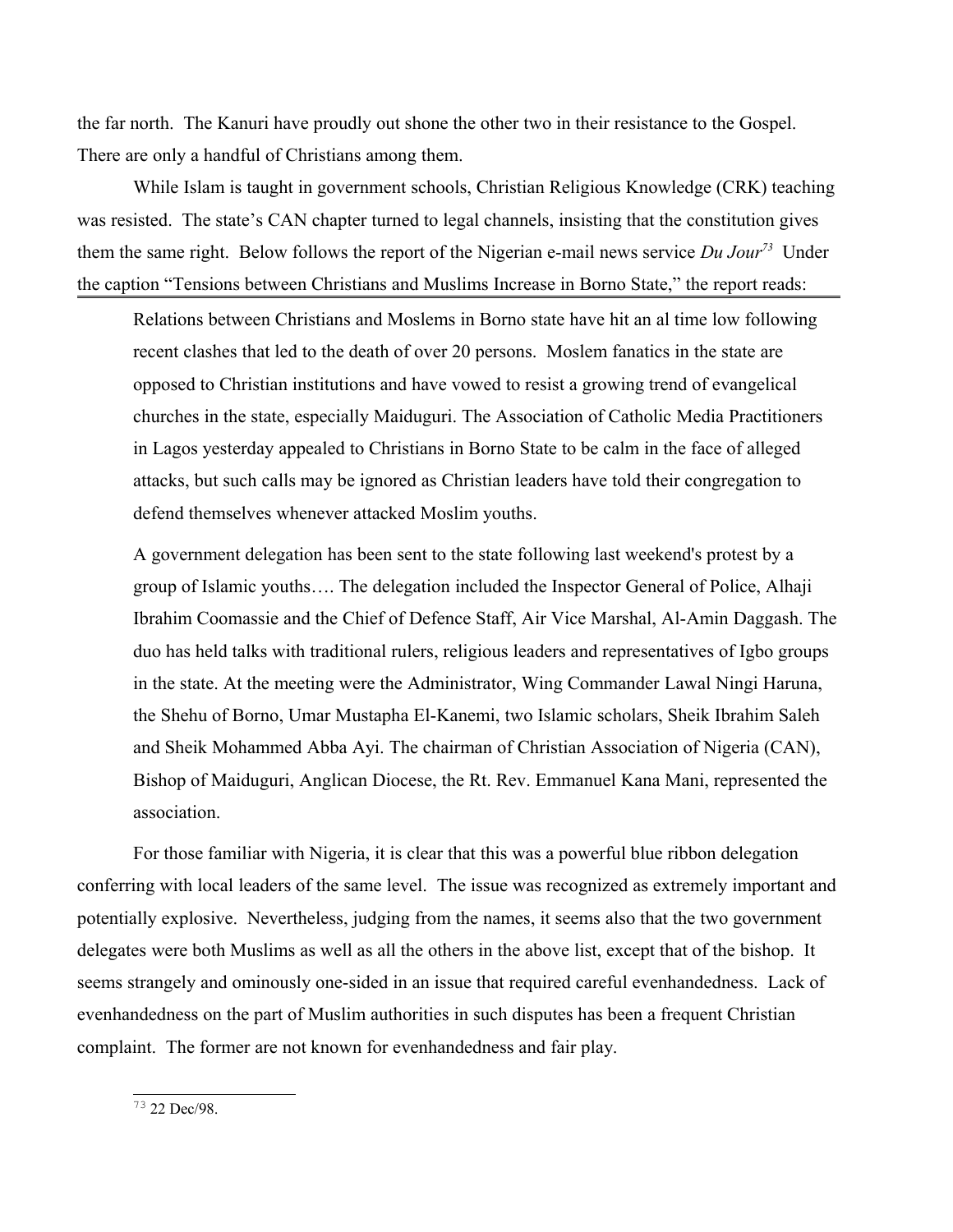The reaction of the Muslim community also showed the same insensitivity to fair play and equality of religions. When the government ordered that Christianity also be taught, Muslims began rioting in Maiduguri, the state capital and attacked three church buildings. CAN claims it had discovered the plan a few days earlier, but the government did nothing to prevent the attacks. At the end, the government withdrew its order to teach CRK.<sup>[74](#page-34-0)</sup>

Who was behind the rioting? Had this been a mere thoughtless mob, the government would have known and would not have withdrawn its order and taken steps to prevent re-occurrence. Such riots are usually engineered by people who know what they are doing. In the background is likely a group of influential people, possibly including government officials, who created the scene in order to give the government an excuse to retreat without being accused of intolerance. The government could now withdraw its order on the grounds of public safety. Of course, the veil was too thin for Christians to fall for it.

Another explosive issue since January, 1986, has been that of Nigerian membership in the Organization of Islamic Conference (OIC). Though Nigerians had attended previously as mere observers representing not the Government but the Muslim community, "out of the blue, the national French news agency broke the news that Nigeria had been secretly admitted…." This had been masterminded by President Babangida with the connivance of Muslim leaders but without the involvement of the appropriate government officials. As to motive, the various commentators only guess.

The move was, as Falola put it, "a costly miscalculation." In fact, Falola asserts that Nigeria's joining the OIC secretly "polarized the country… more than had any other issue in Nigeria's history." It erupted into a national crisis overnight, with leaders of the two religions reacting predictably. Christians demanded the immediate withdrawal; Muslims were thrilled and demanded continued membership.

I remember vividly the surprise and the anger of Christians when it became public knowledge. Obemeata strongly warned that this move will be firmly resisted by Christians, for they understand this as a step towards having Nigeria recognized as a Muslim country.[75](#page-34-1) Falola's history of the controversy showed Obemeata right. "Christians immediately mobilized…. Their… objections were

<span id="page-34-0"></span> $74$ REC, Feb/99.

<span id="page-34-1"></span><sup>75</sup> *Independent*, 24 Dec/95, p. 2.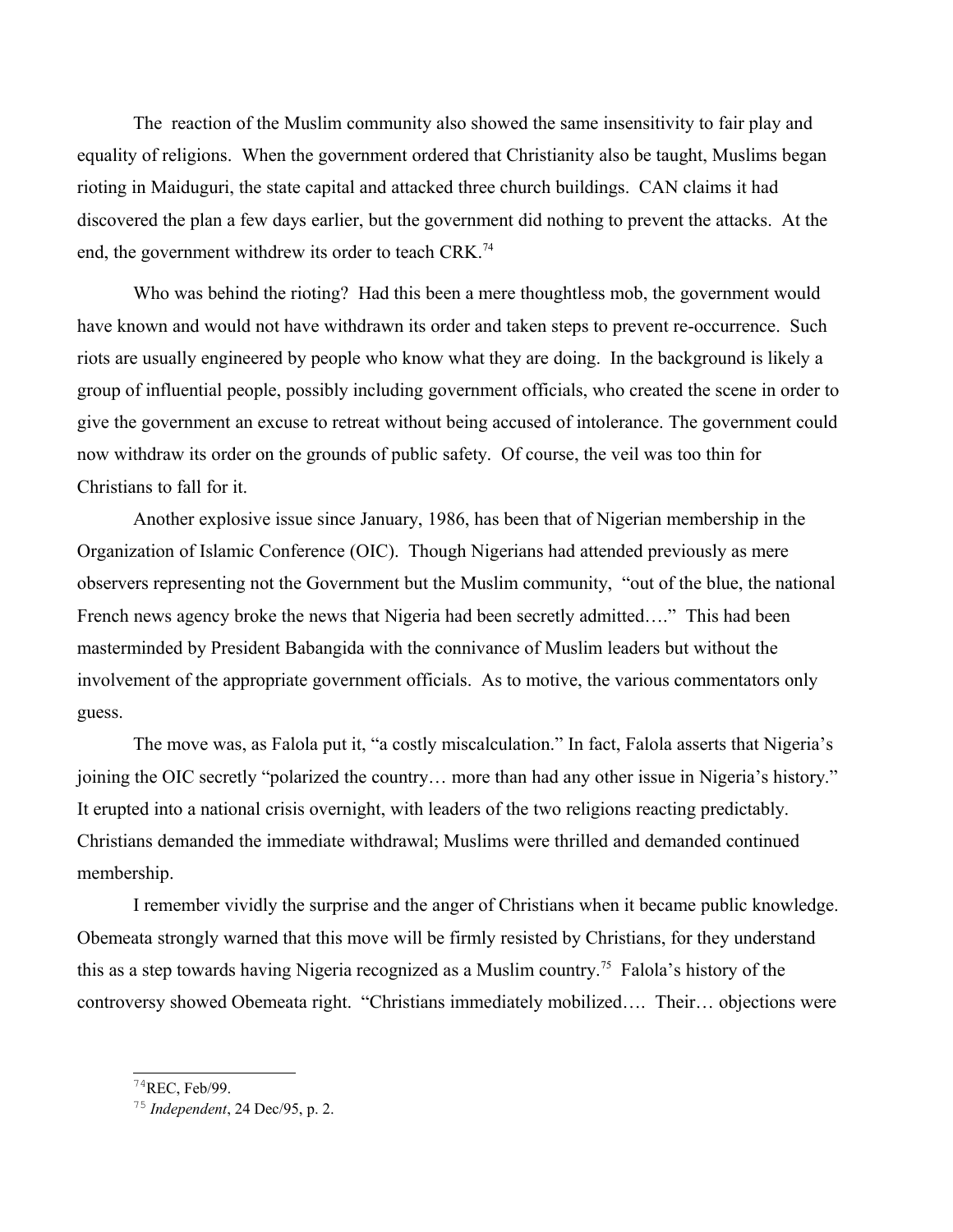widely publicized in the newspapers and were the subject of sermons and church publications.... Churches issued statements and called for special prayers, rallies and fasts…."

The reasons for this strong Christian reaction was that this is an organization dedicated to the defense of Islamic interests. Indeed, in the preamble to the OIC's charter one finds the following statement of purpose, namely "to preserve Islamic spiritual, ethical, social and economic values… and to consolidate the bonds of… brotherly and spiritual friendship among their people." Among its purposes is the promotion of Islamic solidarity. Membership in such an organization would compromise the Christians and could force them into wars against fellow Christians in countries like Sudan. Nigerian funds would be used to promote Islam. Membership would increase the religious polarization of the country. The move was also seen as a threat to the secular nature of the Nigerian government and thus a "subversion of fundamental freedoms." Catholic leaders called on their members to boycott the *National Concord*, a national daily, because of its support for OIC membership.<sup>[76](#page-35-0)</sup>

Muslims, on the other hand, countered that Christians were highly exaggerating. The OIC, the former argued, is more economic in its goals than religious. In fact, membership would bring considerable economic benefits to the country. OIC membership is parallel to membership in the United Nations. The membership includes Christian heads of state, not only Muslims. And it impinges no more on religious freedom than does Nigeria's diplomatic relationship with the Vatican. *The Pen* joined other Muslim voices in demanding severance of diplomatic relations with the Vatican if Nigeria were to withdraw from OIC.[77](#page-35-1)

Muslims wanted to show they were serious in their defence of this move by threatening "calamity if the government should withdraw from the OIC." The Council of Ulama, an organization of Muslim preachers, in reaction to the Christian offensive, published their list of demands that was only tangentially related to the OIC issue. I reproduce it here as it constitutes a useful summary of irritations Muslims experienced.

Withdrawal of diplomatic relations with the Vatican.

Replacing the Gregorian calendar with the Islamic calendar.

Replacement of Saturday and Sunday with Thursday and Friday as work free days. Replacement of crosses with the crescent on government hospitals, clinics, institutions, ambulances, first-aid kits.

<span id="page-35-0"></span><sup>76</sup>Falola, pp. 93-100. Kantiok, pp. 292-296.

<span id="page-35-1"></span> $77 \t 2 Nov/88.$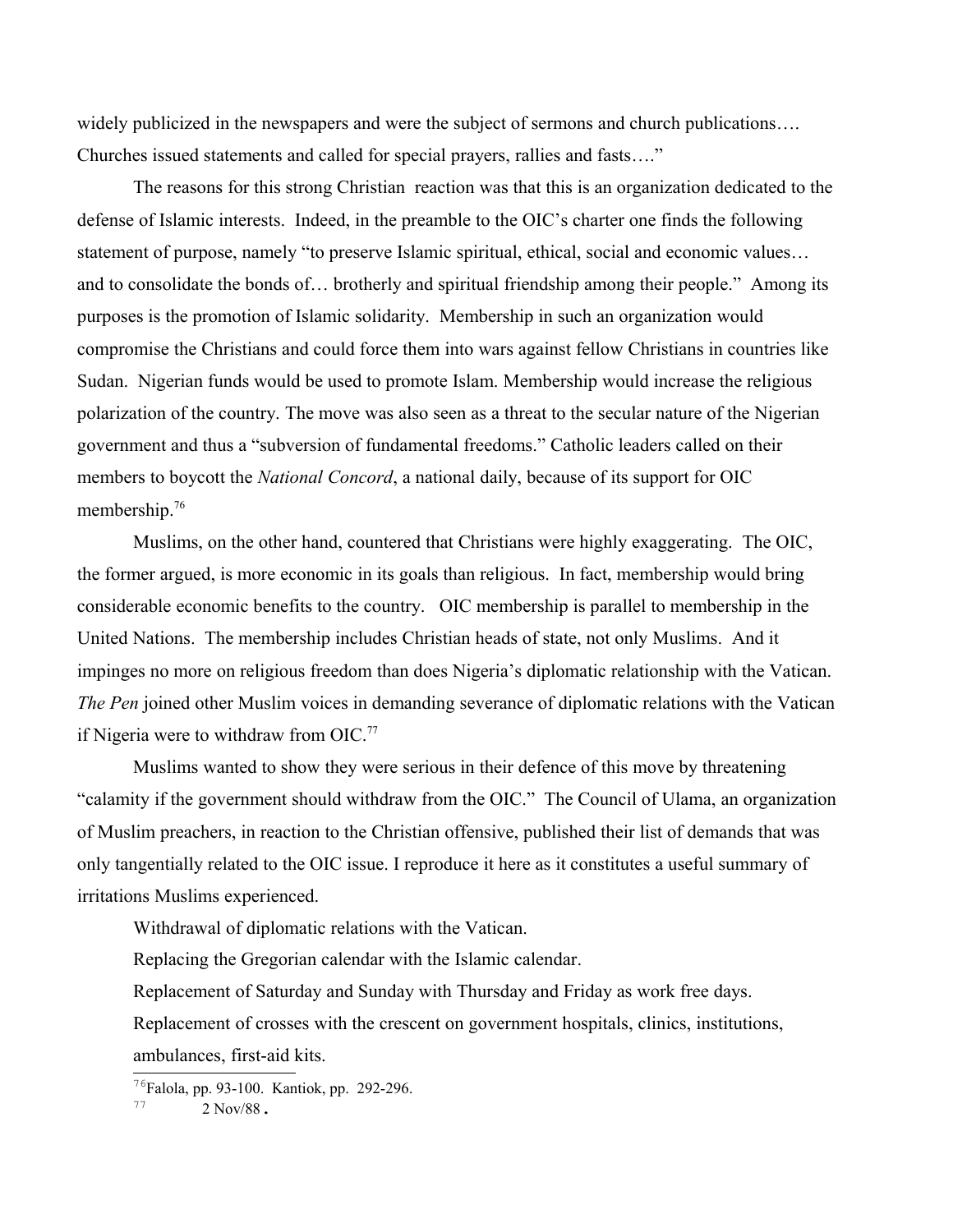Replacement of  $1<sup>st</sup>$  January with  $1<sup>st</sup>$  Muharram as the beginning of the New Year.

Changing the salutations of the Armed Forces from their "Christian" form.

Changing the designs of university academic gowns as these resemble those of the Christian choir groups.

Replacing the "Christian" common law with the Sharia.

Stopping laying wreaths at the grave of the unknown soldier as it was purely Christian.

Changing the vacation periods of educational institutions as they were turned to coincide with Christmas and Easter holidays.

Withdrawing landing rights granted to Christian organizations at Muryar Bishara airstrip in Plateau State and other places for their international flights without passing through our international airports for security checks.

I will resist the temptations to comment at length on these demands. The last is based on false information. A couple demonstrate the extreme cantankerous atmosphere the religions have developed, while others show Muslim readiness to replace what they consider "Christian oppression" with "Muslim oppression"—not a very profound or hopeful alternative. Replacing a Christian oriented weekend with a Muslim one only reverses the position of the parties and would solve nothing. This seemed like rock vs rock. These demands are hardly hopeful demonstrations of maturity or of the wisdom Muslims so easily claim for themselves.<sup>[78](#page-36-0)</sup>

#### *Concluding Remarks*

In this document I have reviewed a number of irritants between Christians and Muslims. At the moment, adherents of either religion can hardly make a move without irritating their counterparts. The atmosphere is full of mutual fear, distrust, threats and, not infrequently, violence. Leaders of neither religion seem eager to put an end to the fracas. They are all equally cantankerous and bent on scoring and outwitting each other so that one hardly gets a picture of spiritual maturity on either side. Kantiok, himself a Christian, is critical of Christian leaders, accusing them of copying Muslim methods of confrontation, rather than following the precepts of the Bible. He also disapproves of Christian bogus demands for institutions such as government supported Christian pilgrim boards and ecclesiastical courts.[79](#page-36-1)

<span id="page-36-0"></span><sup>&</sup>lt;sup>78</sup>Falola, pp. 93-102. The reader is strongly encouraged to read these pages of Falola for a fuller picture of the controversy. Same for Kantiok, pp. 296-305.

<span id="page-36-1"></span> $^{79}$ He disapproved of Christian reactions to the demand for shari'a as well as in the OIC wrangle.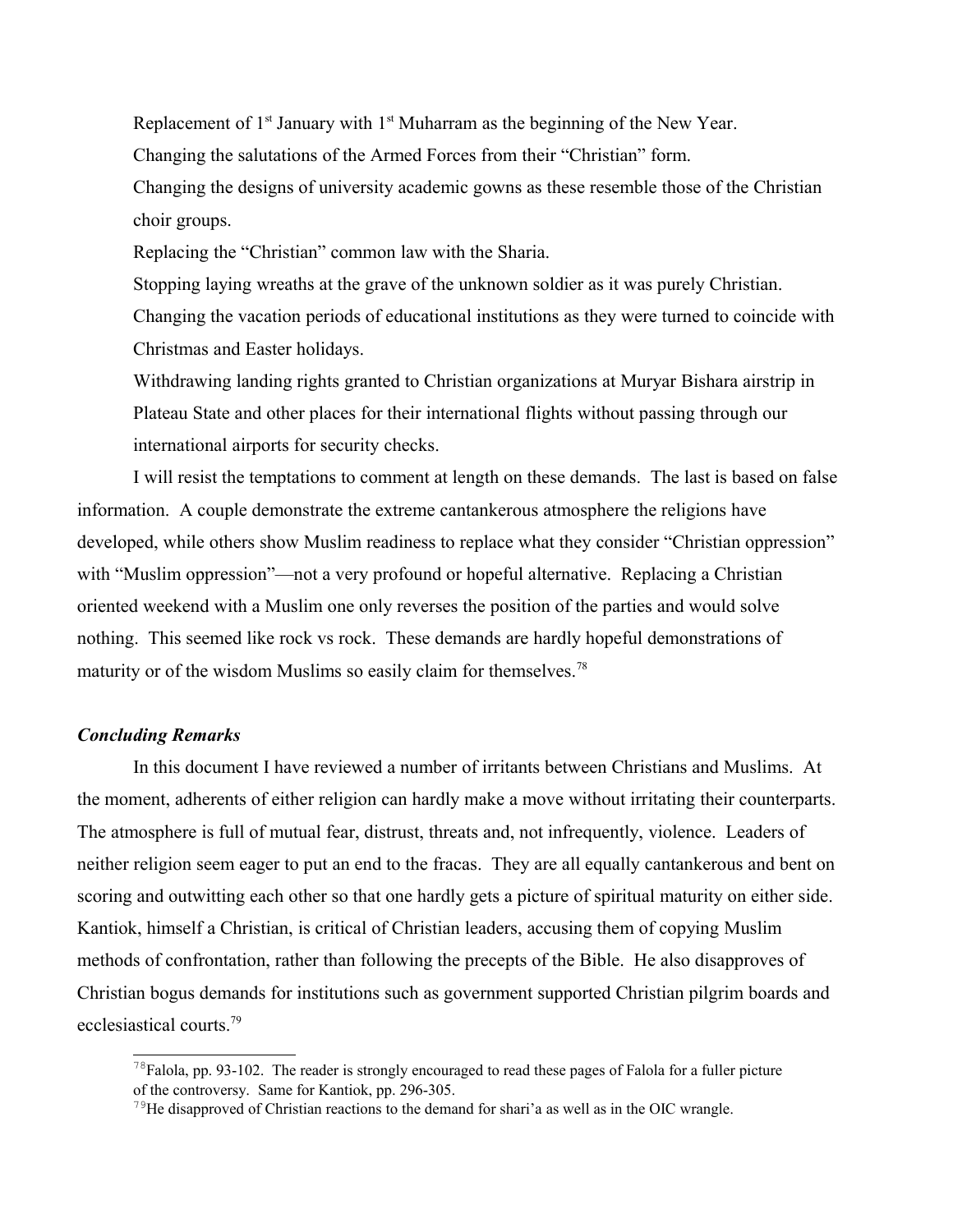Through it all, the poor Federal Government finds itself in a no-win situation, with both parties accusing it of collaboration with the other and both providing statistics and lists to "prove" their point.

Though we end the paper here, there will be another which continues with even more basic irritants. We will deal with the thorny issues of the right for both religions to evangelize, the right to convert, legal equality of both religions. Basically, these are all aspects of general human rights.

#### *APPENDICES*

## *APPENDIX 1-A: "America Is Doomed."[80](#page-37-0)*

America's history has always been characterised by slavery, violence and massacres. Perpetually using the methods of blackmail, coercion, assassination and invasion to dabble into the internal affairs of weaker countries… on the pretext of curbing the so-called spread of communism. In reality, America is safeguarding imperialism, because she is created by the system and can never survive without it.

But most important, it is afraid of Islam, for as it is the truth which shines in the world, Islam exposes America's weakness. It is a nation set on the course of deceit. The continuing slaughter of innocent lives in Palestine and Lebanon is America's machinations yearning these places into theatres of testing her weapons. America's raid on Libyan cities a few years back and the now increasing threats to draw Libya into confrontation is intended for the sole purpose of killing President Muhammar Gaddafi because of his avowed opposition to her anti-Islamic antics. For sure, sense has deserted American leaders. In their fit of madness, they are scheming to plunge the world into total destruction of man. Are the Americans and the Jews branding themselves super human? In their shallow mind, nobody deserve sympathy, no matter how innocent, if he is not of their own creed. But let a single American or a Jew die while perhaps trying to execute sinister motives, the whole world would be prevented from sleep. Are these twin evils saying only they have the right to live and do as they like on this earth? Outright stupidity!

Kantiok, pp. 196-203, 285-287.

<span id="page-37-0"></span><sup>80</sup>Muhammad Sadisu, "America Is Doomed." *The Pen*, 24 Feb/90, p. 3.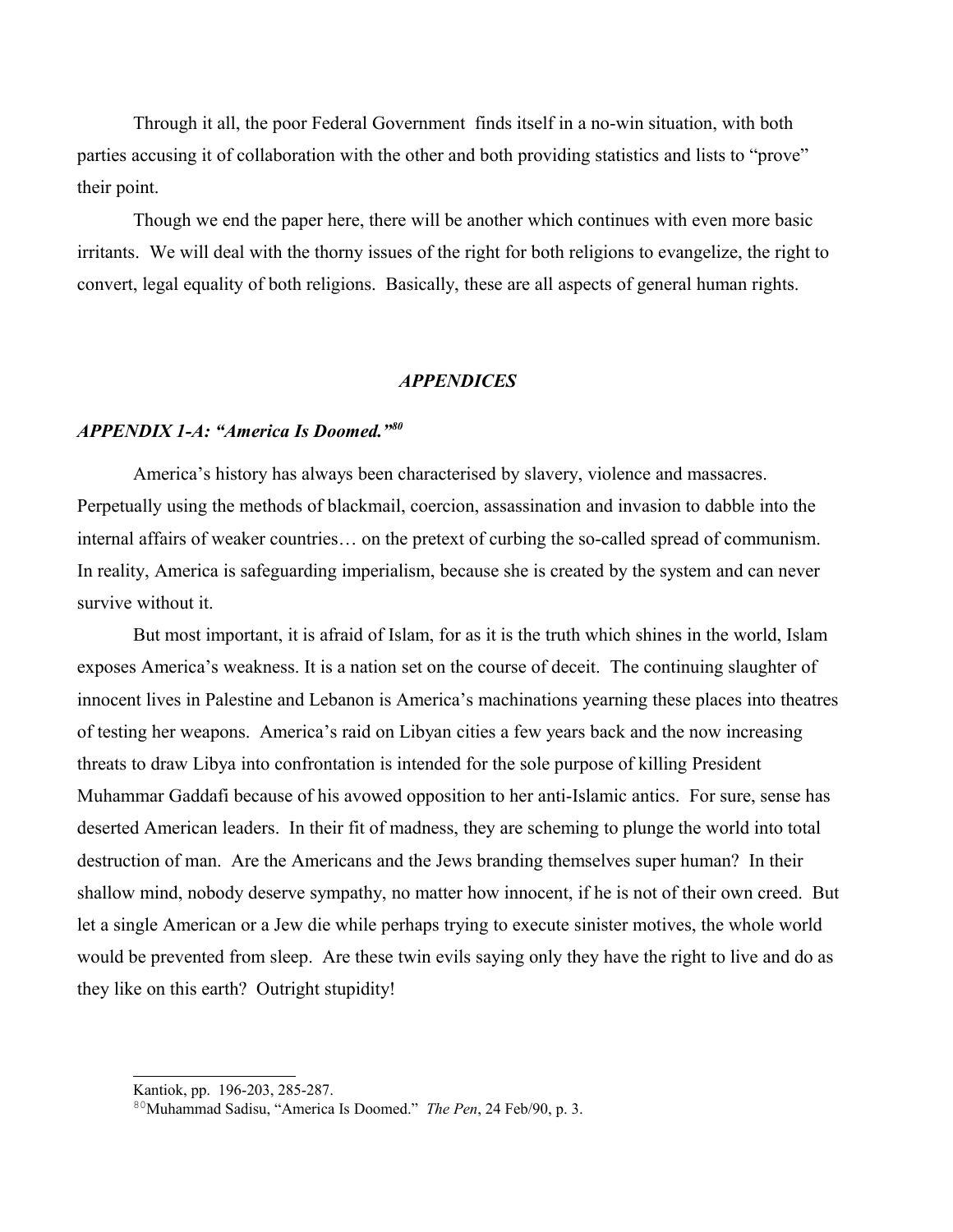America and her associates in the West should stop deceiving themselves that their exploitation of humanity will last forever. The blood of Muslims they have spilled will not go unavenged.

America's use of terrorism to portray the legitimate demands of the Palestinians to be given back their land forcefully taken from them is as hollow as putting water into the basked. The world knows the truth. America and its cohorts are the REAL terrorists. However, when Israel bombards Arab villages, killing women and children, or when America willfully shoots down Iranian or Libyan aircraft right in their own territory, that is self-defence! What an irony!

America now disturbs the world that Libya is about to produce chemical weapons, while unashamedly, she not only produces them and backs Israel to do the same, but also these notorious countries stockpile nuclear arms all directed against Muslims.

America has bitten more than it can chew. Their massive acquisition of armaments, scheming and manipulation of events to suit their satanic desires will NOT save them. Muslims will resist at all cost. Basically, America has signed her death warrant.

# *APPENDIX 1-B: "Understanding the hypocrisy of the US – the rogue superpower or 'shaytan-e buzurg'"[81](#page-38-0)*

Zafar Bangash, Director of the Institute of Contemporary Islamic Thought, reminds us all of the true nature of the US, and why Imam Khomeini memorably called it "*shaytan-e buzurg*" – the great satan.

The title "rogue superpower", or "*shaytan-e buzurg*" in Imam Khomeini's celebrated phrase, commonly used for the US is not merely political rhetoric; it is the deeply felt and perceptive view of people wounded by America's crude and arrogant policies. What is even more revealing is that these feelings are not confined to those directly targeted by Uncle Sam; even its European allies have started to feel uneasy about the uncouth behaviour of the overbearing uncle.

#### *APPENDIX 2: "Comment*."[82](#page-38-1)

<span id="page-38-0"></span><sup>81</sup> *Crescent International,* April 16-30, 2000.

<span id="page-38-1"></span><sup>&</sup>lt;sup>82</sup> "Comment." *The Pen* Feb. 24/89, 1-2. I have taken the liberty to correct some of the grammar mistakes in this and other quotations from *The Pen.* A similar editorial was published in *Alkalami, 3*  Mar/89, p.1, the Hausa-language alter-ego of *The Pen.*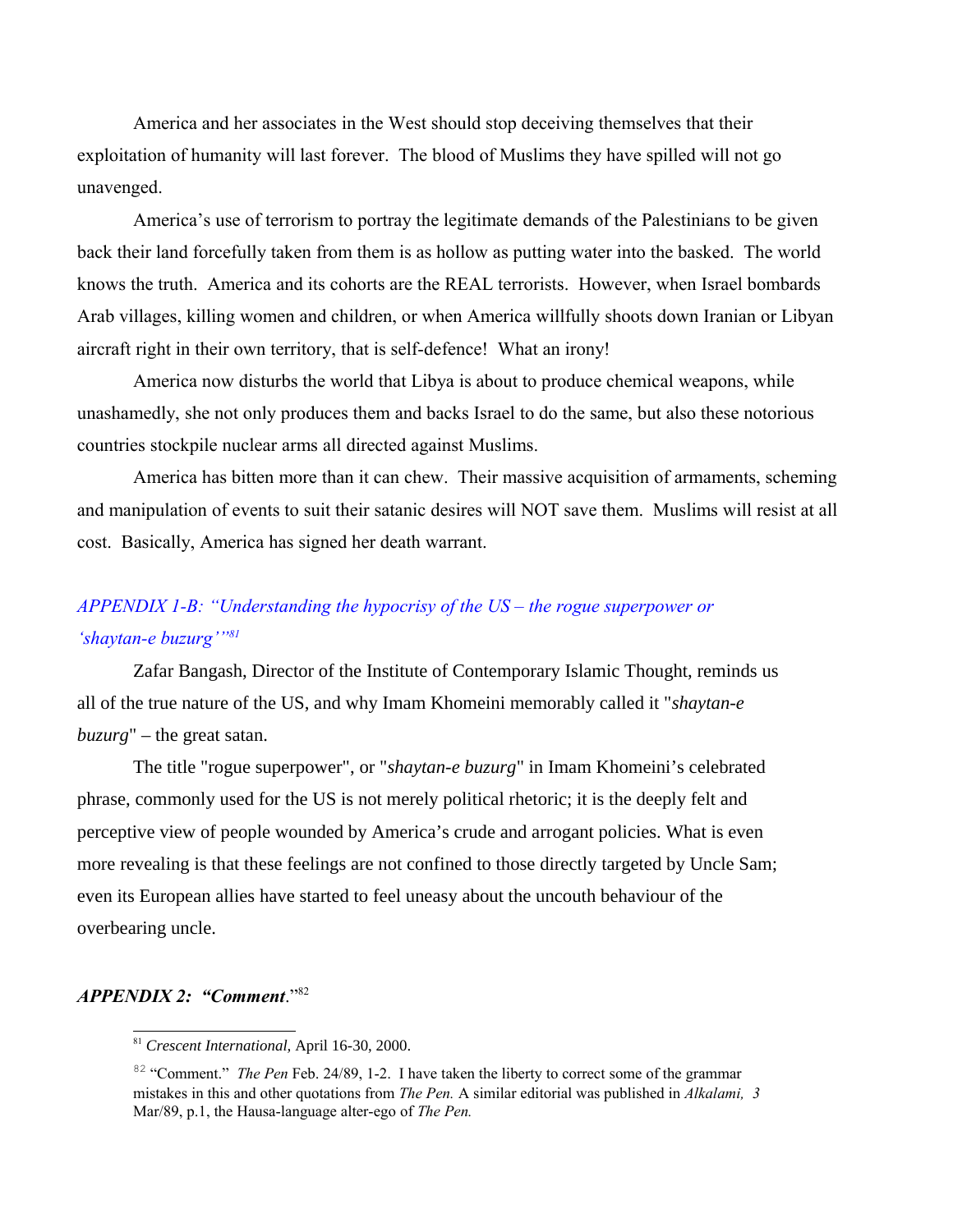We are outraged by the… blasphemous contents of Mr. Salman Rushdie's… novel—*Satanic Verses*. A Satanic book it is, that like its author, it must be wiped out of the earth surface.

Since the early days of Islam some 14 centuries ago, when the Qur'an was being revealed to mankind through Prophet Muhammad (S.A.W.), there has never been a more serious sarcastic attack against the over one billion Muslims of the world today, their Prophet Muhammad (SAW), their revealed book the Qur'an and their way of life—the Shari'ah. We recall even in those early days of Islam, the unbelievers and the hypocrites were greatly impressed by the personality of Prophet Muhammad and amazed by the contents of the Qur'an that almost all gave up the opposition and joined "the only religion in the sight of Allah."

Since then, Prophet Muhammad has been the greatest, most respected personality ever to live on earth and the Qur'an the greatest sacred and most widely read book. A fact accepted even by non-Muslims, as noted by the authors of *One Hundred Great Men* and *One Hundred Great Books.* This is why the Muslim world is appalled by the *Satanic Verses*, a book written by a one-time Indian-born Muslim and published in self-styled "great" country and supposedly enlightened and supported by those who have arrogated to themselves the knowledge of everything, including right and wrong.

Consider a writer referring to the world's greatest man as Mahound, a Jewish term meaning "evil." Consider the wives of the Prophet whom Allah called Ummahatul Mumineen—the mothers of the believers—being called "whores"—prostitutes…. Muslims, we repeat, have never been so insulted. Nobody ever abused us so cruelly.

Religion… has been the most sensitive issue everywhere…. Come to think of it, what else… does Mr. Rushdie deserve but death? We must not forget this is a printed matter. Only God knows the extent of its circulation.

Published in November last year, Mr. Rushdie's has been the greatest insult to Muslims world wide.

We… noticed, though not surprisingly, the growing concern and interest of the imperialists mass media... represented by the BBC, VOA,<sup>[83](#page-39-0)</sup> leading newspapers in Britain and the US and international news agencies since the justifiable death sentence issued by Ayatullah Ruhullah Khomeini against… Rushdie. There has been a systematic attempt to build and mould public opinion on the false impression that it is just another demonstration of the fire-brand Islamic fundamentalism of the Shi'ite Iranian Muslim, thereby reducing the issue to a regional and sectarian one.

<span id="page-39-0"></span>83

BBC: British Broadcasting Corporation. VOA: Voice of America.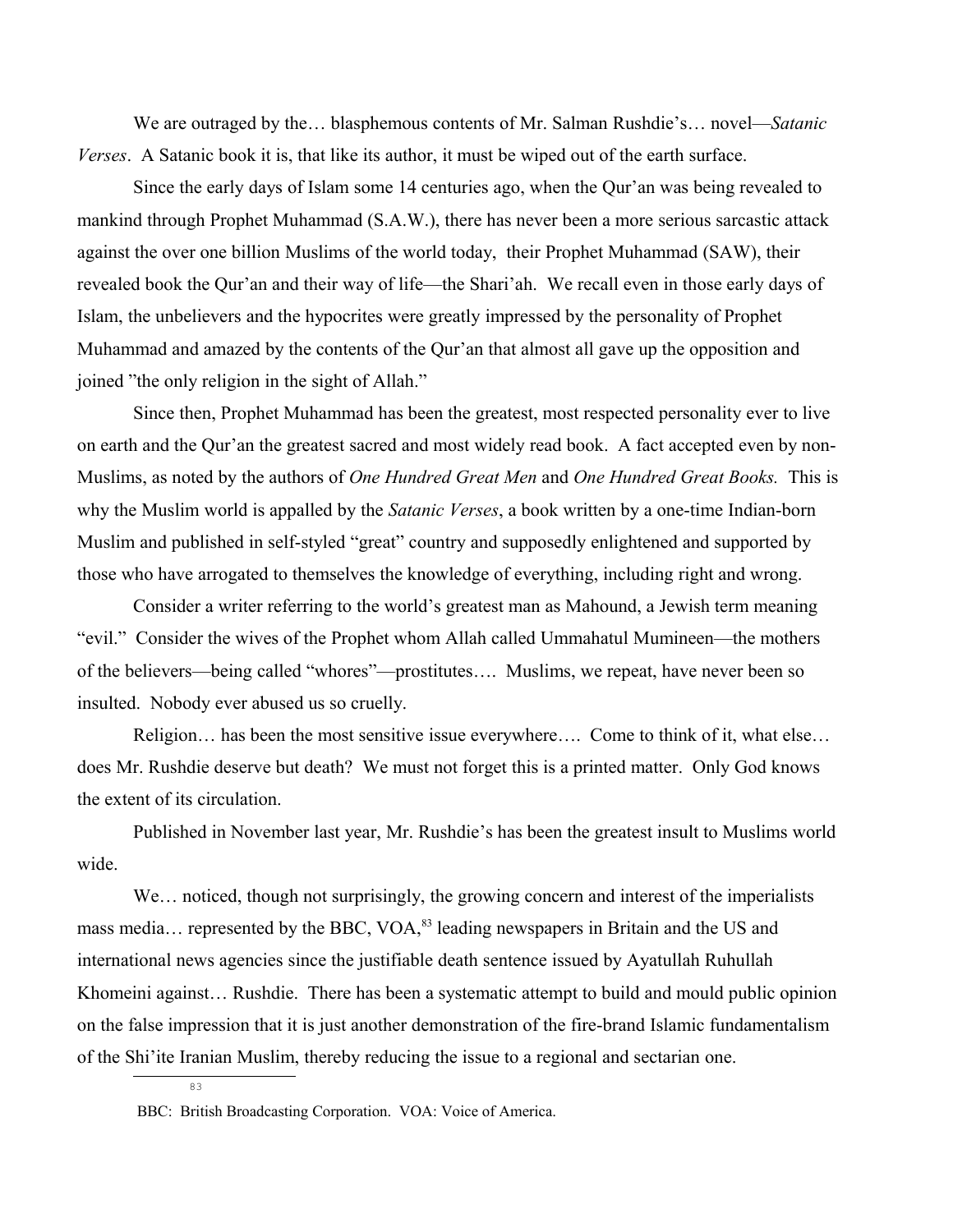We refuse to agree that the Ayatullah's is a Shi'a sentence which the Sunnis<sup>[84](#page-40-0)</sup> have nothing to do with. We also refuse to agree that the public "apology" by Salman Rushdie suffices to write off the sentence. We cannot agree more that Salman deserves nothing but death. We cannot be divided. If an Iranian passenger aircraft is cruelly dawned or Libyan civilians are attacked by night marauding American jet bombers, then public opinion may be divided. But when the only Prophet of the world's most popular religion is attacked, when Islam's only revealed book is challenged as just another fictitious tale, we cannot but feel unanimously insulted by an audacious atheist. The imperialists and their powerful mass media must understand that we may have sects in Islam, but certainly we have no other revealed book but the Qur'an and no other Prophet but Muhammad, although we believe in all those sent before him by Allah.

The fact that demonstrations against the Satanic book started in Britain itself, followed by Pakistan, parts of India and then Iran shows that Muslims, irrespective of their denominations and geographical locations are no longer at ease.

The European Community may withdraw their diplomats from Tehran and London may politely dismiss Iranian representation, but certainly that will not shake the Islamic Mission balance on Rushdie. We similarly call on the UK Islamic Mission made up of Muslim diplomats and the Organisation of the Islamic Conference to withdraw their diplomats from Britain without delay. Rushdie must die, the book banned and withdrawn, the publishers condemned and charged to court for insult to public feeling and faith.

We found the American postulation most ridiculous. President Bush's remark that death sentence "is against the norms of civilised behaviour" is certainly sycophantic. We are not surprised that it is supposedly in order to America to insult over one billion people but quite disorderly to call for capital punishment against an individual whose singular action has caused the death of many.

It is surprising that Britain has forgotten its irritation about the book *Spy Catcher* written by a former intelligence chief. Also, when James Kirkup wrote a poem which was seen as embarrassing to the church, he was tried and subsequently convicted along with the editor of the paper that published it.

We wonder if the American/European reaction… would be the same if a Muslim attacked a Judeo-Christian faith and Prophet in the same venom.

<span id="page-40-0"></span><sup>&</sup>lt;sup>84</sup> Shi'a and Sunni are the two major divisions in Islam.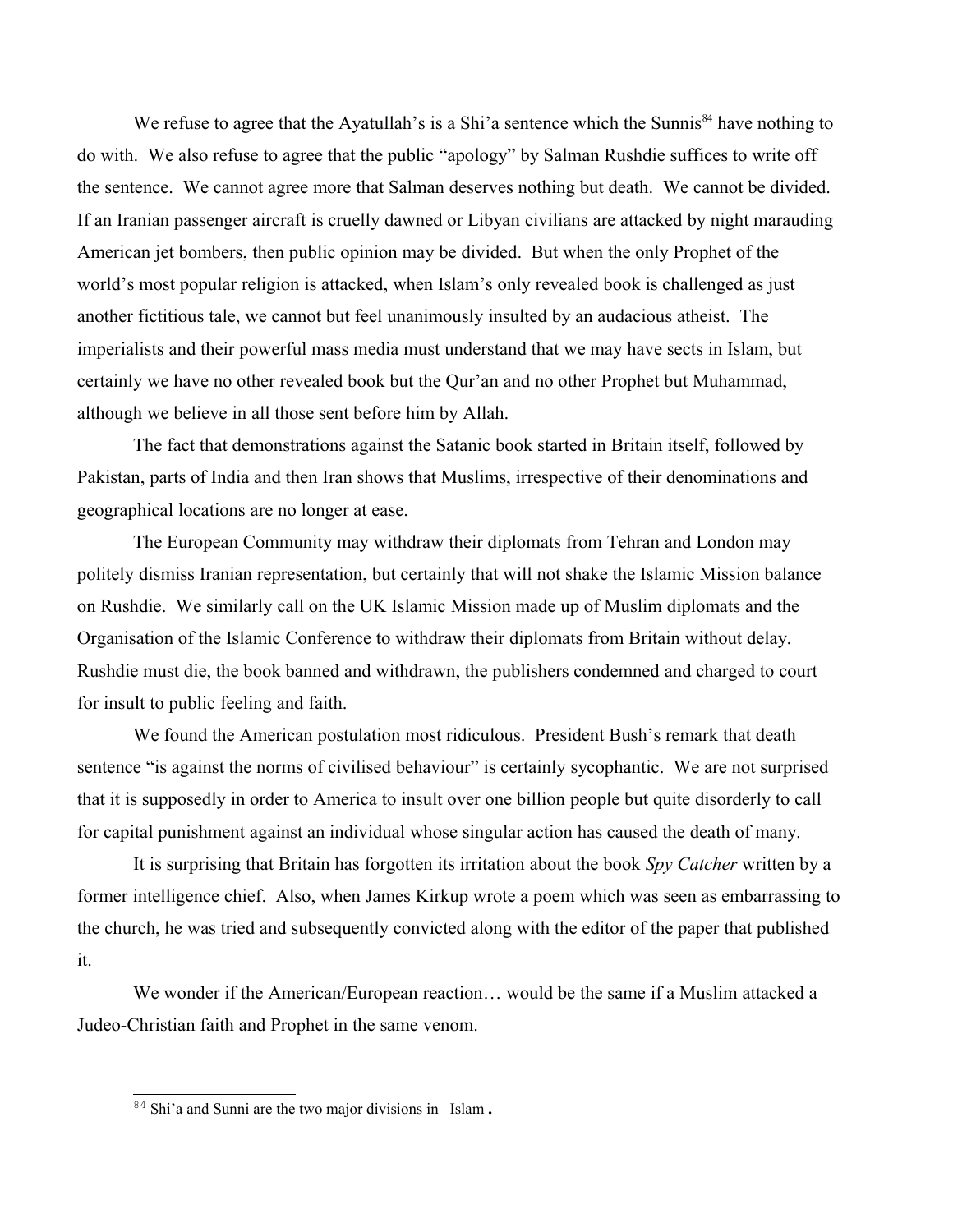On the other hand, we are disturbed by the deafening silence of some important world Muslim leaders and organisations whose participation may have quickened the journey to justice.

In his capacity as the custodian of the Haramain, the Khadimul Haramainish… ought speak on the issue and call for a halt to the insult. By virtue of his position as the chief custodian of our two most holiest mosques, he is a leader to every Muslim and should have cause to be vexed when the Prophet is castigated.

Similarly, the world Muslim league known as the Rabita must also rise up to its prime task of defending the Muslim interest. At home, our leaders and organisations seem ignorant of what is amiss. The Supreme Council for Islamic Affairs, the Council of Ulama and the Jama'atu Nasril Islam must speak for us and together with the Muslim Students Society of Nigeria warn against the possible appearance of the condemned book in this country.

### *APPENDIX 3: "Soyinka, Satan Rushdie And the Illusion of Art*" [85](#page-41-0)

If there is anything Wole Soyinka regretted… is the fact that he is created BLACK and not a Caucasian WHITE. If Shango<sup>[86](#page-41-1)</sup>...or such carved deities could have the power to turn him White, Soyinka could have made all the necessary sacrifices to achieve that ambition. Failing which, Soyinka wrote for the whiteman and at times in the name of art, he defeated the whiteman in the latter's language. Often times even the whiteman is at pains to get at Soyinka's obscurantism that is raised back to the level of art.

Western civilization… is known for elevating mediocrity to the level of perfection or excellence. At one state in the history of the civilized race, it is a sporting activity to release defenceless human being to hungry and ferocious lions, while the nobility watched the show…. It is equally the maker of civilization to watch gladiators in the amphitheatre as they maim themselves with all sorts of dangerous weapons.

Today, wrestling, boxing, karate, etc. are part and parcel of the international sporting activity. Moreover, in the name of freedom, homosexuals, nudes, pimps, whores, etc. have established fraternal associations with international headquarters in the capitals of the civilized nations, sometimes with representation among parliamentarians, politicians, business as well as government functionaries.

<span id="page-41-0"></span><sup>85</sup>Ahmad Sa'ad. *The Pen,* 24 Feb/89 or 3 March/89, p. 5. Due to explanations in footnote 1, it is next to impossible to determine which of the two dates is correct.

<span id="page-41-1"></span><sup>86</sup>Shango is a traditional Yoruba deity.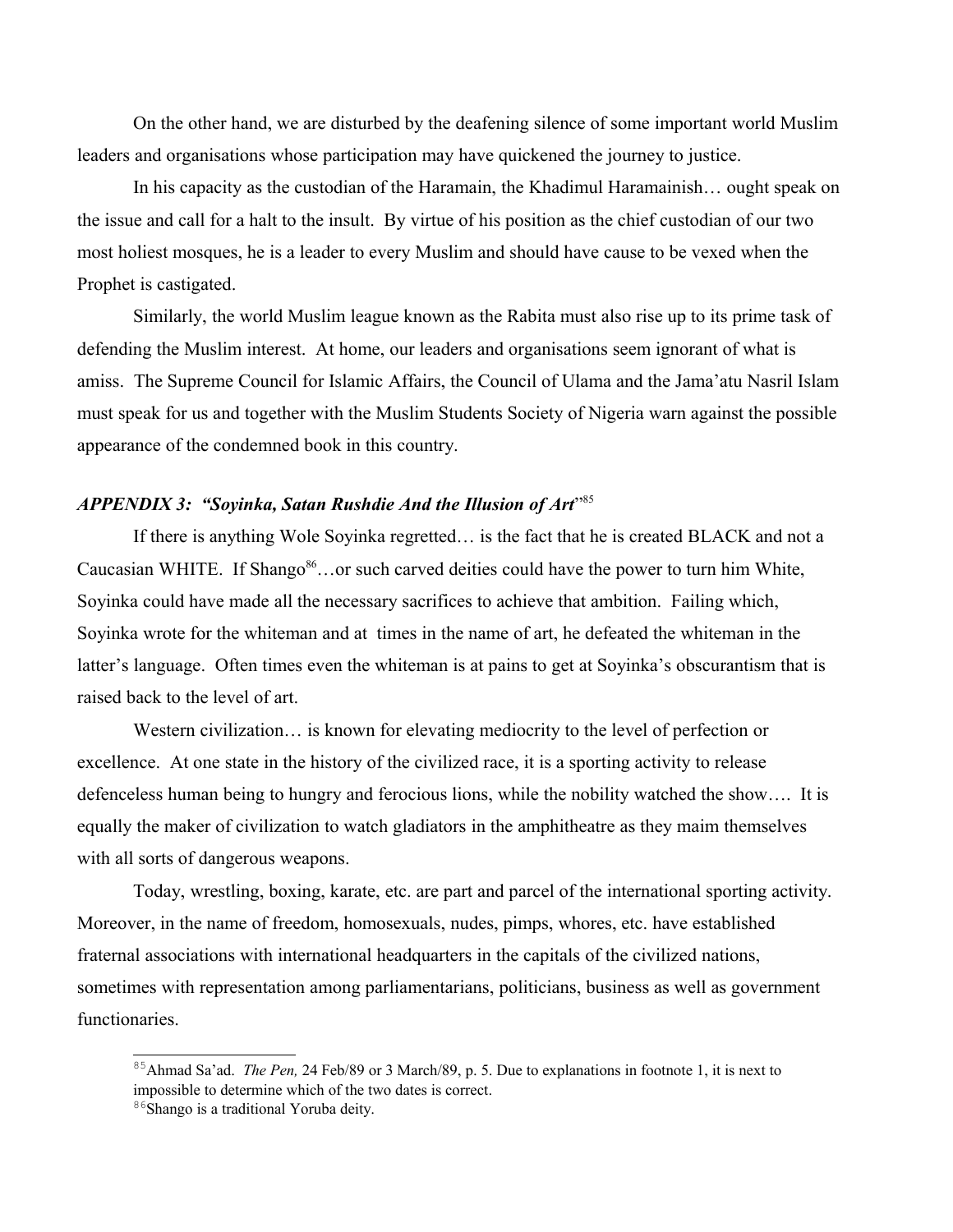In the name of art, obscenity, mediocrity and absurdity are given universal acclaim, while works of serious intent and greater social commitment are relegated to the background or sometimes even suppressed. That's why it is not in anyway surprising… if, after several years of desperate services to please his masters, Soyinka is at least rewarded with a Nobel prize.

The Nobel laureate cannot afford to betray the very people who made him what he is. Since the poor artist cannot change his pigmentation nor deny his humble background in the wooded jungles of mother Africa, he can, however, as a temporary solace, languish in holding brief for the whiteman. Owing to the western patronage he enjoys, the poor artist picks hole with anybody or group that challenges Western arrogance. No wonder his acute hatred of the Muslim North. In his works it is always his land, his people and his gods that have any cultural refinements.

The saying that all nations outside Greece are barbarians holds good for Soyinka's Caucasian snobbery. This tribal tin-god who sees nothing good in Muslim values or history has the audacity to tell Nigerian Muslims, nay Muslims the world over, to their faces in the name of art, Satan Rushdie can abuse our Prophet and insult his wives. Again, in the name of freedom of speech, Satan Rushdie can write obscene literature insulting the conscience of Muslims and then get a Soyinka to circulate the obscenity all over the world, using the electronic medium of his godfathers. It is in roles like these that Soyinka can justify the honour done to him by the whiteman.

Perhaps what Soyinka needs to know is that Muslims' conscience cannot be trampled with impunity. He cannot hide behind Western arrogance and shamelessness to insult Muslims. Satan Rushdie will*, in sha Allah*, be killed as ordered by the Imam. What remains to be seen will be Soyinka's avowed determination to spread the gospel of Satan Rushdie. It is then the lessons of history will be proved against him: That Islam triumphs over its adversaries, however armed they may be. We live to see.

## *APPENDIX 4: "Taliban Puts Widows out of Business"[87](#page-42-0)*

Saying Islam completely forbids women from working, Afghanistan's hard-line Taliban… shut down bakeries run by widows, who are among the poorest of the poor here.

The bakeries were started by the UN's World Food Program and allowed widows to be paid salaries to make bread which was sold at a subsidized price to other women—also widows. The order left 350 widows without jobs, said Peter Goossens, country director for the WFP.

<span id="page-42-0"></span><sup>87</sup>Associated Press, Grand Rapids Press, Aug. 17/2000.